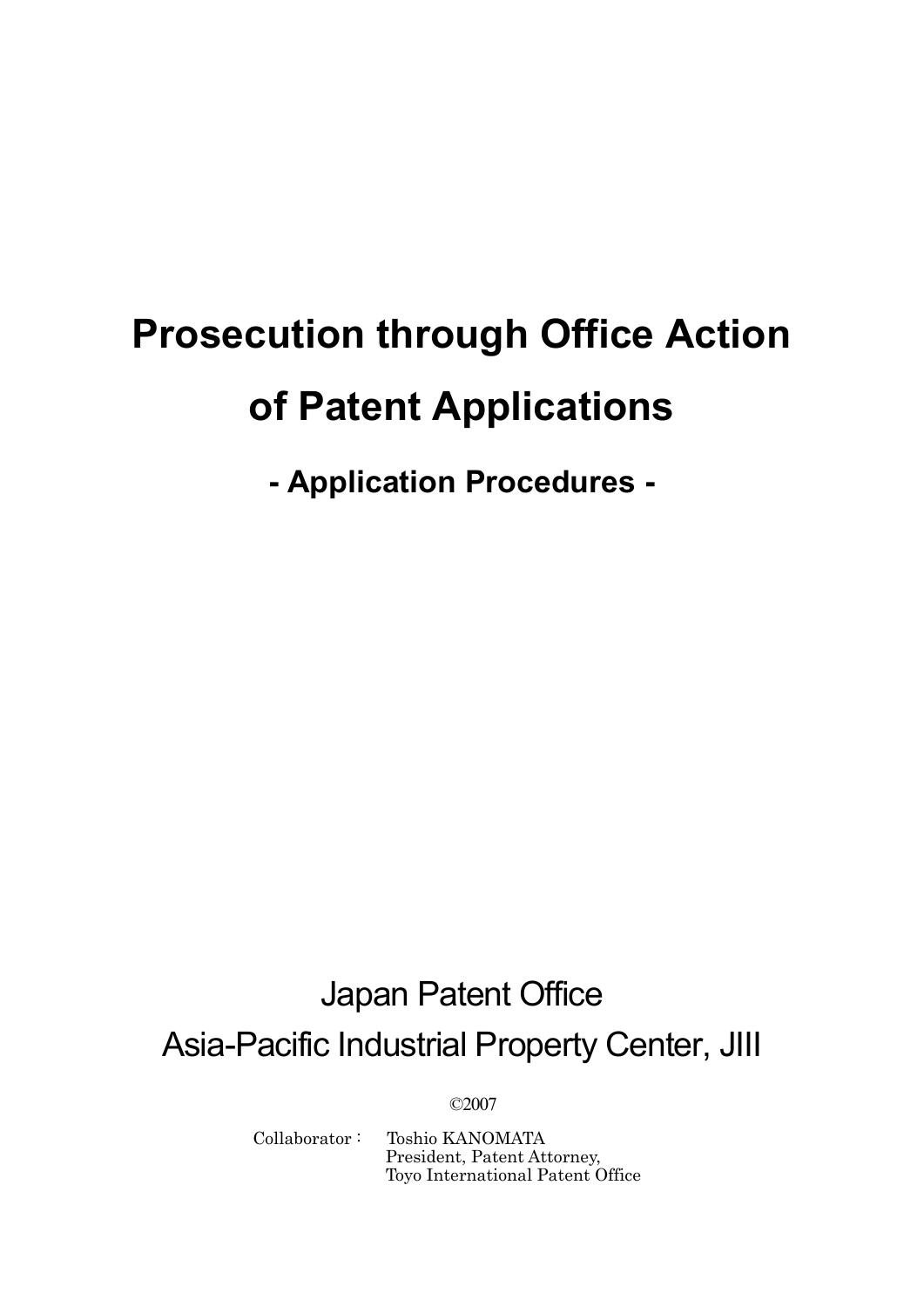## **Table of Contents**

| I. Overview                                                |                                                                                                                               |
|------------------------------------------------------------|-------------------------------------------------------------------------------------------------------------------------------|
|                                                            |                                                                                                                               |
|                                                            |                                                                                                                               |
|                                                            | 3. Instructions based on Administrative Appeal Law $\dots\dots\dots\dots\dots\dots\dots\dots\dots\dots\dots$                  |
| 4. Bibliographies                                          |                                                                                                                               |
|                                                            |                                                                                                                               |
| 1. Patent Prosecution Process                              |                                                                                                                               |
|                                                            |                                                                                                                               |
| III. Prosecution (Formality)                               |                                                                                                                               |
|                                                            | 1. Order of Formality Amendment and Response Thereto $\cdots$                                                                 |
| IV. Prosecution (Examination Practice)                     |                                                                                                                               |
|                                                            | 1. Notice of Reasons for Refusal and Response Thereto<br>$\dots\dots\dots\dots\dots\dots\dots\dots\dots\dots\dots\dots$       |
|                                                            | 2. Decision of Rejection and Response Thereto 13                                                                              |
|                                                            |                                                                                                                               |
| 4. Response by Divisional Application                      |                                                                                                                               |
| V. Commentary on Individual Law Provisions for Rejection   |                                                                                                                               |
|                                                            |                                                                                                                               |
| 1. Prohibition of Addition of New Matter                   |                                                                                                                               |
| 2. Requirements for Invention and Industrial Applicability |                                                                                                                               |
| (Principal text of Article $29(1)$ )                       |                                                                                                                               |
| 3. Lack of Novelty (Article 29(1))                         |                                                                                                                               |
| 4. Lack of Inventiveness (Article 29(2))                   |                                                                                                                               |
|                                                            | 5. Invention Identical to Prior Application (Article 29bis) $\cdots$ $\cdots$ $\cdots$ $\cdots$ $\cdots$ $\cdots$ $\cdots$ 24 |
| 6. First and Second Applications (Article 39)              | 25                                                                                                                            |
|                                                            | 7. Incomplete Description of Specification (Article 36(4) or (6)) $\cdots$ $\cdots$ $\cdots$ $\cdots$ 25                      |
| 8. Foreign-Language Application and Special Reasons        |                                                                                                                               |
|                                                            |                                                                                                                               |
|                                                            |                                                                                                                               |
| 10. Non-Disclosure of Prior Art Information                |                                                                                                                               |
| 11. Other Reasons for Refusal                              |                                                                                                                               |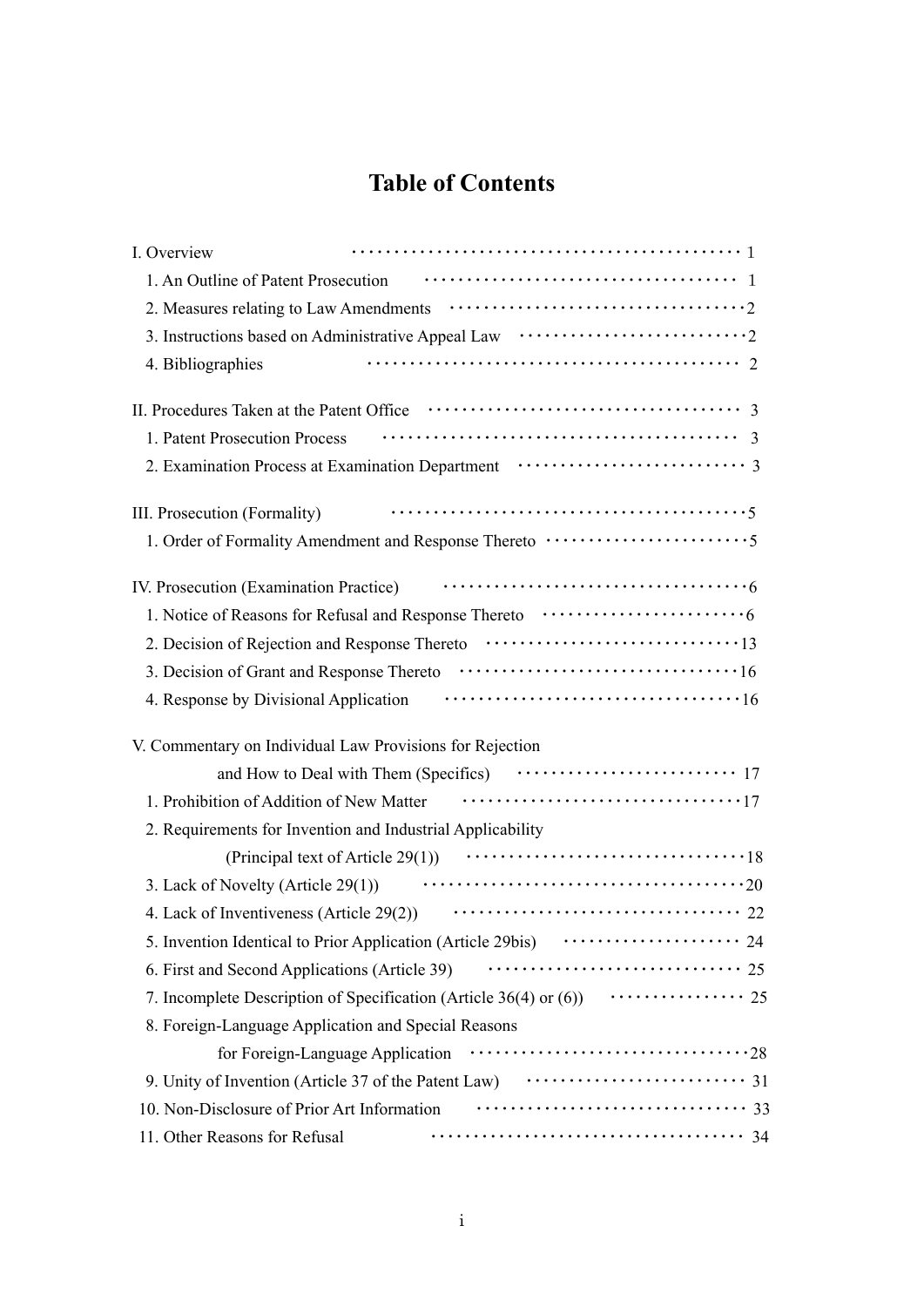| VI. Other Procedures                            |                                                                                                   |
|-------------------------------------------------|---------------------------------------------------------------------------------------------------|
|                                                 | $\cdots \cdots 35$<br>1. Exception to Loss of Novelty of Invention (Article 30 of the Patent Law) |
| 2. Priority Examination (Article 48 sexies of   |                                                                                                   |
| the Patent Law, Article 31bis of the Patent Law | $\cdots \cdots \cdots \cdots \cdots \cdots \cdots \cdots 36$                                      |
| 3. Expedited Examination                        | 36                                                                                                |
|                                                 | $\cdots$ 38<br>4. Japan-US Patent Examination Highway Scheme (Operated on a Trial Basis)          |
| 5. Interview with Examiner                      |                                                                                                   |
| Appendix 1                                      |                                                                                                   |
| Appendix 2                                      |                                                                                                   |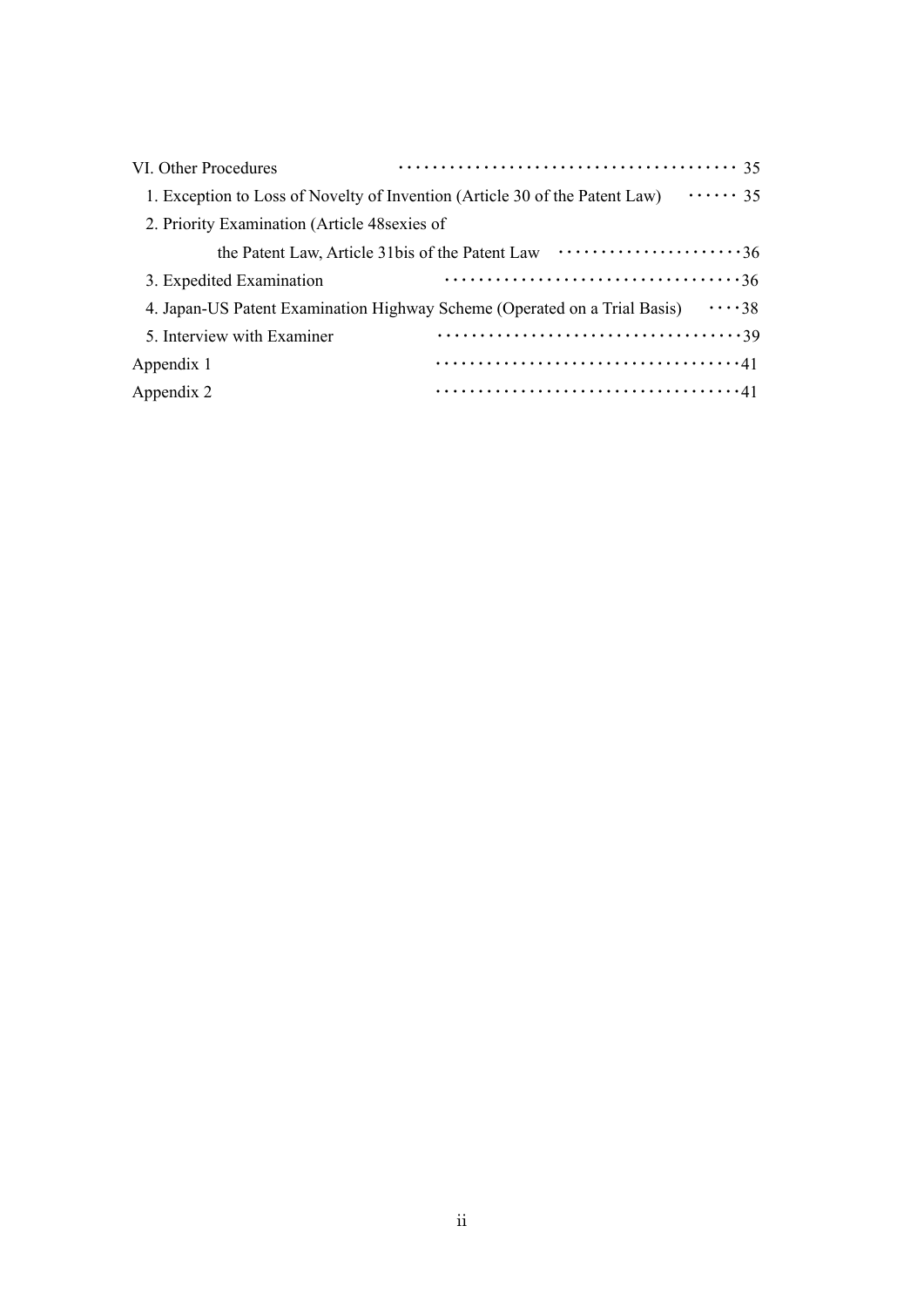#### Ⅰ**. Overview**

#### **1. An Outline of Patent Prosecution**

 Patent prosecution means procedures taken by an applicant of a patent application with the Examination Department or Appeal Board Department of the Patent Office during the period from filing of the application to decision of grant or rejection. Here we focus on patent prosecution at the Examination Department, explaining procedures relating to formality, procedures for making voluntary amendments, procedures for submitting statements relating to priority-based examination, procedures for responding to notice of reasons for refusal, procedures for dividing an application and other various procedures to be taken during the period from filing of an application to decision of grant or rejection.

 Those procedures need to be taken in the Japanese language and in writing using prescribed formats though, most of such documents may be submitted online via the Internet as a result of digitalization of operations within the Patent Office. Care should be taken that some prosecution procedures may be taken only during a prescribed period of time and that any prosecution procedure taken after such a period will be dismissed.

 The most important and most common prosecution procedures are those relating to notice of reasons for refusal. A notice of reasons for refusal states the reasons and relevant law provisions based on which the application should be rejected. (Article 49 of the Patent Law) Accordingly, reply to such a notice must be decided based on correct understanding of alleged incompleteness of, for instance, description of claim or specification of invention with respect to which the notice of reasons for refusal is issued, and on whether or not the reasons for refusal are appropriate in light of relevant law provisions and the given reasons. Based on the decision, the applicant will take measures such as submitting an opinion letter and/or amendment, filing a divisional application, or making no response.

 In the case where the applicant resides outside Japan, prosecution procedures recited above need to be taken by a patent agent who has an address or resides in Japan and acts on behalf of the applicant with respect to the patent. (Article 8 of Patent Law) Hence, foreign applicants dealing with patent prosecution need to regularly make efforts to ensure good communication with their patent agents and correctly understand recognition of an invention and the Patent Law so that appropriate measures will be taken by the agents.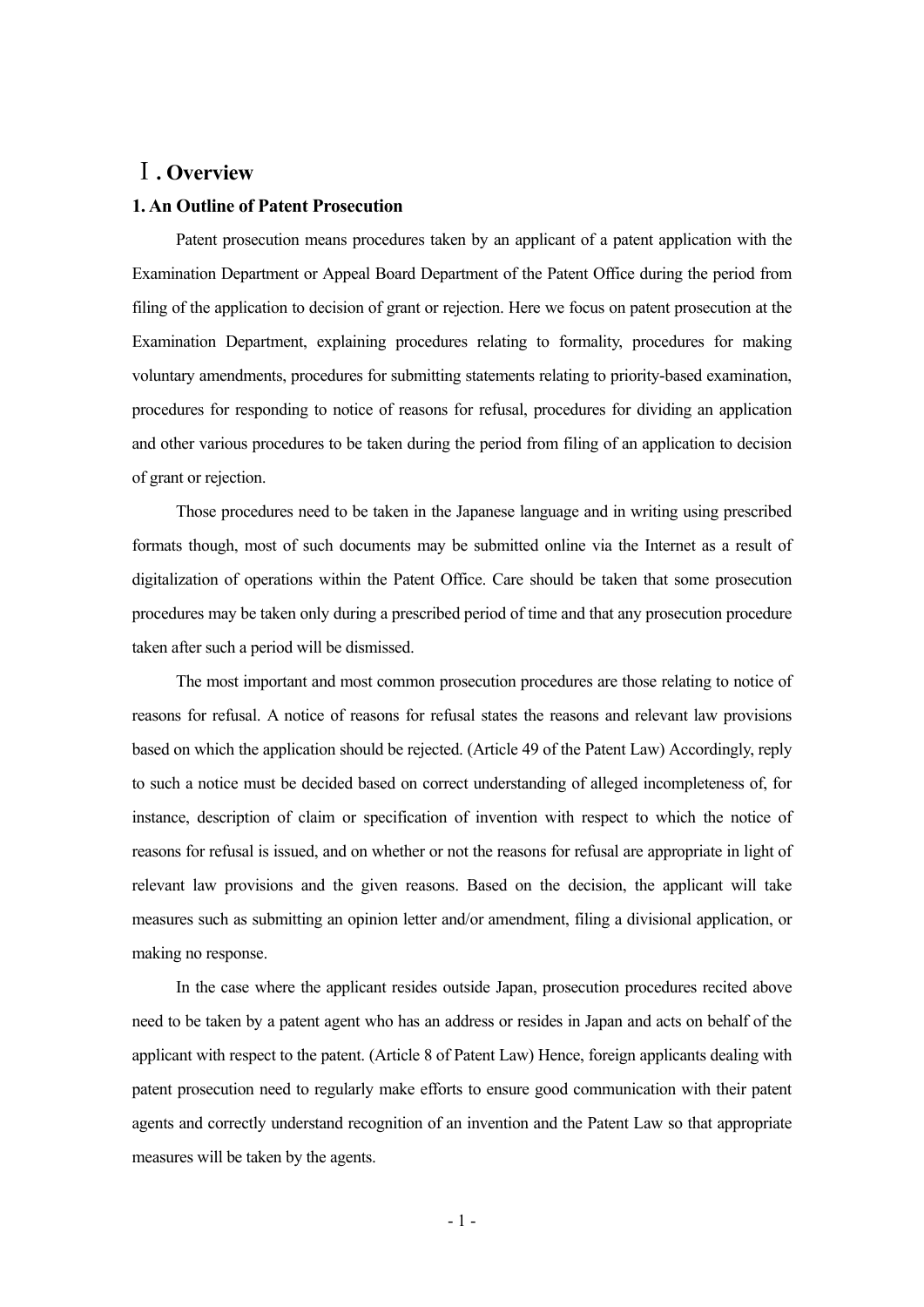#### **2. Measures relating to Law Amendments**

 Since Basic Law on Intellectual Property was adopted in 2002, the Japanese Patent Law has been amended almost every year based on the Intellectual Property Promotion Initiatives of each year. Recent amendments include introduction of obligation to disclose prior art documents (September 2002); abolition of the opposition system and revision of the invalidation action system (January 2004); amendment on requirements for unity of invention (January 2004); revision of patent-related fees (April 2004); amendments relating to the utility model system centered on extension of effective period (April 2005); and establishment of the Intellectual Property High Court (April 2005). In April 2007, moreover, law amendments causing significant changes to patent prosecution will become effective, including amendments relaxing requirements for divisional applications allowing filing of a divisional application after grant of patent, prohibition of amendments changing the subject matter to another invention having different technical features, and extension of deadlines for filing Japanese translation.

 In any case, an applicant or its agent should closely follow those law amendments and related development by, for instance, regularly checking the website of the Patent Office to appropriately comply with the new practice and procedures based on the law amendments.

#### **3. Instructions based on Administrative Appeal Law**

 From April 1, 2005 onwards, any notice of decision issued during examination or examination before the Appeal Board stipulates, at the very end of the notice, where and when and against whom any complaint against the decision may be filed. Any complaint against a decision should be processed in reference to the instructions.

#### **4. Bibliographies**

 In each of the specifics below, the "Examination Standards" compiled by the Japan Patent Office, especially the chapter "How to Carry Out Examination" in the Examination Standards "Examination Handbook" and other various guidelines are referred to. Should you have any inquiry or question after reading this report, access the website of the Patent Office to directly refer to those materials to help your understanding.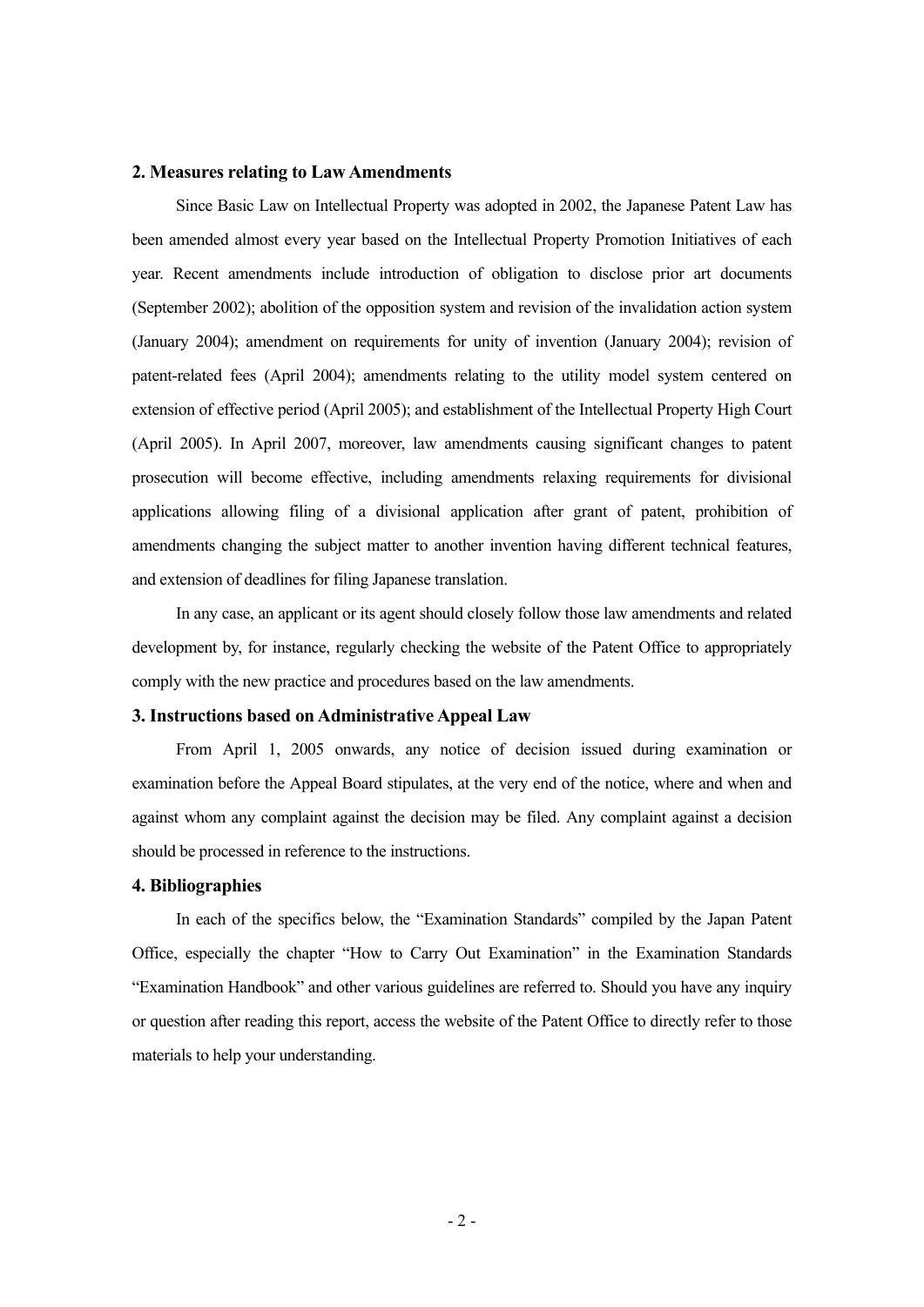#### **II. Procedures Taken at the Patent Office**

#### **1. Patent Prosecution Process**

 Appendix 1 shows the process chart of patenting procedures. As described above, prosecution procedures will be required in response to various actions indicated in the process chart of Appendix 1.

#### **2. Examination Process at Examination Department**

 Process of examination conducted by an examiner and potential actions taken toward an applicant are shown in the process chart of Appendix 2. When responding to an action taken by an examiner, the applicant needs to well understand the examination process shown in Appendix 2 and what is indicated in the action.

#### **(1) Understanding and Recognition of Claimed Invention**

 Examination starts with recognition of the invention and the scope of the described claim(s) of the patent application. The examiner first closely reads the specification to completely understand what the invention is and then recognizes the scope of the claim(s) of the invention based on the claim description.

## **(2) Identification of Focus of Examination (Examination on Requirements for unity of Invention and Requirements relating to Description)**

 Upon recognition of the invention, requirements for unity of invention are examined (Article 37). At the same time, examination is carried out on requirements for description of specification and claim(s) (Article 36) to identify the invention with respect to which prior art search should be conducted. Any claim not meeting the requirements for unity of invention or significantly unclear claim description preventing identification of subject invention will be excluded from substantive examination.

#### **(3) Prior Art Search (Search on Requirements of Novelty/Inventiveness)**

 Prior art search is conducted with respect to the claimed invention identified as the subject matter for examination to see if it meets the requirements of novelty and inventiveness (Articles 29, 29bis and 39). If the applicant discloses prior art information in the specification or if prior art references are cited in the search report produced by a search organization (including a foreign patent office), examination must be conducted with respect to such references.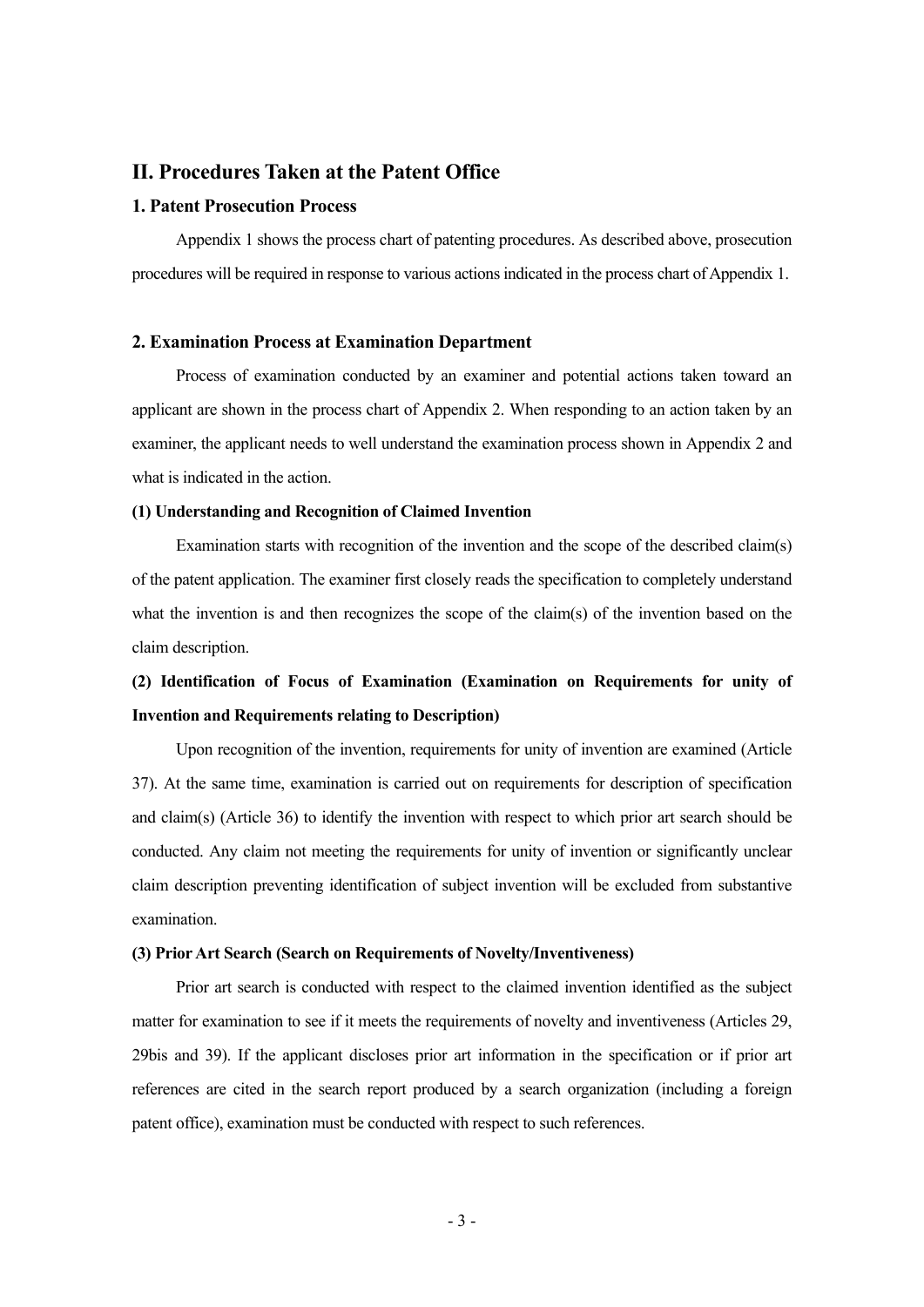#### **(4) Examination on Requirements of Novelty/Inventiveness**

 Based on the result of prior art search, the claimed invention identified as the subject matter of examination in (2) is examined with respect to its novelty and inventiveness.

#### **(5) Notice of Reasons for Refusal**

 If, as a result of examination, any reason for refusal is found, a notice of reasons for refusal is issued (Article 50). Such a notice must stipulate the examiner's decision with respect to each claim.

#### **(6) Treatment of Opinion Letter/Amendment**

 In the event amendments are requested by the applicant, the examiner makes sure that such amendments will not add new matter in light of the original specification, claims and drawings. Then the examiner fully examines what is described in the opinion letter and amendments to decide whether or not relevant reasons for refusal have been overcome.

 Even if relevant reasons for refusal are overcome, the examiner may issue a renewed notice of reasons for refusal after considering whether it should be "the final notice of reasons for refusal" if new reasons for refusal are found.

#### **(7) Decision**

If no reasons for refusal are found, a decision of grant will be issued (Article 51).

 If the examiner decides that the notice of reasons for refusal sent to the applicant have not been overcome even with opinion letter and amendments, a decision of rejection as well as dismissal of amendments, if necessary, will be issued (Article 49).

 The decision of rejection must stipulate all the reasons for refusal that have not been overcome, clearly indicating which reasons for refusal relate to which of the claims.

#### **(8) Pre-Appeal Board Examination**

 If an amendment is requested simultaneously with appeal against decision of rejection, the application will be subject to examination by the original examination (Article 162).

 During this pre-appeal board examination, the examiner will consider whether the latest amendment meets the limitation on amendments set forth in Article 17bis(3), (4) and (5) and decide whether the grounds for decision of rejection are overcome.

 If, as a result of the consideration, the examiner finds that the grounds for the original decision of rejection are overcome and that there is no other reason for refusal, the examiner will retract the decision of rejection and issue a decision of grant. If the examiner finds that decision of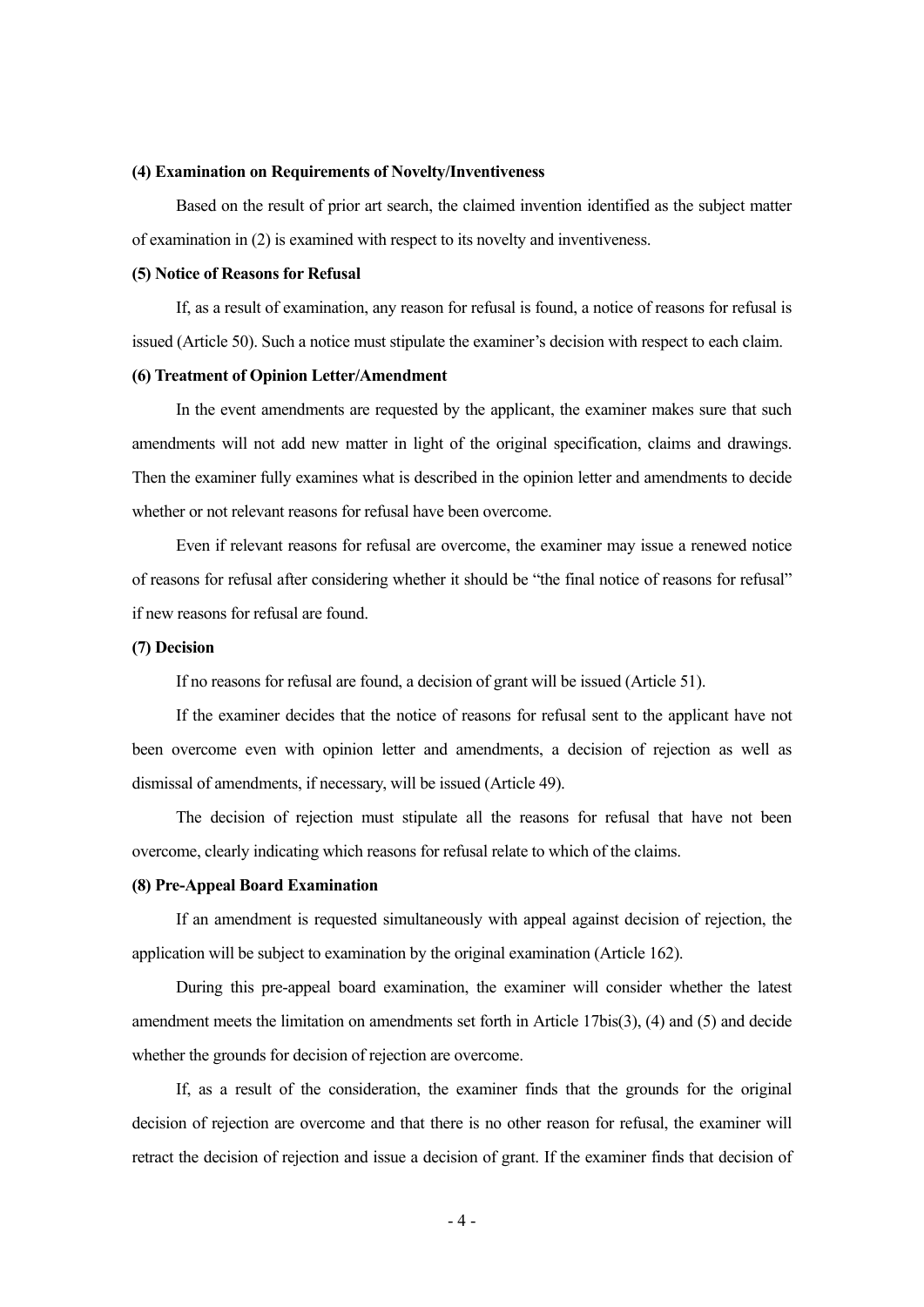grant should not be given, pre-appeal board examination will be terminated with a written report of pre-appeal board examination and the case will be referred to the Appeal Board.

 An applicant will be given the chance of amendment and decision of grant with respect to minor incompleteness of description which may be overcome through interview suggesting that the applicant make amendments.

#### **III. Prosecution (Formality)**

#### **1. Order of Formality Amendment and Response Thereto**

#### **(1) Order of Formality Amendment**

 With respect to procedures not meeting prescribed requirements, the Commissioner of the Patent Office may order to make amendments within a prescribed period of time (Article 17(3) of Patent Law). This rule applies to, for instance, applications not meeting the formality requirements set forth in Patent Law or Patent Law Implementing Rules, or applications with respect to which necessary fees are not partially or fully paid.

#### **(2) Appeal against Administrative Disposition**

 Anyone who does not agree with a disposition made by an administrative agency may file an appeal (Article 4 of Administrative Appeal Law). No appeal, however, may be filed based on Administrative Appeal Law against a decision of rejection or a board decision of rejection, dismissal of request for Appeal Board procedures or re-examination and other dispositions of the Patent Office which are provided in Patent Law as non-appealable dispositions. Also, no appeal may be filed based on Administrative Appeal Law against order of amendment, notice of reasons for refusal, notice not allowing to backdate filing date and some other orders since they are not administrative dispositions which directly affect right or interest of the applicant. Dispositions of the Patent Office appealable under Administrative Appeal Law include dismissal (Articles 13, 18 and 18bis of Patent Law and Article 7 of Special Law), and any such appeal will be filed against the Commissioner of the Patent Office and considered by the Formality Examination Standards Group.

#### **(3) Reply**

 If no reply is filed in response to such an order relating to formality, procedures relating to the formality order will be dismissed, which eventually results in dismissal of the relevant patent application (Article 18 of Patent Law). Appropriate measures need to be taken even with respect to a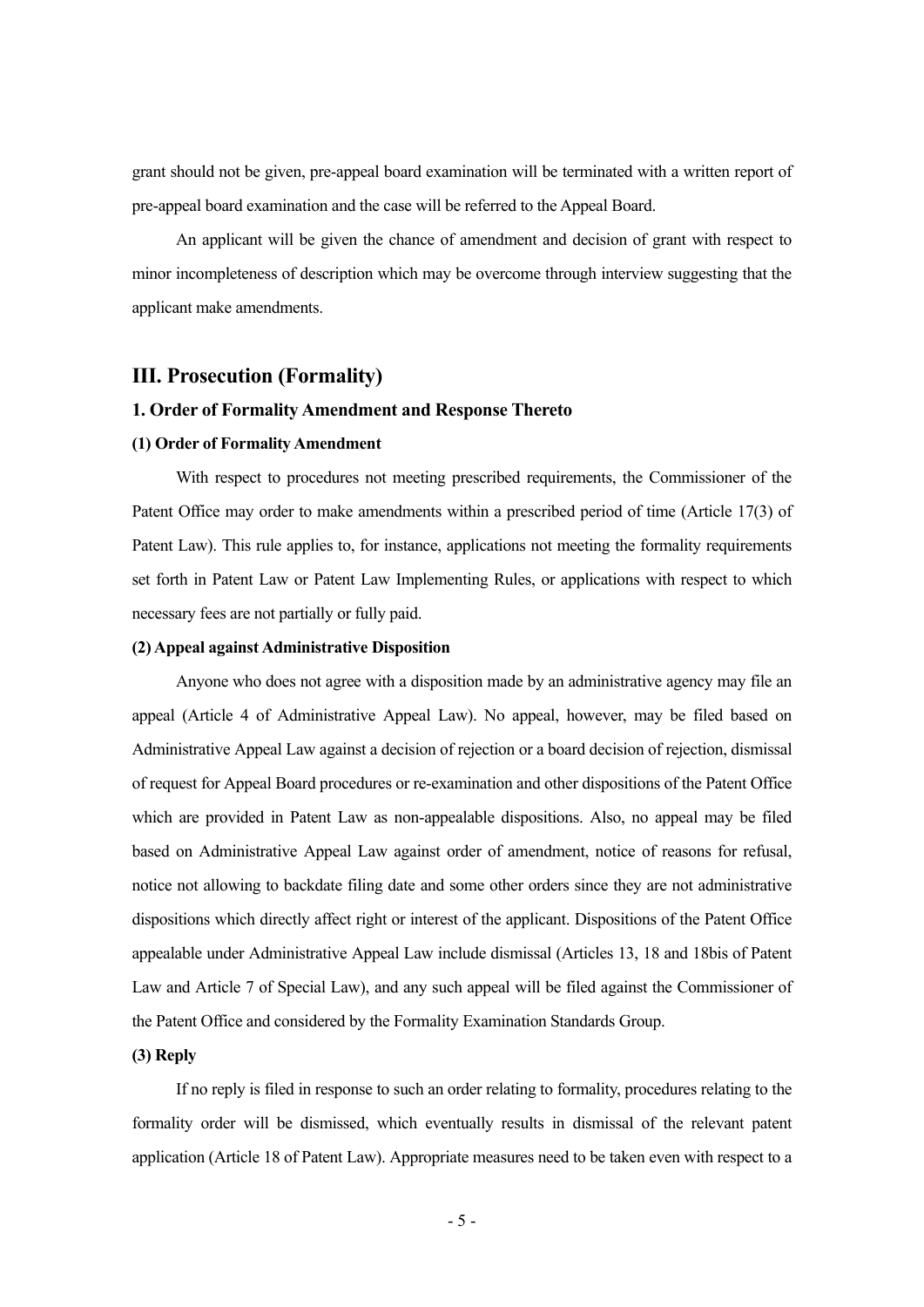defect in formality as failure to amend such defect will result in dismissal of application. A reply needs to be filed within a prescribed time period which may be extended by a few months if a request for extension of time period is filed.

 Since Japanese Patent Law doesn't allow any procedures taken after prescribed time periods, such as the period for requesting examination and the period for filing an opinion letter, an applicant must strictly meet the deadlines. Care should especially be taken not to misunderstand the due date as each period is described in such ways as thirty (30) days, three (3) months and three (3) years.

#### **IV. Prosecution (Examination Practice)**

#### **1. Notice of Reasons for Refusal and Response Thereto**

#### **(1) What is a Notice of Reasons for Refusal?**

 Patent Law provides that an application which is found to contain reasons for refusal with respect to the application or claimed invention will not immediately be subject to decision of rejection and that rather a notice of reasons for refusal will be issued to inform the applicant of the reasons for refusal and to give the applicant the opportunity to refute through opinion letter or amendment. This document is a notice of reasons for refusal. Reasons for refusing an application are fully enumerated in Article 49 of the Patent Law, and more than one reason for refusal may be indicated in a notice of reasons for refusal.

 Lack of novelty/inventiveness, which constitutes one of the reasons for refusal, will be indicated with respect to each claim, while a response to a notice of reasons for refusal may take the form of the filing of a divisional application or converted application (as a utility model application or a design application), or filing no response, in addition to refutation through opinion letter and/or amendments as described above.

 With the increasing number of applications backlogged, examination of an application will not be started immediately after request for examination, and the first action from the examiner will generally be issued about two (2) years after the request for examination.

 Applications of which patentability needs to be decided promptly, such as an application relating to an implemented invention or an application relating to a dispute, may be given priority based on the expedited examination system or the priority examination system. Hence it is recommended that applications meeting such prescribed requirements use such a system.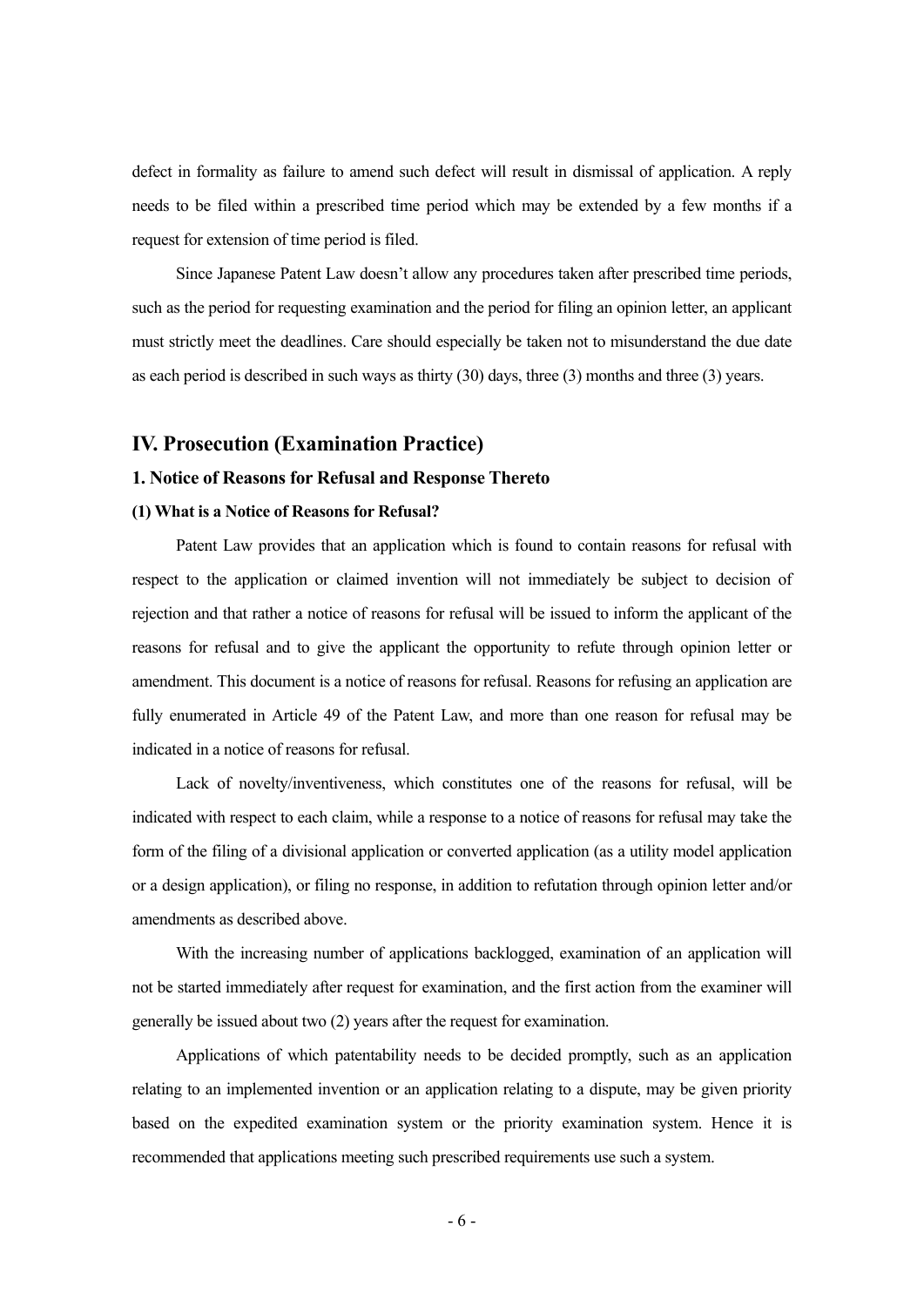Considering the purpose of an expedited examination system, an applicant requesting expedited examination should not extend, without legitimate reasons, the time period for replying to a notice for reasons for refusal.

 A notice of reasons for refusal is issued not only during the initial examination but also during appeal board examination, in which case a response similar to the ones made during the initial examination is expected.

#### **(2) Types of Notice of Reasons for Refusal (Non-Final and Final Notice of Reasons for Refusal)**

 For technical reasons, there are two (2) types of notice of reasons for refusal: the notice of reasons for refusal originally issued to the applicant (Article 17bis(1)(i), hereinafter referred to as the "non-final notice of reasons for refusal") and the final notice of reasons for refusal issued to the applicant when the applicant has received more than one notice of reasons for refusal. (Article 17bis(1)(iii), hereinafter referred to as the "final notice of reasons for refusal")

 As discussed later, amendments in response to the non-final notice of reasons for refusal may be accepted as long as they are within the scope of the description of the original specification (Article 17bis(3)), while amendments in response to the final notice of reasons for refusal will be subject to additional limitations (Article 17bis(4) and (5)).

(i) "Non-Final Notice of Reasons for Refusal"

 The notice of reasons for refusal issued for the first time is the non-final notice of reasons for refusal. Even if more than one notice of reasons for refusal is issued, a notice of reasons for refusal which is issued to anything other than amendments filed in response to a previous notice of reasons for refusal will be deemed as a "non-final notice of reasons for refusal."

(ii) "Final Notice of Reasons for Refusal"

 The "final notice of reasons for refusal" means only such notice of reasons for refusal that is issued in relation to amendments filed in response to the "non-final notice of reasons for refusal."

 Whether or not a second or later notice of reasons for refusal constitutes the final notice of reasons for refusal will be decided not in light of the number of notices issued, but in light of the substantiality of the notice. If, for instance, the first notice of reasons for refusal appears inappropriate as major references to prior art cited in this notice of reasons for refusal have been replaced, a second or later notice of reasons for refusal may be deemed as the first notice of reasons for refusal.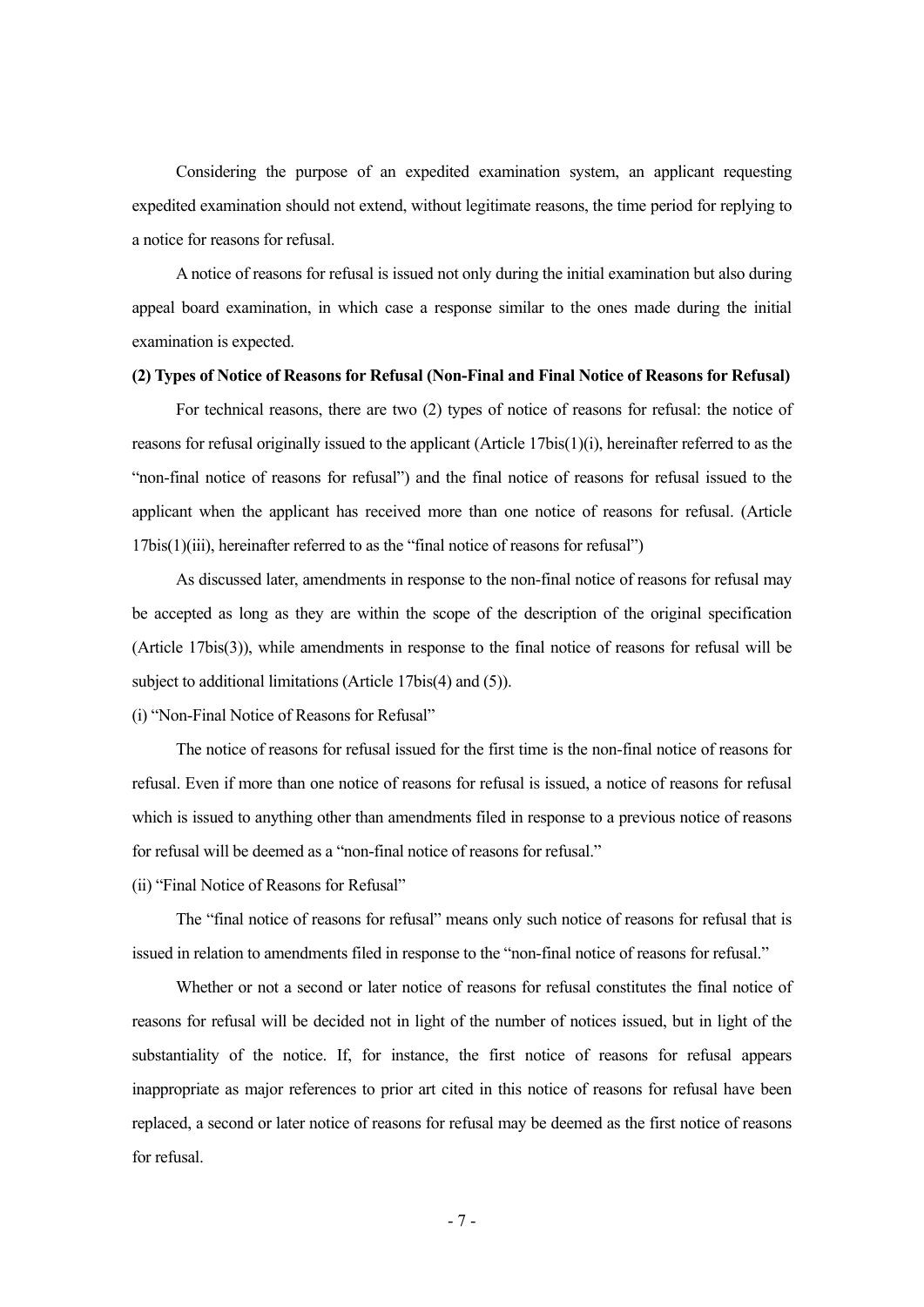A non-final notice of reasons for refusal does not bear a marking of the "Non-Final Notice of Reasons for Refusal," but definitely does in the case of the final notice of reasons for refusal. In other terms, even a second or later notice of reasons for refusal will all be deemed as the "non-final notice of reasons for refusal" unless they bear the clear marking of the "Final Notice of Reasons for Refusal."

#### **(3) Types of Law Provisions on Reasons for Refusal**

If a patent application falls within any of the following items  $\langle 1 \rangle$  through  $\langle 1 \rangle$ , a notice of reasons for refusal will be issued to reject the application:

- <1> Amendments beyond the scope of the original specification or drawings (new matter)  $\rightarrow$  Article 17bis (3) of the Patent Law
- $\langle 2 \rangle$  Lack of requirements for invention/lack of industrial applicability  $\rightarrow$  Article 29 principal text of the Patent Law
- $\langle 3 \rangle$  Lack of novelty  $\rightarrow$  Article 29(1) of the Patent Law
- $\langle 4 \rangle$  Lack of inventiveness  $\rightarrow$  Article 29(2) of the Patent Law
- <5> Invention identical to prior application (first and second applications)  $\rightarrow$  Articles 29bis and 39 of the Patent Law
- <6> Non-compliance with requirements on description of specification and claims  $\rightarrow$  Articles 36(4)(1) and 36(6) of the Patent Law
- $\langle 7 \rangle$  Non-compliance with requirements for unity of invention  $\rightarrow$  Article 37 of the Patent Law
- <8> Non-compliance with requirements of disclosing prior art information  $\rightarrow$  Article 36(4)(ii) of the Patent Law
- <9> Application in foreign language beyond the scope of original foreign-language application (new matter to original application)  $\rightarrow$  Article 49(6) of the Patent Law
- $\langle 10 \rangle$  Contravenes public order and morals  $\rightarrow$  Article 32 of the Patent Law
- $\langle 11 \rangle$  Non-compliance with requirements for joint application  $\rightarrow$  Article 38 of the Patent Law
- <12> Application filed by non-legitimate applicant (usurped application) Article 49(7) of the Patent Law
- $\langle 13 \rangle$  Application filed by a foreigner  $\rightarrow$  Article 25 of the Patent Law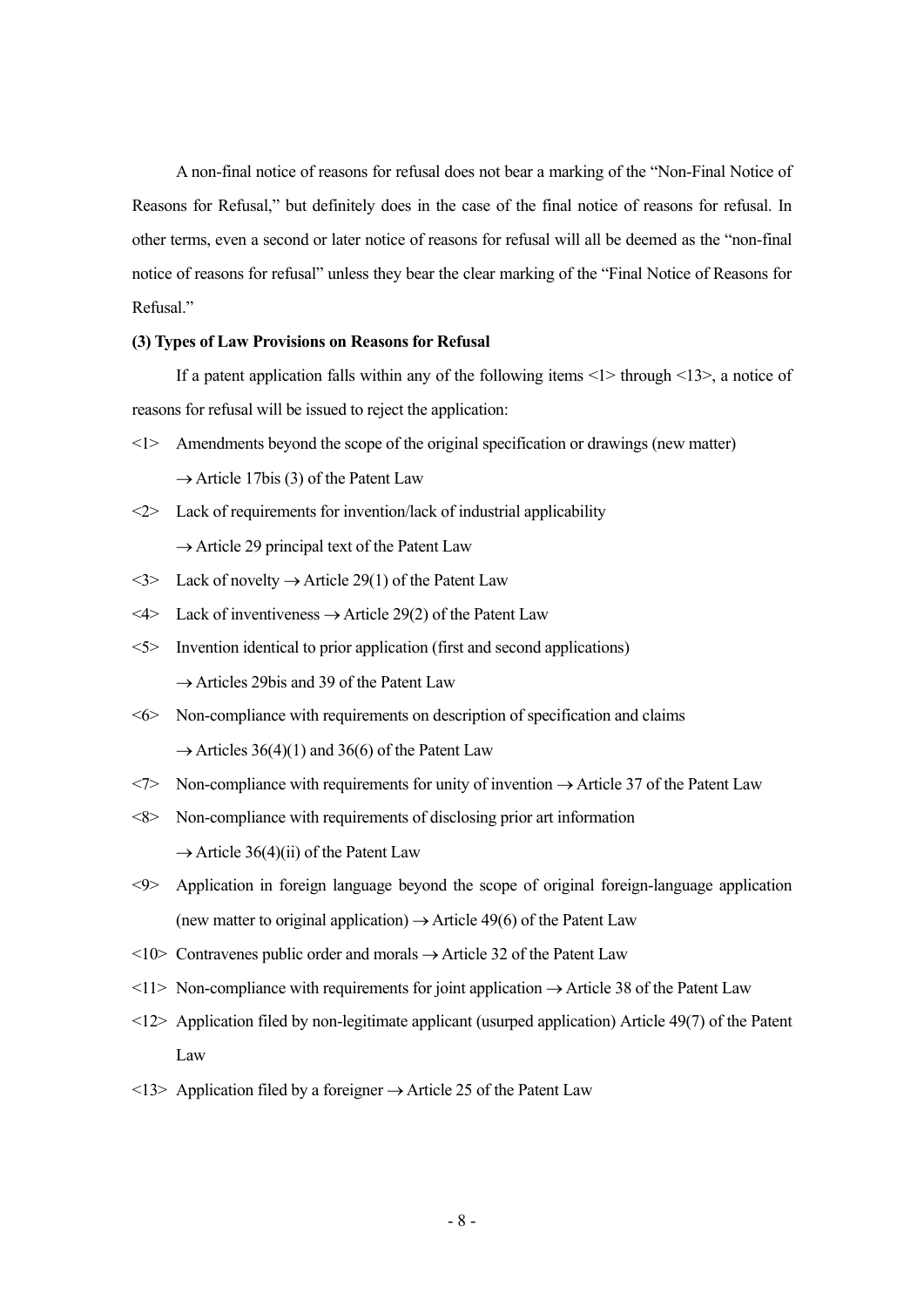#### **(4) Examples of Notice of Reasons for Refusal**

A sample notice of reasons for refusal is shown on the next page.

The footnote states as follows:

#### Note (1) Reference to Relevant Law Provisions

Law provisions relevant to the application are listed here.

 The examiner is expected to stipulate all the reasons for refusal of the applicable in the notice of reasons for refusal. In this sample case, there are two (2) law provisions relevant to the reasons for refusal.

#### Note (2) Period for Filing Opinion Letter/Amendments

 Here the period during which an opinion letter, if any, must be filed is indicated. If the applicant intends to file amendments together with the opinion letter, the amendments must be filed within the same period applied to the opinion letter.

 The period is sixty (60) days for a Japanese applicant, and three (3) months for a foreign applicant. This period may be extended upon request.

#### Note (3) Reasons

 Relevant law provisions that apply, subject claims, and the examiner's comments (remarks referring to particular points, specifying grounds for decision on inventiveness, and identifying unclear parts of the specification).

#### Note (4) List of Cited References

 Prior art references or application number and other information of prior applications which constitute grounds for rejection as lack of novelty and/or inventiveness are indicated.

#### Note (5) Result of Prior Art Search

 Prior art information contained in this space are those which may be referred to by the applicant when making amendments or which will show to a third party the technical standards. The technical field searched by the examiner is also shown in the form of International Patent Classification (IPC).

#### Note (6) Contact Number of the Examiner

 The applicant may request an interview or other accommodations using this information if what is indicated in the notice of reasons for refusal is not clear or if it seems more efficient to meet and directly explain to the examiner the technology relating to the claimed invention.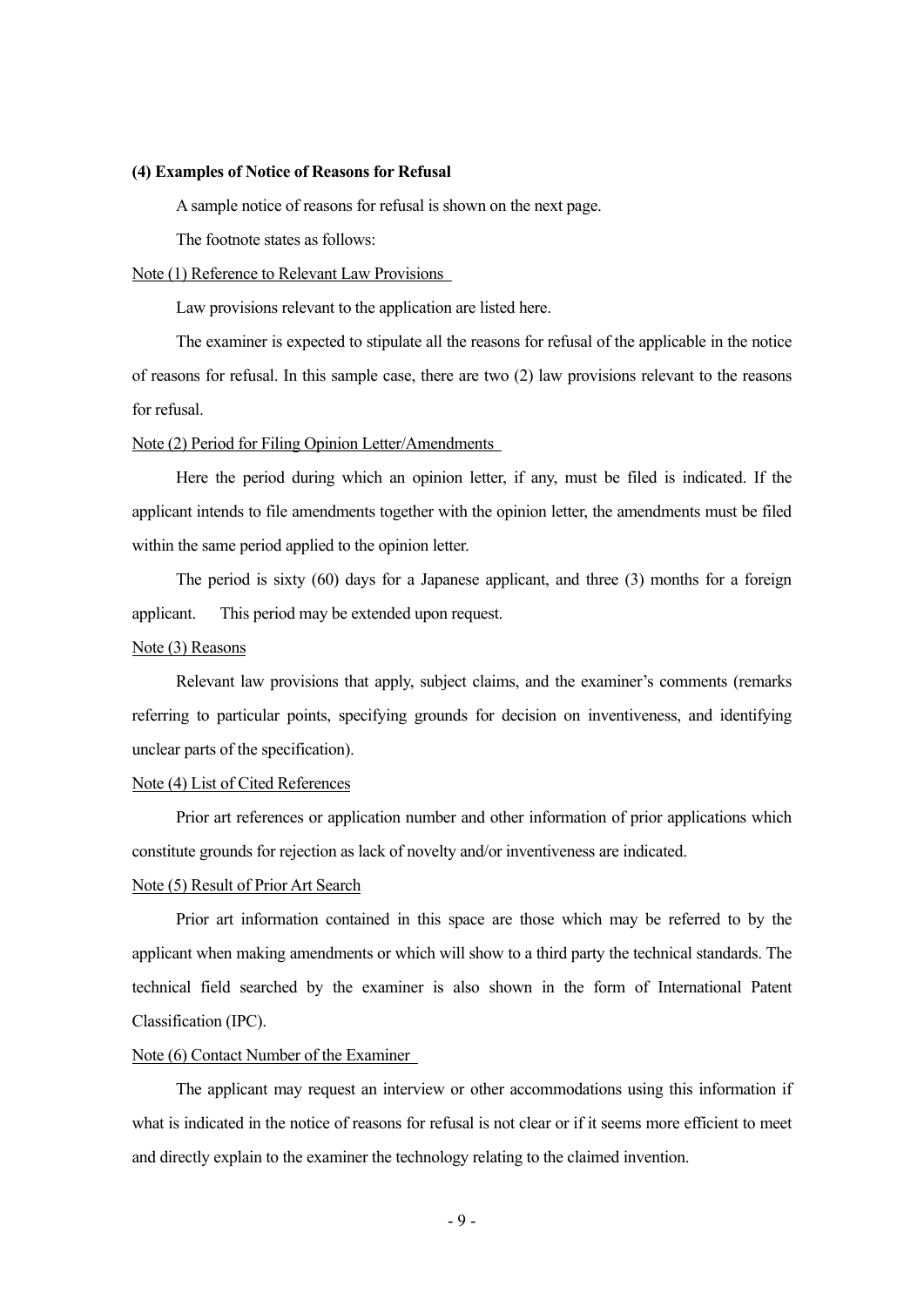#### Notice of Reasons for Refusal

Date of Notice MM DD, Heisei 18 Patent Attorney Mr. \*\*\*\* (et al.) Applicable Law Articles 29(2) and 37

Application No. **Heisei 12 Application No.** \*\*\*\*\*\*\* Examiner Taro Tokkyo \*\*\*\* 2G00

Note 1

Note 2

 This application is refused for the reasons set forth below. Opinions to this decision may be filed within sixty (60) days of the mailing date of this notice.

#### Reasons

A. This application does not meet requirements set forth in Article 37 of the Patent Law in respect to:

Note 3

 Invention described in claims 2-10 is not deemed as "machine, apparatus, equipment or other article directly used" as set forth in Article 37(4) of the Patent Law.

 Since this application does not comply with Article 37 of the Patent Law, invention relating to claims other than claim 1 has not been examined with respect to requirements other than those set forth in Article 37 of the Patent Law.

B. Invention relating to the following claim of the present application is not patentable pursuant to Article 29(2) of the Patent Law as it could have been easily invented by a person with ordinary skill in the art prior to the filing date of the present invention based on the inventions disclosed in the following publications distributed in and outside Japan prior to the filing date of present application.

Note: See list of cited references

- Claim 1

- Cited references 1 and 2

- Remarks

 As cited reference 1 describes……neutron detector, no difficulty is found in using it to probe known fuel assembly. Use of fiber optic cables is also known as described in cited reference 2.

 No reasons for refusal have been found so far with respect to invention relating to claims other than the claims indicated in this Notice of Reasons for Refusal. Should other reasons for refusal be found, a separate Notice of Reasons for Refusal will be issued.

| Note 4 | List of Cited References<br>1. Patent Application Kokai No. S63-163187<br>2. Patent Application Kokai No. H09-236669                                                                                                                                         |  |  |
|--------|--------------------------------------------------------------------------------------------------------------------------------------------------------------------------------------------------------------------------------------------------------------|--|--|
| Note 5 | Result of Prior Art Search<br>- Searched Field<br>IPC Ver.7 G21C17/06, G01T3/00-06                                                                                                                                                                           |  |  |
|        | Patent Application Kokai No. H05-107388<br>- Prior Art References<br>Patent Application Kokai No. H06-160585<br>The references found in the prior art search do not constitute reasons for refusal.                                                          |  |  |
| Note 6 | Any inquiry with respect to this Notice of Reasons for Refusal or request of interview relating<br>to this case may be made to the following address:<br>First Patent Examination Department, Nanophysics (Energy line application) Examiner, Taro<br>Tokkyo |  |  |
|        | TEL 03-3581-1101 (ext. ****), FAX 03-3592-****                                                                                                                                                                                                               |  |  |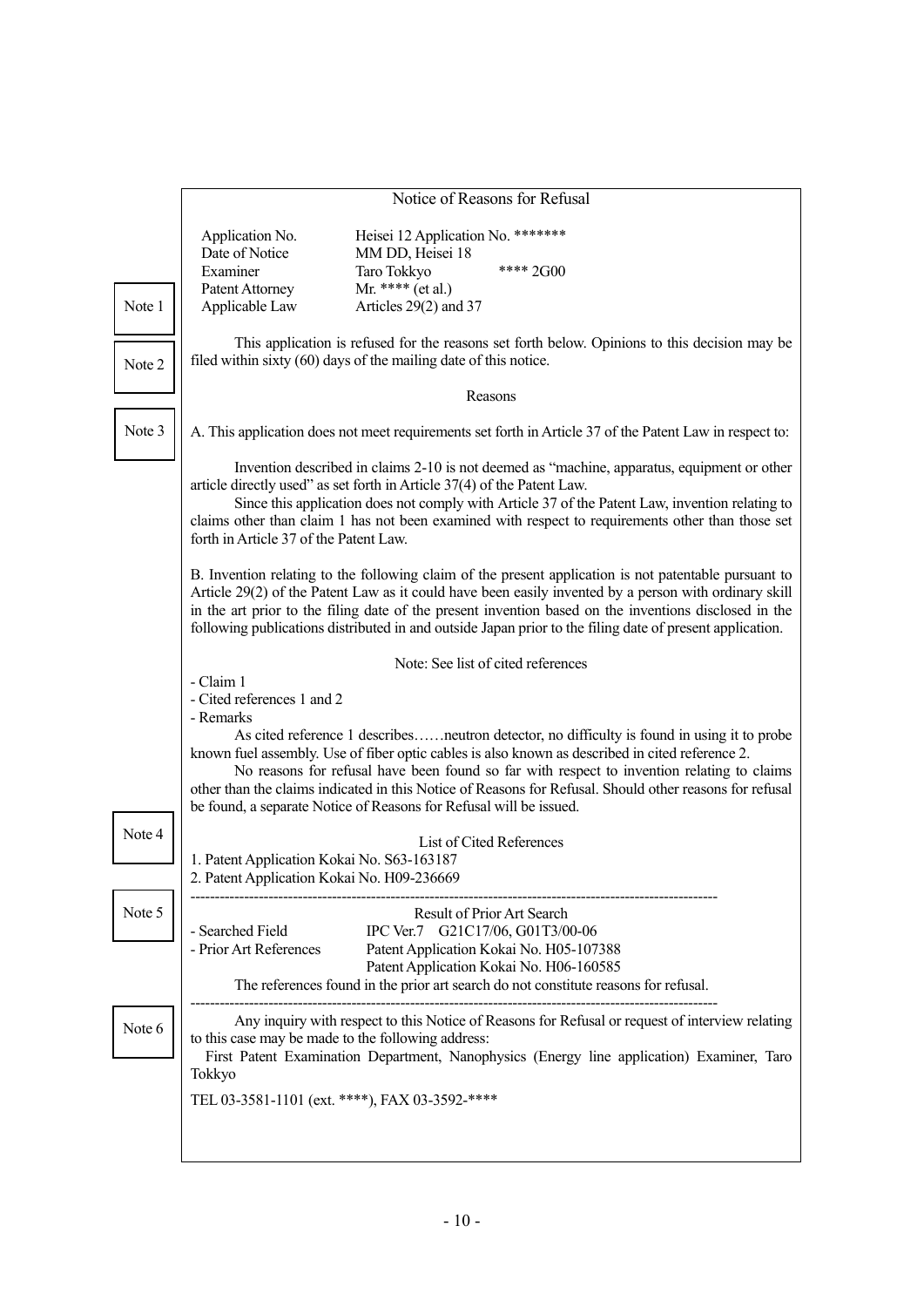#### **(5) Response to Notice of Reasons for Refusal**

 As indicated above, there are many reasons for refusal, and response thereto should be made on a case-by-case basis. In general, such efforts as scrutinizing the law provisions the and examiner's comments indicated in the notice of reasons for refusal, filing an opinion letter or amendments, and requesting an interview with the examiner, must be made accurately.

(i) Response to Non-Final Notice of Reasons for Refusal

#### [Basic Principles]

 The non-final notice of reasons for refusal does not bear the marking of "Non-Final Notice of Reasons for Refusal." Since the final notice of reasons for refusal always bears the marking of the "Final Notice of Reasons for Refusal," other notices of reasons for refusal not bearing the marking may be assumed to be a non-final notice of reasons for refusal.

 As described above, the non-final notice of reasons for refusal usually stipulates the reasons for refusing the application. Moreover, when a publication is cited, the relevant part is cited and why the claimed invention is not deemed as novel or inventive is indicated as comments of the examiner. Hence, the applicant needs to scrutinize the law provisions and examiner's comments indicated in the notice of reasons for refusal, and accurately prepare an opinion letter and/or amendments.

 Moreover, an applicant may meet or call the examiner to clarify unclear parts of the notice of reasons for refusal or to directly explain to the examiner any complicated technology. However, as amendments are made at the responsibility of the applicant, the examiner should not be excessively questioned.

#### [Composition of an Opinion Letter]

 When the applicant does not agree with the reasons for refusal or believes that the reasons for refusal may be overcome by amendments, an opinion letter needs to be prepared. It is desirable that an opinion letter be composed of items which correspond to the law provisions indicated in the notice of reasons for refusal. To prove inventiveness, an applicant may also submit a document supporting the significant effect of the claimed invention and argue inventiveness of the claimed invention in the opinion letter, while care should be taken that no argument beyond the description of the present specification will be accepted.

#### [Composition of Amendment(s)]

When composing amendments to overcome reasons for refusal, the applicant first needs to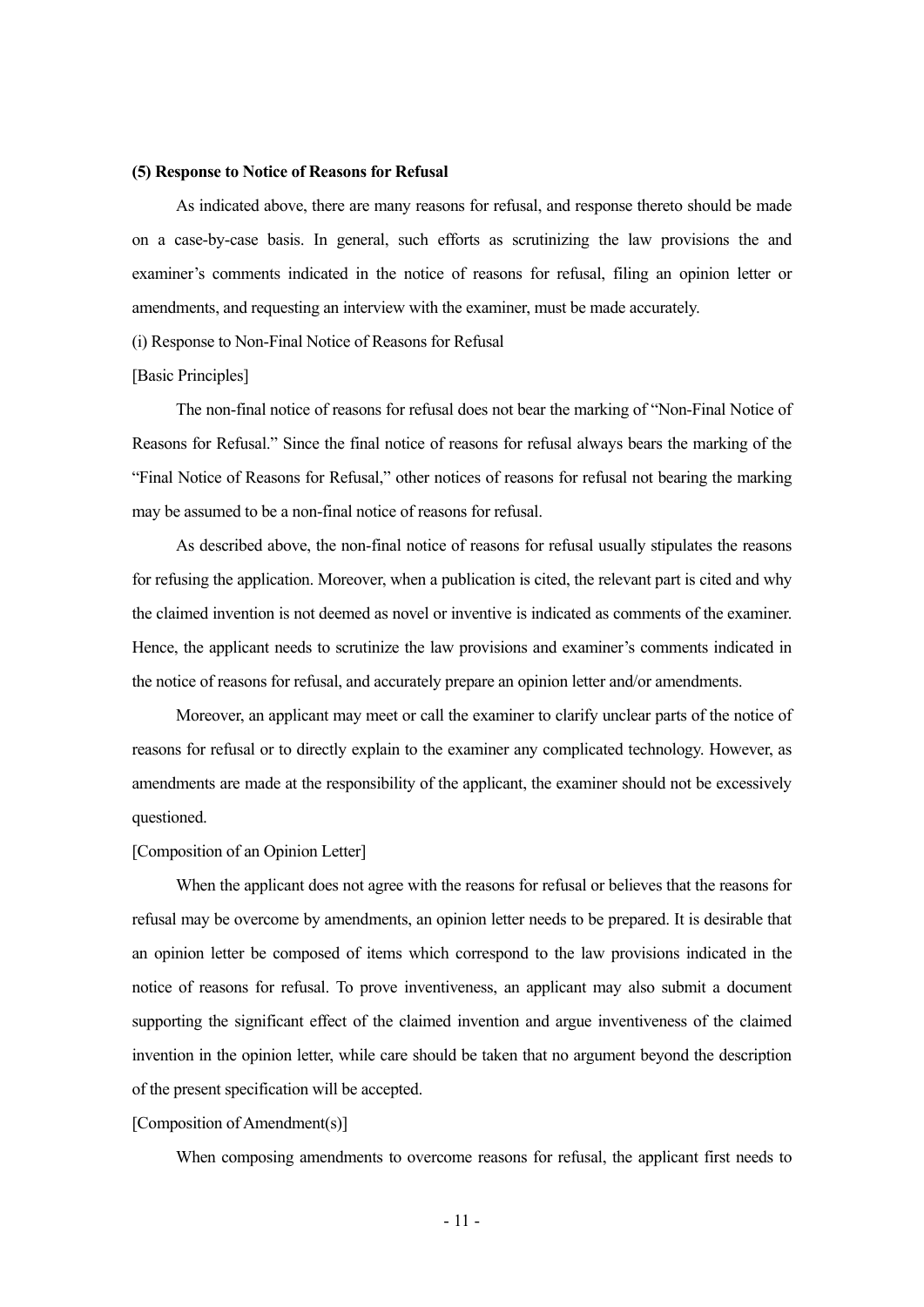know that different limitations are applied to amendments in response to the Non-Final Notice of Reasons for Refusal than to those in response to the Final Notice of Reasons for Refusal. Amendments in response to the Non-Final Notice of Reasons for Refusal must be within the scope of disclosure made by the original specification with no addition of a new matter. Hence the applicant should clearly indicate in the opinion letter which part of the original specification the amendments are made in regard to. It has also become a common practice to underline the amended part in the amendment.

(ii) Response to the Final Notice of Reasons for Refusal

#### [Basic Principles]

 As described above, the "Final Notice of Reasons for Refusal" means in principle the notice of reasons for refusal required with respect to amendments made in response to the "Non-Final Notice of Reasons for Refusal." In that case, the notice of reasons for refusal must clearly bear the marking "Final Notice of Reasons for Refusal." The major difference between the Final Notice of Reasons for Refusal and the Non-Final Notice of Reasons for Refusal is that more strict limitations are applied to amendments relating to the Final Notice of Reasons for Refusal.

[Composition of an Opinion Letter]

 An opinion letter will be composed basically in the same manner as the one in response to the Non-Final Notice of Reasons for Refusal, while the applicant may argue in the opinion letter that, for instance, the notice of reasons for refusal should be treated as a "Non-Final Notice of Reasons for Refusal" and not the "Final Notice of Reasons for Refusal" as marked because it cites a new publication.

#### [Composition of Amendment(s)]

 To overcome the Final Notice of Reasons for Refusal, amendments must be within the scope of disclosure made by the original specification, and amendments to claims must be limited only to those aimed at eliminating a claim, narrowing the scope of claims, correcting typing errors and clarifying ambiguous descriptions. Moreover, amendments aimed at narrowing the scope of claims must be such that the amended claimed invention as of the filing date is independently patentable. (Requirements of Independent Patent)

 If amendments to the Final Notice of Reasons for Refusal do not fall within the scope of the disclosure made by the original application, i.e., adding a new matter, the amendments will be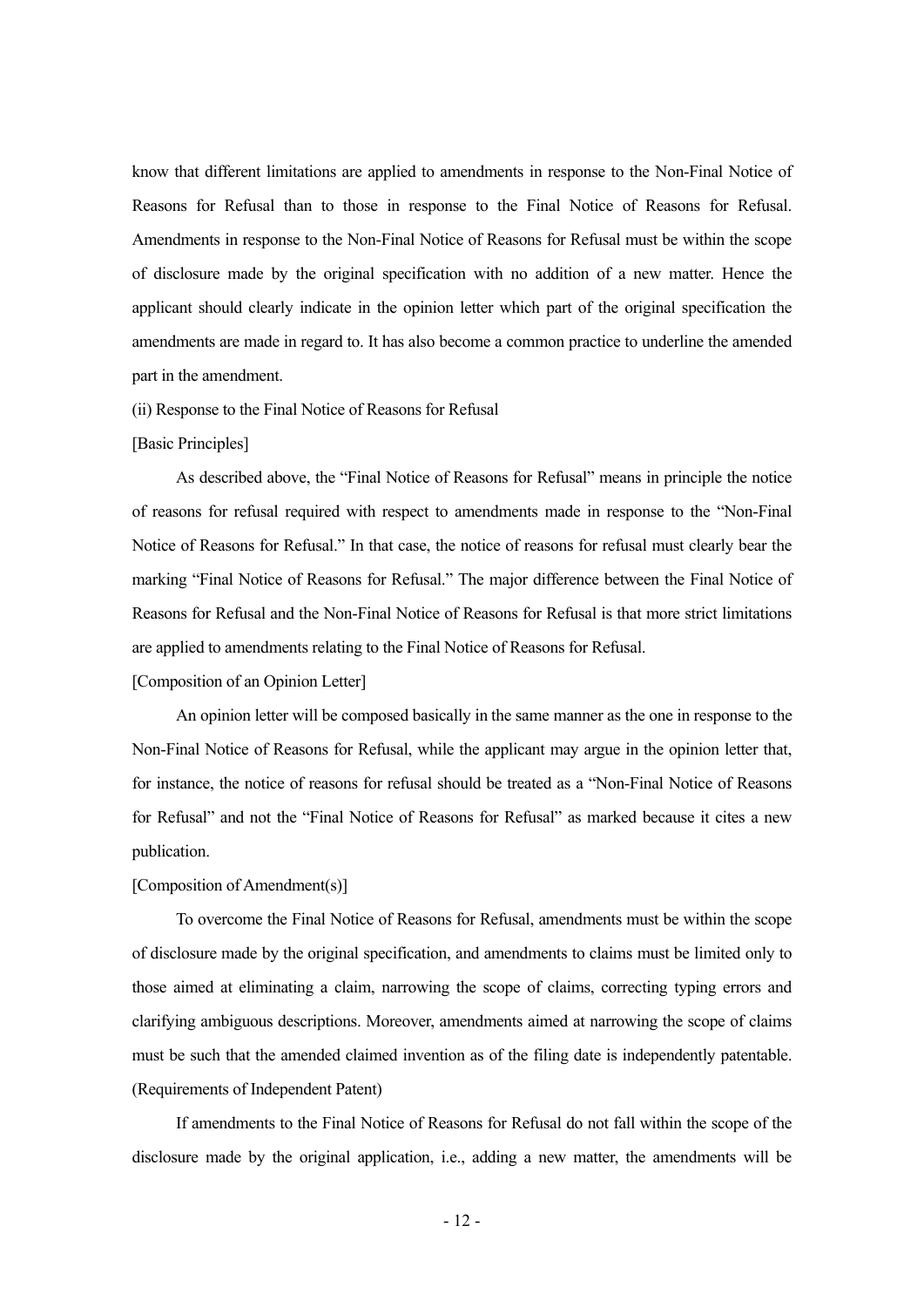rejected. And a complaint against this refusal of amendments may not be filed independently, but as a part of an appeal against a decision of rejection.

#### **2. Decision of Rejection and Response Thereto**

#### **(1) What is Decision of Rejection?**

 If reasons for refusal are not overcome with an opinion letter and amendments, a decision of rejection will be issued. (Article 49(1) principal text, Patent Law) If relevant amendments need to be rejected, the decision of rejection will be issued together with the decision of rejecting amendments.

 According to "How to Conduct Examination" issued by the Patent Office, information that an examiner needs to include in a decision of rejection are:

<1> indication of all the claims which have not overcome the reasons for refusal;

<2> decision on applicant's argument and amendments; and

<3> indication of all the reasons for refusal which have not been overcome

#### **(2) Example of a Decision of Rejection**

A sample decision of rejection is shown on the next page.

 In the sample case, a decision of rejection is issued because the reasons for refusal based on Article 29(1)(3) of the Patent Law (reason 1: novelty); Article 29bis of the Patent Law (reason 2; inventiveness) and Article 37 (reason 3: unity of invention) have not been overcome.

 At the bottom of the notice instructs are "Instructions under Administrative Appeal Law" as we discussed above; what procedures are available to the applicant who does not agree with the decision. (See Note 1 on the next page)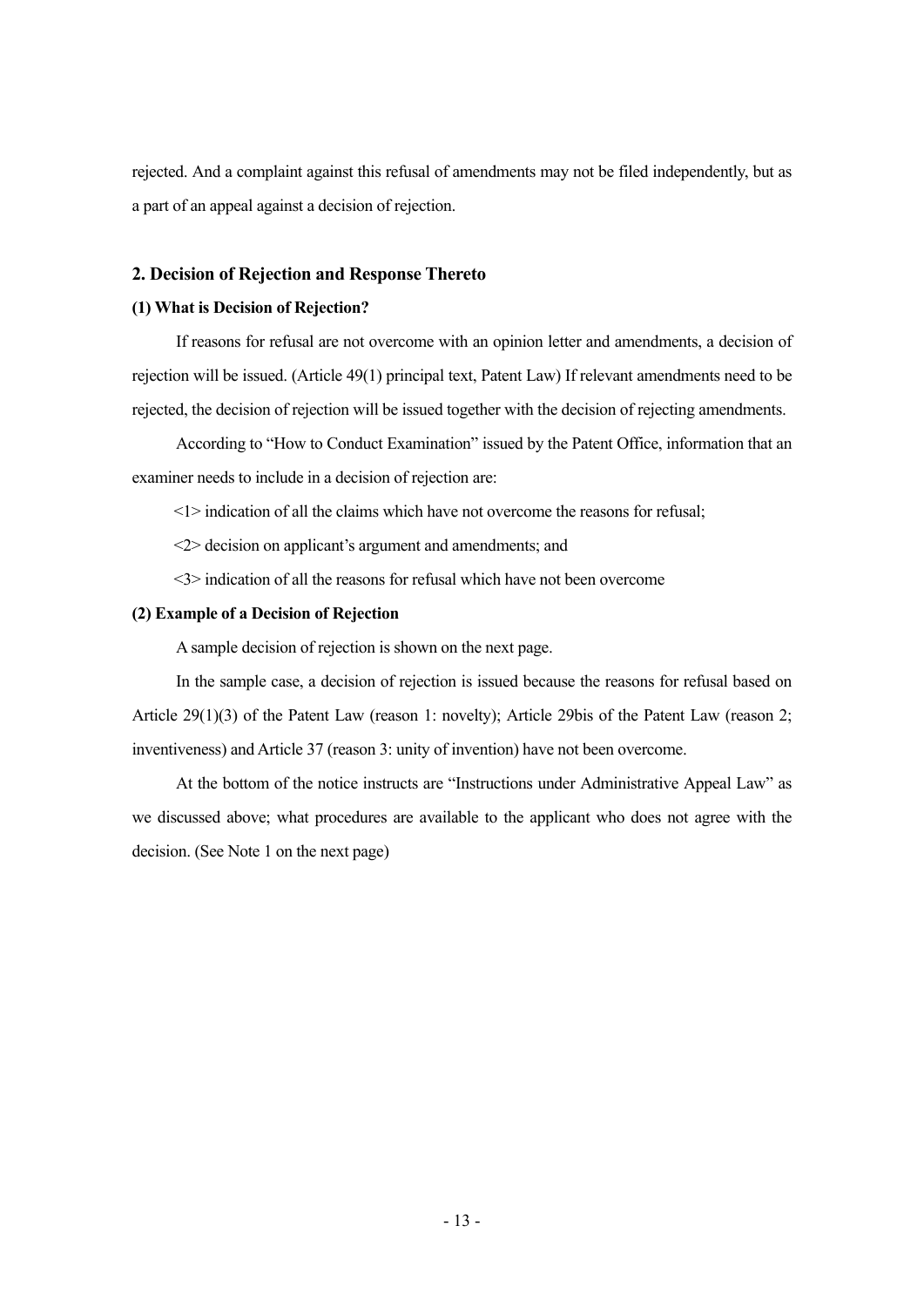#### Decision of Rejection

| Application No.     | Application No. 2002-******* |  |
|---------------------|------------------------------|--|
| Date of Decision    | August 8, Heisei 18          |  |
| Examiner            | ****<br>$****2G00$           |  |
| Title of Invention: | Laser Irradiation System     |  |
| Applicant           | Kabushiki Kaisha **          |  |
| Patent Attorney     | ******* (two others)         |  |

 This application is rejected based on (Reason 1), (Reason 2) and (Reason 3) stipulated in the notice of reasons for refusal dated May 9, 2006.

 The examiner has considered the opinion letter and amendments but has not found grounds for reversing the reasons for refusal.

#### Remarks

(Reason 1)

 The optical fiber guiding device added to claim 1 by amendments … had already been disclosed by publication 1.

 Hence, invention relating to claim 1 is the one described in publication 1 and thus is not patentable pursuant to Article 29(1)(iii) of the Patent Law.

#### (Reason 2)

 Making a structure described in claim 1 based on technologies disclosed in publications 1 and 2 …could have been easy for a person with ordinary skill.

 Moreover, invention relating to amended claims 2-4,12 and 13 could have been easily conceived by a person skilled in the art due to reasons stipulated in previous notice of reasons for refusal.

Hence, invention relating to claims 1-4, 12 and 13 is not patentable pursuant to Article 29(2) of the Patent Law because it could have been easily made by a person with ordinary skill in the art based on the invention disclosed by publications 1-6, (Reason 3)

Matters described in claim 1 …are not identical to the major part of the essential elements of claimed invention and thus do not meet the requirements of Article 37(1) and (2) of the Patent Law.

 It is also obvious that each invention as indicated above does not meet requirement set forth in Article 37 and other provisions of the Patent Law.

Note 1

 Within thirty (30) days (or 90 days in the case of a foreigner) after the service of certified copy of this decision, appeal against this decision may be filed with the Board of Appeal against the Commissioner of the Patent Office. (Article 121(1) of Patent Law) (Indication based on Article 46bis of Administrative Appeal Law)

 Action to reverse this decision may be filed only as an action to reverse the Board Decision which is delivered in response to appeal against this decision. (Article 178(6) of Patent Law)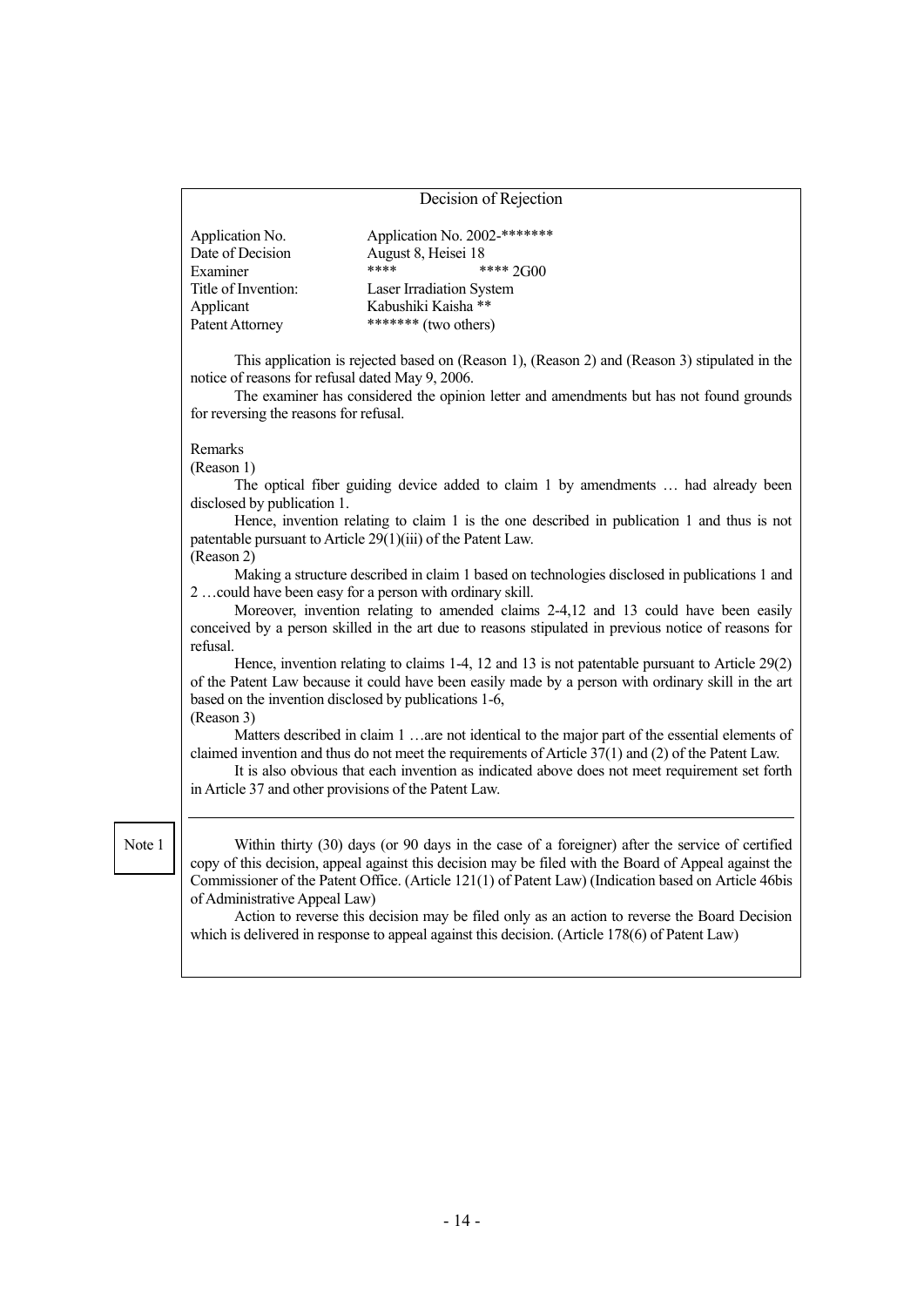#### **(3) Response to Decision of Rejection**

 Law provisions which constitute the grounds for a decision of rejection, the rejected claims and the examiner's comments should be scrutinized and considered. A decision of grant is likely to be issued if there are claims not cited in the decision of rejection and if amendments to limit the scope of the patent to such claims are filed simultaneously with the appeal with the Appeal Board.

 An applicant who does not agree with the decision of rejection may appeal to the Appeal Board, as instructed at the end of the decision of rejection, within thirty (30) days (or 90 days in the case of a foreign applicant) after service of the certified copy of the decision. (Article 121(1) of the Patent Law)

#### (i) Composition of Reasons for Appeal

 To lodge an appeal, a written brief containing the purpose and reasons for the appeal needs to be filed. The applicant, however, can simply state that reasons will be supplemented and file "Reasons for Appeal" in the form of an amendment within thirty (30) days after the date of appeal because an additional thirty (30) days are given with respect to the reasons for appeal.

 The reasons for appeal need to state in detail why the rejected invention should be patented and why the rejection of amendments, if applicable, was inappropriate.

#### (ii) Composition of Amendment

 Amendments filed simultaneously with the appeal will be subject to limitations as strict as those which apply to amendments in response to the Final Notice of Reasons for Refusal.

 Moreover, amendments filed simultaneously with the appeal will in principle be examined again by the original examiner who issued the decision of rejection under the Pre-Appeal Board Examination System which was introduced to expedite patenting procedures. Hence appropriate amendments at the time of filing the appeal is likely to result in prompt decision of grant.

 Since, in principle, no opportunity for amendments is given during the Appeal Board procedures unless there are legitimate reasons, the applicant should consider that the amendment at the time of the appeal is the last chance for amendments and make elaborated and appropriate amendments to overcome the reasons for decision of rejection. Recent statistics show that about fifty percent (50%) of decisions of rejection are reversed and a decision of grant is issued during the Pre-Appeal Board Examination process, and thus it is desirable that amendments are composed so as to win a decision of grant during the Pre-Appeal Board Examination process.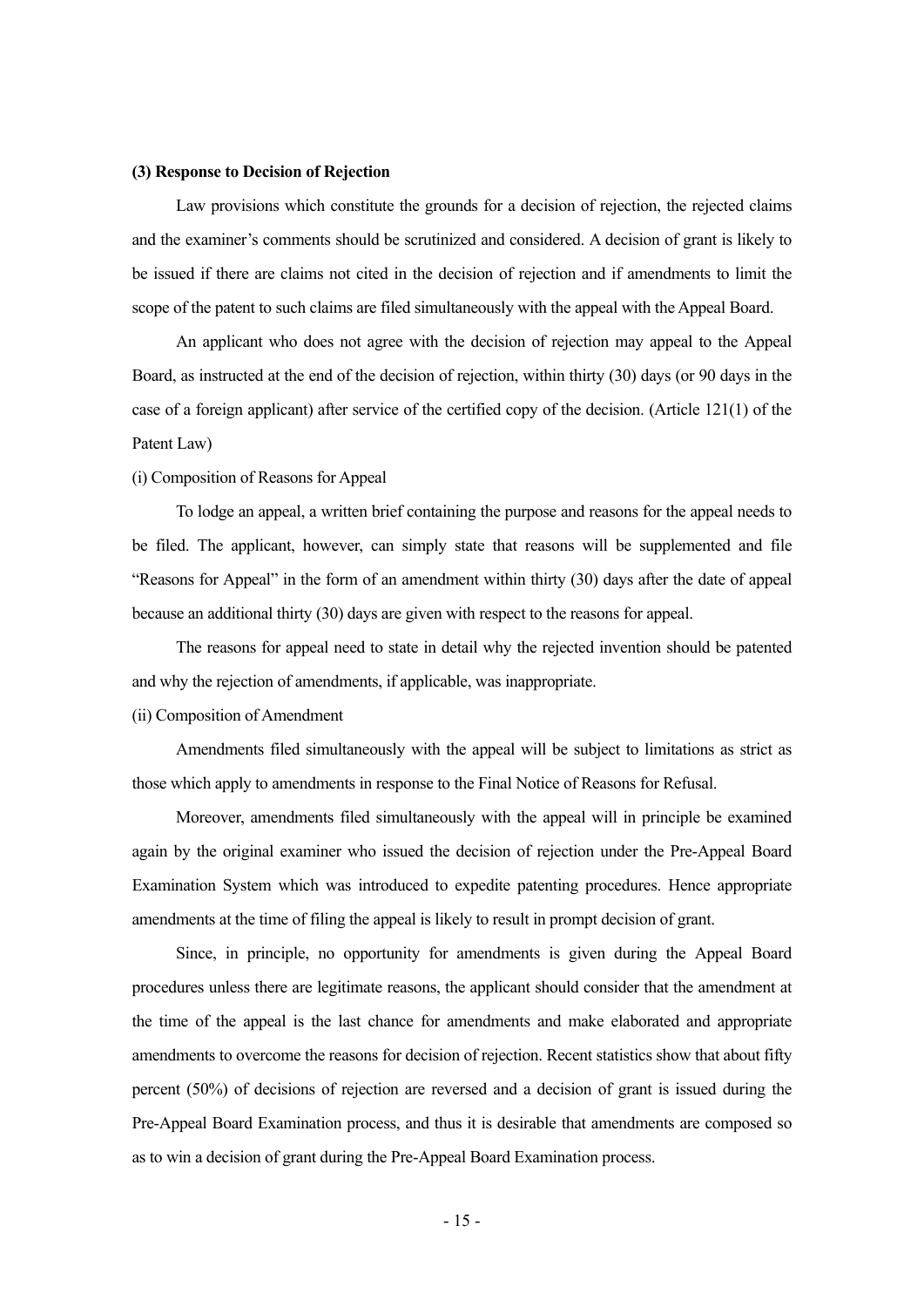#### **3. Decision of Grant and Response Thereto**

#### **(1) What is a Decision of Grant?**

 The examiner will issue a decision of grant if no reason for refusal is found with respect to a patent application or if the reason for refusal is successfully overcome by responding to the notice of reasons for refusal. (Article 51)

#### **(2) Response to a Decision of Grant**

 Within thirty (30) days after service of a decision of grant, the applicant needs to pay the amount equivalent to annuities for three (3) years to have the patent right registered. The patent right becomes effective upon registration. (Article 66 of the Patent Law)

A patent remains effective for twenty (20) years after the filing date.

#### **(3) Future Law Amendment**

 An amendment to the law to allow filing of a divisional application during a limited period of time after the grant of patent is currently under way. After this amendment becomes effective, a divisional application may be filed based on the original application which was patented without notice of reasons for refusal, allowing broader protection. Thus, concerned parties should pay close attention to future law amendments.

#### **4. Response by Divisional Application**

#### **(1) What is a Divisional Application?**

 An applicant of a patent may divide part of his/her patent application containing two or more inventions into one, two, or more new patent applications only within the time period when amending of specifications and drawings attached to the application is allowed. The new patent applications are called divisional applications and deemed to have been filed on the filing date of the original application.

A divisional application may be filed during the following time period:

 <1> from the filing date until the time immediately prior to the service of certified copy of decision of grant (except for the time period after the first notice of reasons for refusal is issued) (Article 17bis(1))

 $\langle 2 \rangle$  the time period designated by the examiner (or the board examiner once the case is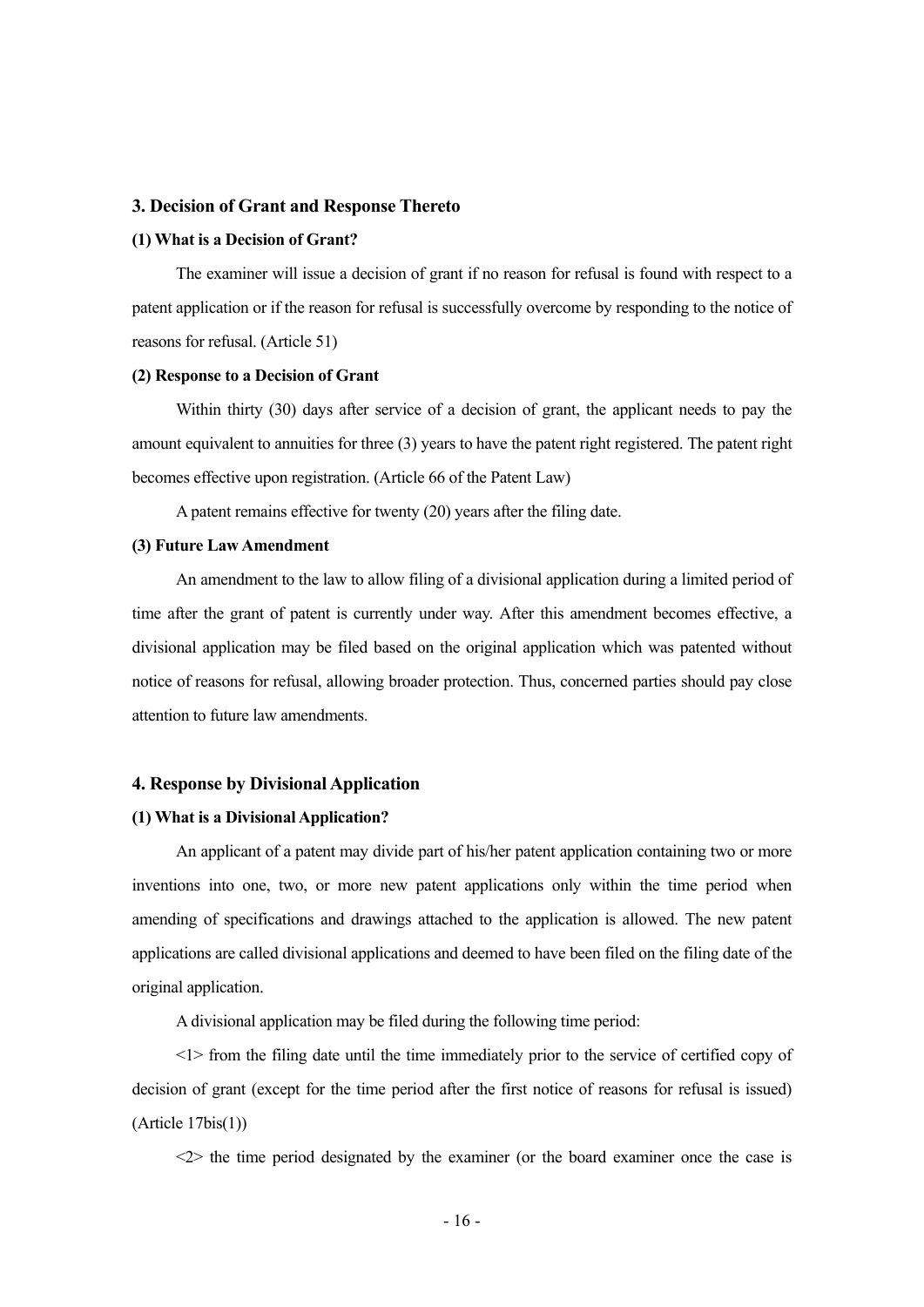brought to the Appeal Board) in the notice of reasons for refusal (Article  $17\text{bis}(1)(i)$  and (ii))

 $\langle 3 \rangle$  within thirty (30) days after the appeal is lodged pursuant to Article 121(1) (Article  $17\text{bis}(1)(iii)$ 

(2) Utilization of Divisional Application System

 A divisional application is most typically filed after an application becomes subject to notice of reasons for refusal based on non-compliance with the requirement of unity under Article 37 of the Patent Law.

 Divisional applications may also be filed during the period listed above if more than one invention is contained in a specification.

 In addition, since amendment of claims in response to the Final Notice of Reasons for Refusal and at the time of appeal is limited to those aimed at deletion of a claim or narrowing of claims, a divisional application may be filed with respect to an invention contained in the specification which the applicant wishes to have patented.

 Divisional applications should also be actively considered once amendments to the current law which allows divisional applications after decision of grant becomes effective.

## **V. Commentary on Individual Law Provisions for Rejection and How to Deal with Them (Specifics)**

 Here we discuss in detail the main law provisions which constitute the grounds for refusal, as recited in  $\leq 1$  to  $\leq 13$  in IV. 1 (3) above, and points to be noted by applicants in responding to those refusals.

#### **1. Prohibition of Addition of New Matter**

#### **(1) Overview**

 "Scope of description of specification as originally filed" means not only "matters stipulated in the original specification" but also "matters obvious from the description of the original specification" even without clear indication.

#### **(2) How to Deal With It**

 As discussed above, since not only "matters stipulated in the original specification," but also "matters obvious from the description of the original specification" will avoid to be deemed as new matter, the applicant should make every effort to overcome reasons for refusal by arguing, through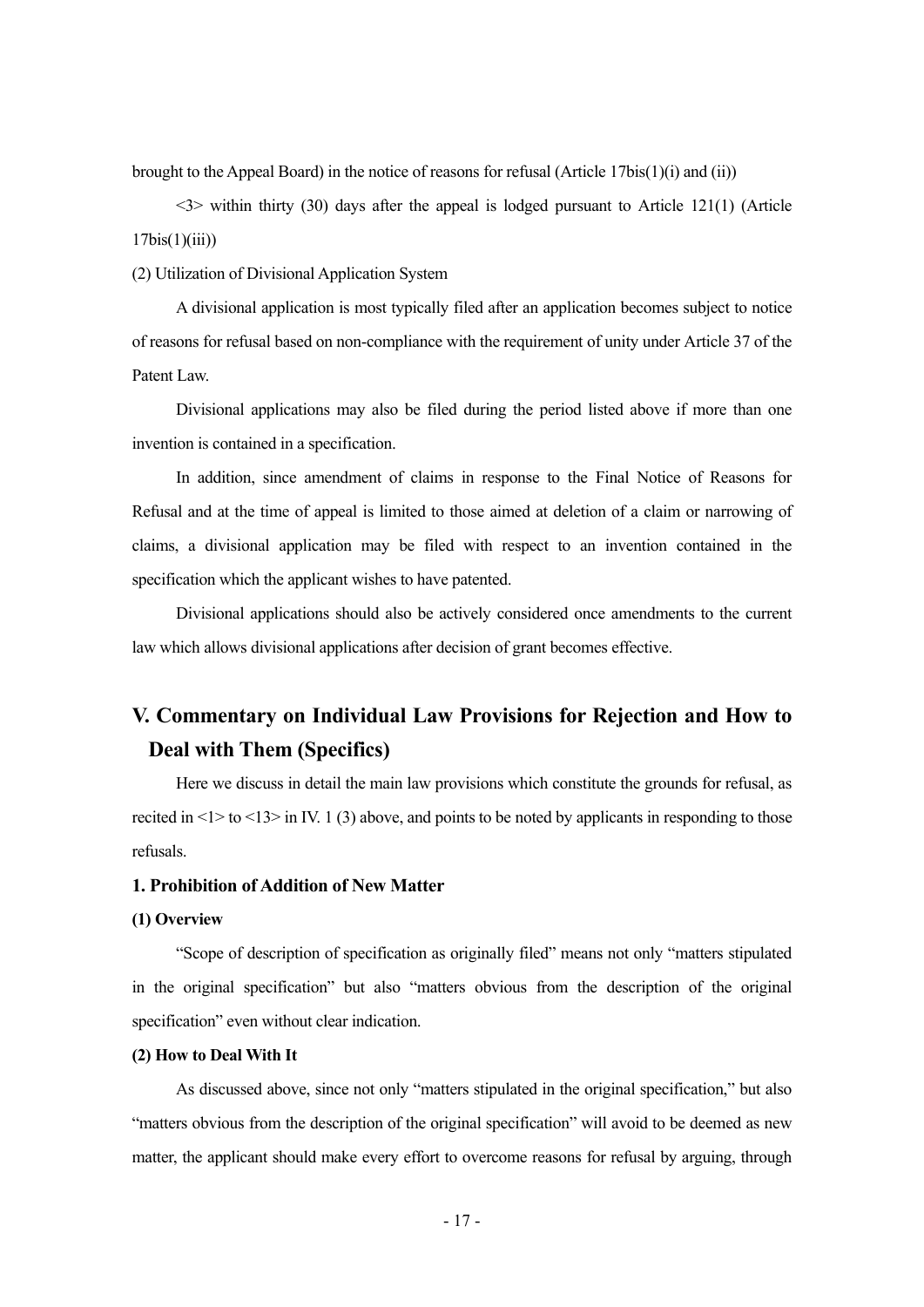submission of known or famous literature for instance, that the amendment which the examiner deemed as an addition of a new matter is obvious in the technical field from the description of the original specification or is equivalent to that already described in the specification.

 An "Excluded Claim," which means to exclude only the part contained in the pre-amended claims from matters described in the claims, will also be allowed if the "Excluded Claim" after exclusion falls within the scope of the original specification.

## **2. Requirements for Invention and Industrial Applicability (Principal text of Article 29(1))**

#### **(1) Overview**

 Requirements for "invention which is applicable to the industry" as set forth in the principal text of Article 29(1) are usually construed as meaning both requirements for "invention" and requirements for "invention which is applicable to the industry" (so called "industrial applicability"). Hence, failure to meet both of the requirements will result in non-compliance with the principal text of Article 29(1) of the Patent Law.

#### (i) Requirements for Invention

 According to Article 2(1) of the Patent Law, an invention is an "advanced creation of a technical idea using the law of nature." A creation not recognized as an "invention" under this definition will be rejected as lacking in requirements for invention. Listed below are those not deemed as an "invention" under Article 2(1) of the Patent Law. One of the recent trends is that there is an increasing number of applications directed to invention relating to computer software programs (invention of which implementation requires software programs), business models and video games, and those applications are often rejected as not meeting the requirements for "invention" set forth in Article 2(1) of the Patent Law.

 Even with respect to an invention relating to computer software programs, the requirements for an invention are deemed met if information processing in the software programs is tangibly implemented using hardware resources (ex: operation method such as CPU or storage method such as memory), i.e., if a special information processing system (machine) or its operation method satisfying the purpose of use is established by operating or processing information meeting the purpose of use with a specific method in which software programs and hardware resources collaborate with each other. On the contrary, requirements for an invention will not be met if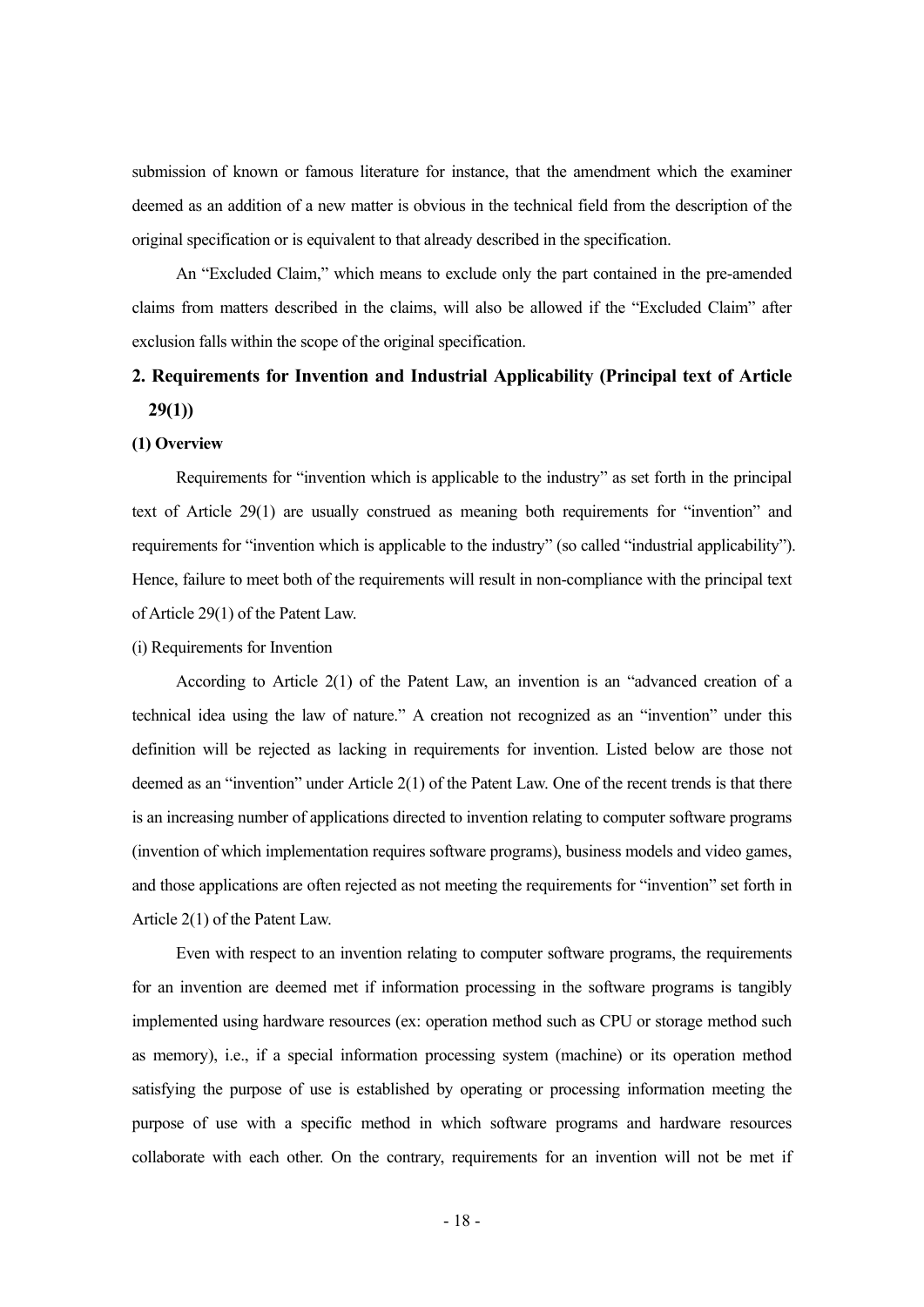information processing in software programs is not actually implemented using hardware resources, and such creation will not be deemed as "creation of technical idea using the law of nature." [Categories of Creation not Deemed as Invention]

 $\leq l$  the law of nature itself (ex: law of conservation of energy; law of universal gravitation)

- <2> a mere discovery (ex: discovery of natural product or natural phenomenon)
- <3> something contravening the law of nature (ex: perpetual motion)
- <4> something not using the law of nature (ex: economic laws; artificial arrangement or mathematical law)
- <5> something other than a technical idea (ex: skill; mere aesthetic creation; computer programs themselves)

(ii) Industrial Applicability

 Things that do not fall within "invention applicable to the industry" may be categorized as follows:

[Categories of Creation Not Deemed as Industrially Applicable Invention]

<1> Methods of human surgical operation, treatment or diagnosis (ex: bona fide medical practice)

 Although medical devices and drugs have industrial applicability as an object, methods of human surgical operation using medical devices (such as a scalpel) and treating a person with drugs constitute "methods of human surgical operation, treatment or diagnosis" which do not have industrial applicability, for which the application will be subject to notice of reasons for refusal.

 Meanwhile, operation within a medical device does not fall within "the methods of human surgical operation, treatment or diagnosis." Method of treating what is taken from the human body (such as blood, urine, skin, hair, cell and tissue) or a method of collecting various data by analyzing such matters do not fall within "the methods of human surgical operation, treatment or diagnosis." Provided, however, a method of using what is collected from a person on the premise that it will be used for the same person (such as hemodiafiltration) will be deemed as a "method of human surgical operation, treatment or diagnosis."

 Means of operation, treatment or diagnosis which are aimed at use with animals in general will be treated as "the methods of human surgical operation, treatment or diagnosis" unless it becomes clear that that the methods are not directed at human beings:

 $\langle 2 \rangle$  Invention which cannot be commercially used (ex: means of smoking)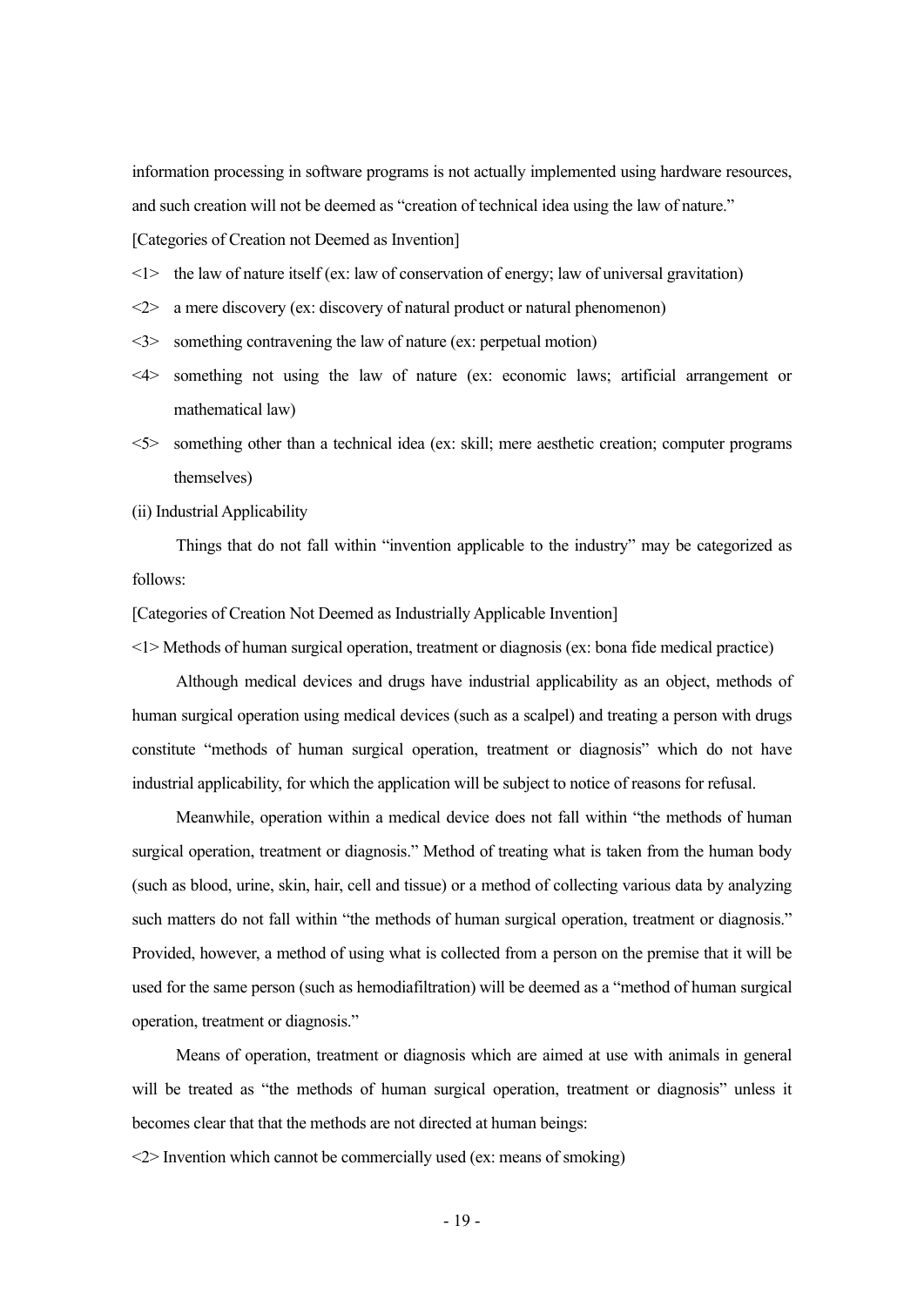<3> Invention which cannot be implemented for practical reasons (ex: means of covering the earth with ultraviolet absorption film to protect it from the sun's rays)

#### **(2) How to Deal With It**

<1> Invention relating to Software Programs

 The following reasons for refusal may be indicated with respect to an invention relating to software programs such as business models:

[Case 1]

"Claimed invention is not deemed as invention which is a creation of a technical idea using the law of nature because the information processing system of the software programs is not tangibly implemented using hardware resources."

[Case 2]

"Claimed invention is not deemed as invention which is a creation of a technical idea using the law of nature because it merely defines artificial arrangements."

 If these types of reasons for refusal are issued, the applicant still has the chance of overcoming the reasons for refusal by appropriately amending his/her claim description because requirements for invention may be met if information processing in the software programs is tangibly implemented using hardware resources.

 See Chapter 1 "Inventions relating to Computer Software Programs" in Section VII of Examination Standards for details.

<2> Medical Practice

 Since a claimed invention deemed as the methods of human surgical operation, treatment or diagnosis will be found as lacking in industrial applicability, the reasons for refusal may be overcome if the applicant clarifies by amendments that the claimed invention is not directed to human beings.

 See Chapter 1 "Industrially Applicable Invention" in Section II of Examination Standards for details.

#### **3. Lack of Novelty (Article 29(1))**

#### **(1) Overview**

If the claimed invention is not structurally different from a known invention, a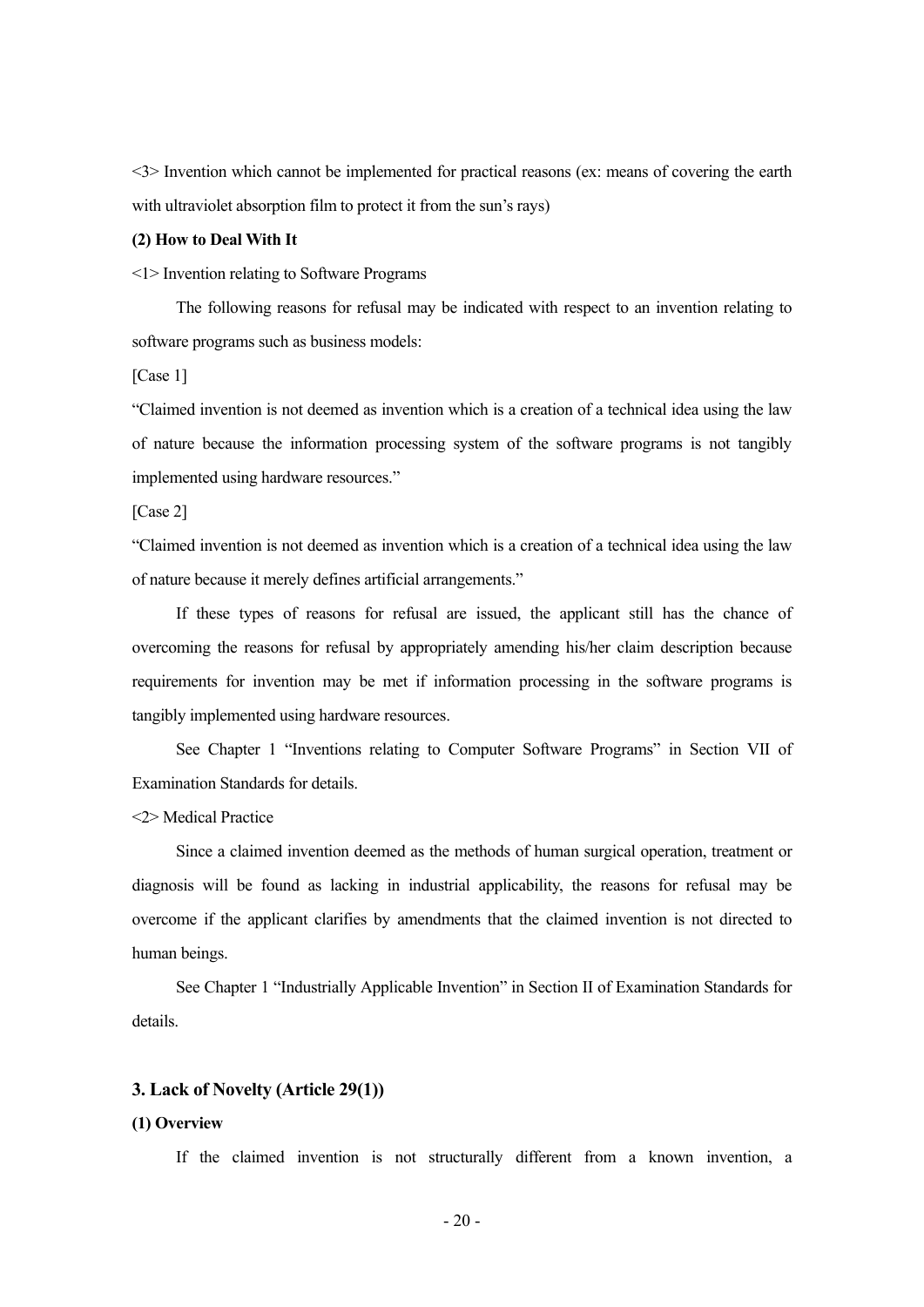publicly-implemented invention or an invention described in a publication, Article 29(1) of the Patent Law will be applied. Here a known invention, a publicly-implemented invention, or an invention described in a publication includes an invention which can be conceived of in light of common knowledge in the art. The publicity or the well-known nature is decided not only domestically but also on a worldwide basis.

 We now discuss how novelty is found with respect to an invention having a special description.

#### [Parameter Invention]

 A so-called parameter invention, which is an invention having a claim description defining a certain object by its function and features, sometimes gives difficulty in comparing with the cited invention. In such a case, the examiner does not compare the claimed invention in detail with the cited references to find the similarity and difference but issues notice of reasons for refusal as lacking in novelty if the examiner has a reasonable prima facie suspicion that both inventions are identical and there is no difference in other parts.

#### [Product-by-Process Invention]

 A so-called product-by-process invention or an invention in which the product is defined by its production process sometimes poses significant difficulty in finding what structure the product itself has. In such a case, as in the case of a parameter invention, the examiner does not compare the claimed invention in detail with the cited references to find the similarity and difference but issues a notice of reasons for refusal as lacking in novelty if the examiner has a reasonable prima facie suspicion that both inventions are identical and there is no difference in other parts.

#### **(2) How to Deal With It**

 Notice of reasons for refusal based on lack of novelty is often overcome by adding or limiting elements or "Excluded Claim." Generally speaking, however, no notice of reasons for refusal is based only on lack of novelty. Rather, lack of inventiveness (Article 29(2)) often accompanies as the reasons for refusal. In such a case, appropriate amendments need to be drafted based on meticulous reading of the cited publications and the examiner's comments with good understanding of the examiner's intention.

 In the case of a parameter invention with respect to which notice of reasons for refusal is issued based on a reasonable prima facie suspicion, it is desirable that the applicant submits such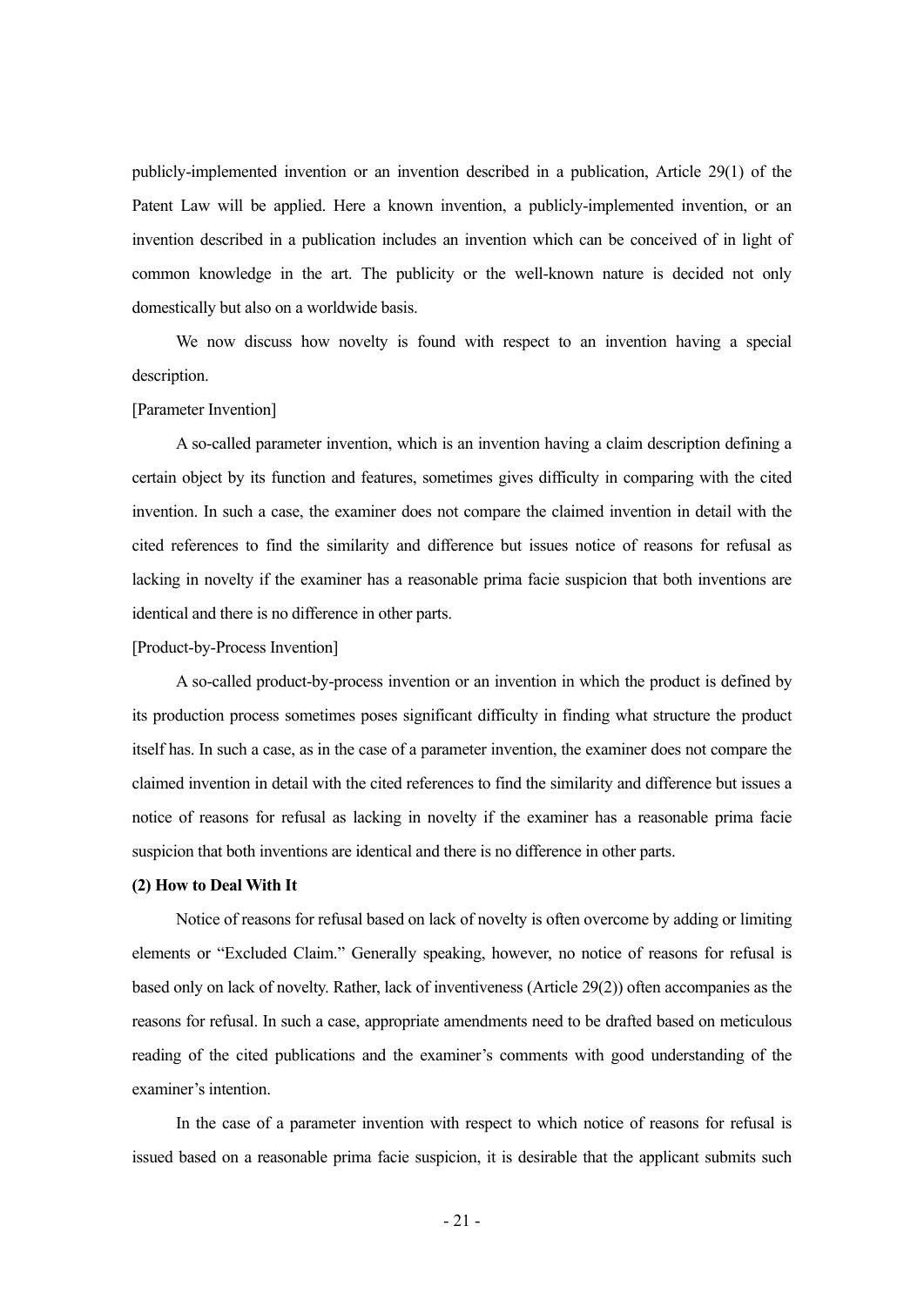arguments and explanation that will convince a person with ordinary skill in the art by, for instance, stipulating the technical meaning of the parameter and clarifying difference from the cited publication.

 In the case of a product-by-process invention, starting material and production process should be clearly explained to show that the product is different from the one disclosed in the cited reference.

 In the case of an invention limited by numerical values, the applicant should try to overcome the reasons for refusal by, for instance, amending the scope of numerical values within the scope of the original specification since novelty may be rejected based only on a partial overlap of the scope of numerical values with a cited reference.

#### **4. Lack of Inventiveness (Article 29(2))**

#### **(1) Overview**

 Whether or not an invention has inventiveness is the most troubling and difficult question in finding patentability of an invention.

 Since the examiner bears the burden of proof in issuing reasons for refusal based on novelty and inventiveness, the examiner needs to logically explain why he/she decided that the claimed invention lacks inventiveness. This "reasoning" is determined from various and wide ranging of views.

Here are some examples of the reasoning:

(i) Selection/design changes of optimal material, mere collection

 Inventiveness is not found in the selection of optimal material from known materials, optimization of scope of numerical values, substitution of equivalent matter and design change for technical application to solve a problem since they are the result of ordinary creativity.

 Inventiveness will also not be found in a combination of unrelated structures as it is deemed as a mere collection.

#### (ii) Potential Motivation

 When there are two or more cited inventions of which a technical field is related to both, which share a common technical problem to solve, and which share operations and function, potential motivation to relate those inventions are found and inventiveness of claimed invention will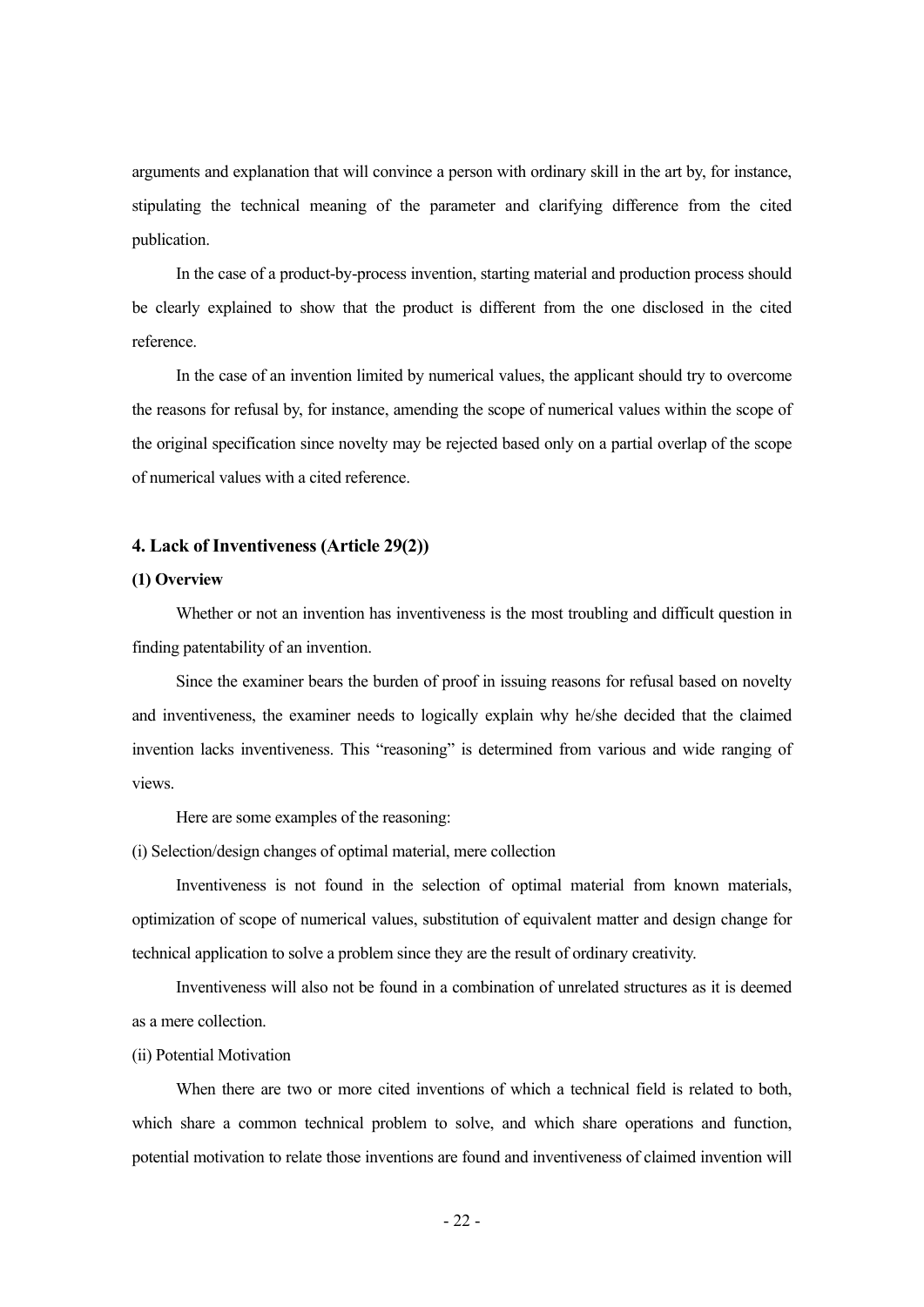not be found if it stems from those cited references. This principle will not apply when there is disincentive to relate or combine.

(iii) Advantageous Effect Compared with Cited Invention

 Even if the claimed invention has an advantageous effect when compared with cited references, inventiveness will not be found if the effect is anticipated based on the technical level. On the contrary, an outstanding invention which cannot be conceived of from the technical level will be deemed to have inventiveness.

 If the cited invention is of broader concept and the claimed invention is of lower concept, and if the claimed invention meets requirements of novelty, the claimed invention is a so-called selective invention. For a selective invention to be deemed to have inventiveness, it needs to have a significant effect which cannot be anticipated based on the conventional technical level.

 Moreover, while an invention limited by numerical values is usually deemed to have no inventiveness as optimization of scope of numerical values is considered to be the ordinary expression of creativity, inventiveness may be found if the scope of numerical values has a significant effect, or if the numerical limitation has so-called critical meanings.

#### **(2) How to Deal With It**

#### (i) Basic Response

 Since notice of reasons for refusal based on lack of inventiveness has various patterns of reasoning as discussed above, and may vary in many aspects depending on the technical field and each case, it is quite difficult to generalize a response to a notice of reasons for refusal based on lack of novelty.

 What is important is that the applicant as a person with ordinary skill in the art has good knowledge of the technical level in the relevant technical field, compares with the cited inventions and decides whether or not the reasoning is appropriate.

 Notice of reasons for refusal based on lack of inventiveness rarely cites only one reference and often reasons that the claimed invention is a mere combination of or a mere adoption of the key cited invention and inventions disclosed in other references (including peripheral technology). Hence the applicant should appropriately argue that such reasoning as easy combination and easy adoption is inappropriate and explain, for instance, that there is distinctness in the combination and that there is a difference in the technical field and problem. The applicant should also make efforts to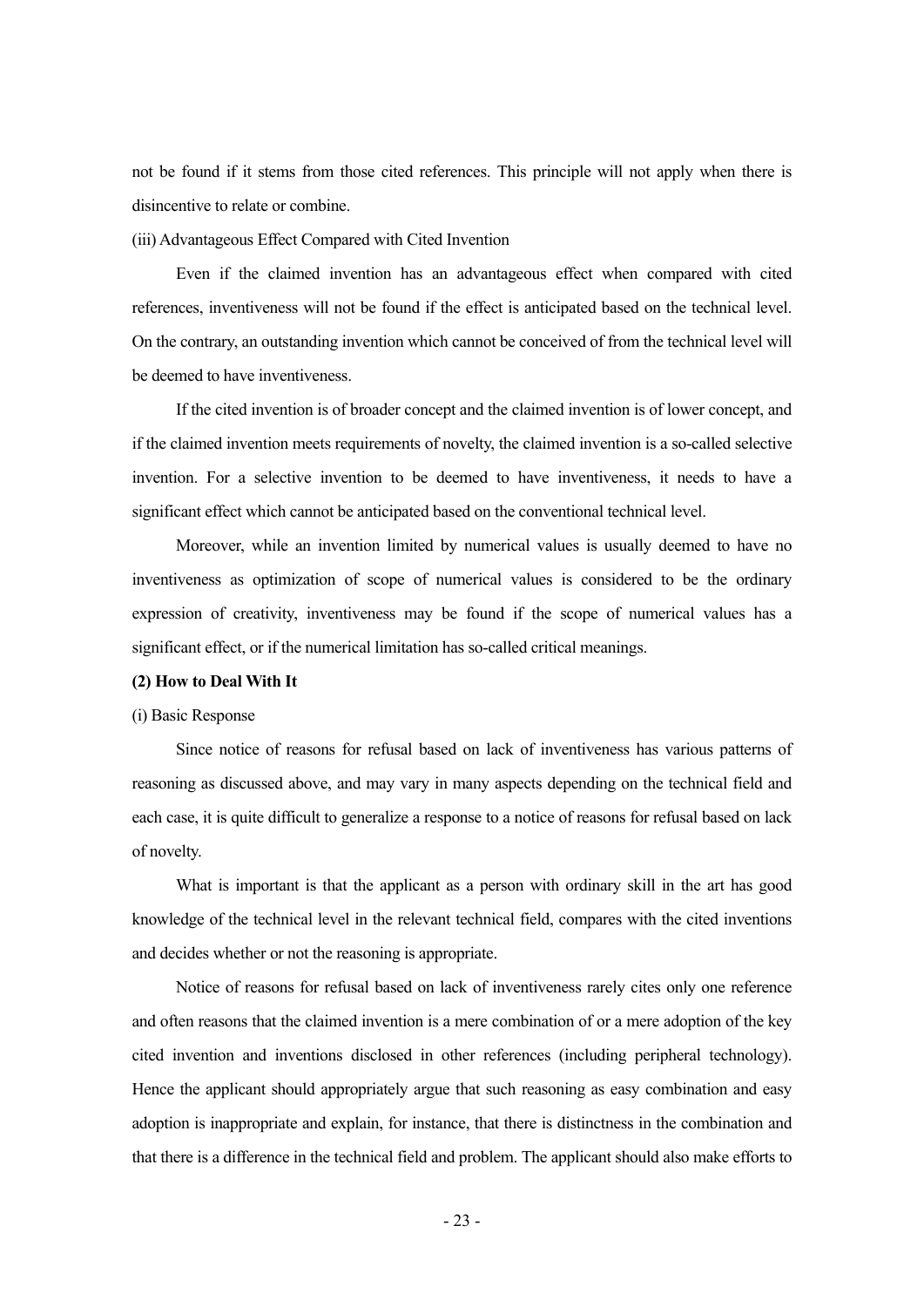overcome reasons for refusal by drafting amendments that will overcome an alleged luck of inventiveness.

(ii) Composition of Opinion Letter

 Care should be taken that it is not allowed to argue or explain in an opinion letter something beyond the description of the original specification. Extra care should be taken when arguing a significant effect not disclosed in the cited references that a new allegation not disclosed in the original application is usually not accepted, including, for instance, submission of experiment certificates. Hence, the applicant should argue within the scope of description of the original specification or within the scope of common knowledge in the art.

#### (iii) Composition of Amendment

 Care should be taken also when drafting an amendment so that it will not add a new matter and it will be within the scope of description of the original specification or within the scope of common knowledge in the art. Alleged lack of inventiveness may not be overcome by adding unproved numerical limitations or numerical scope of which critical meaning is not disclosed in the original application to underline the difference from the cited references because such an addition might instead be deemed as an addition of a new matter.

#### **5. Invention Identical to Prior Application (Article 29bis)**

#### **(1) Overview**

 An invention which is identical to an invention disclosed in the original specification of an application filed prior to the subject application and subsequently published cannot be patented and will be rejected under this law provision as it does not disclose a new invention.

#### **(2) How to Deal With It**

 Basically the same response as the response to reasons for refusal based on lack of novelty may be taken.

 If the cited prior application claims priority and its filing date in Japan is later than the filing date of the present application, the cited invention disclosed in the original application should be described in the application based on which the priority is claimed. Thus the applicant needs to obtain at the Patent Office the specification of the application which constitutes the basis for priority claim (which is deemed as abandoned) to scrutinize the specification.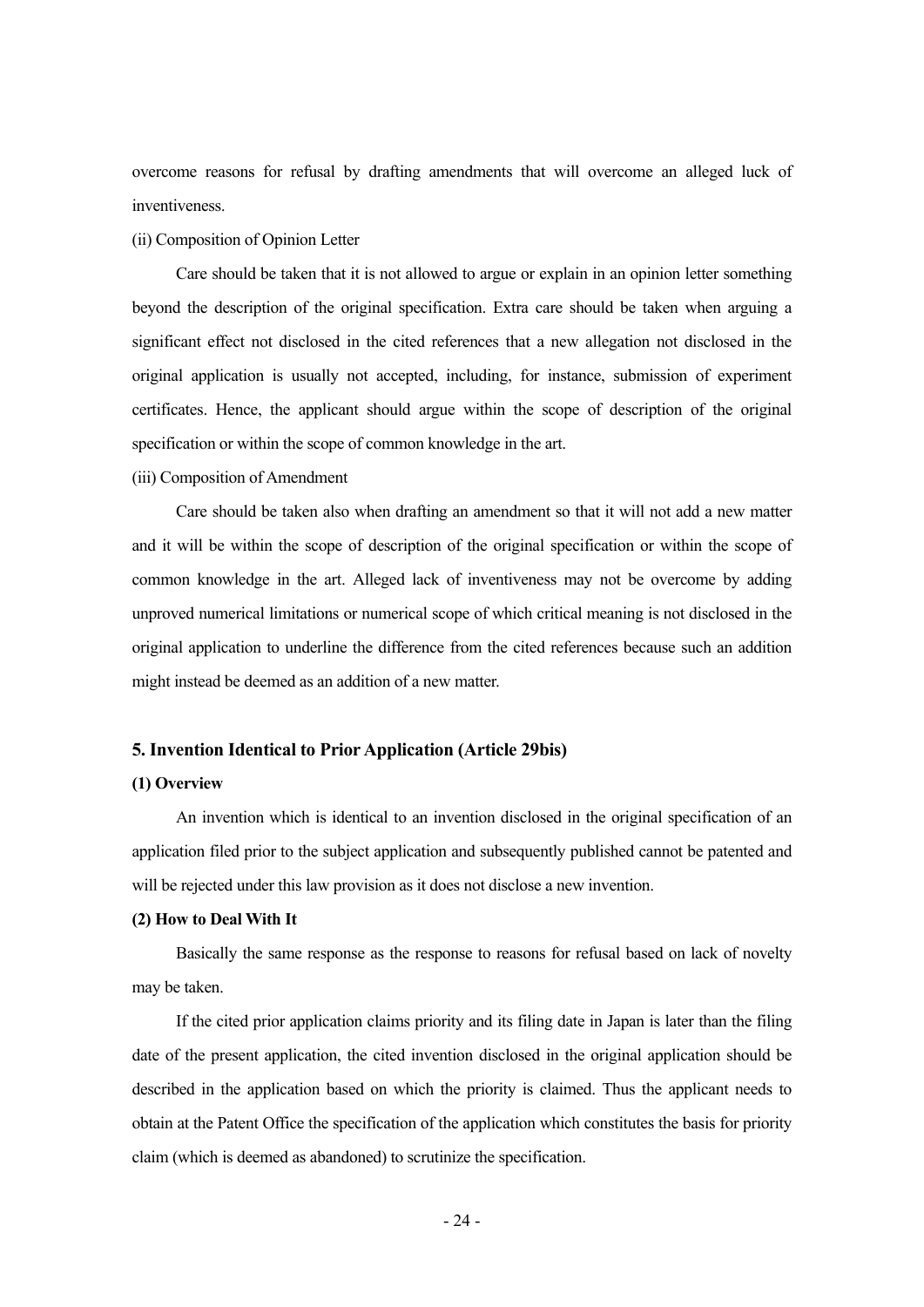#### **6. First and Second Applications (Article 39)**

#### **(1) Overview**

 This law provision aims to prevent so-called double-patenting, or more than one owner for a single invention.

 If there is no difference in structure between two inventions, they are identical inventions. Even if there is difference in structure, the two inventions will be deemed identical if the difference is the result of addition, elimination or substitution of peripheral technology or common technology and cause no new effect, or if the difference is the result that the structure of the first invention, which constitutes the subordinate conception, is merely expressed as the superordinate conception.

#### **(2) How to Deal With It**

 Basically the same response as the response to reasons for refusal based on lack of novelty may be taken. Since, however, the reasons for refusal are that the claimed invention is identical to invention described in the prior invention, the reasons for refusal may be overcome by amending claims to delete identity to the first invention

#### **7. Incomplete Description of Specification (Article 36(4) or (6))**

#### **(1) Overview**

 While non-compliance with Article 36 of the Patent Law is sometimes referred to individually as reasons for refusal, it is often indicated together with other reasons for refusal such as non-compliance with Article 29 of the Patent Law (novelty/inventiveness). According to statistics, about a third of the notices of reasons for refusal are based on incomplete description of specification.

 There are mainly three types of reasons for refusal relating to incomplete description of specification.

(i) Non-compliance with Enablement Requirement (Article 36(4) of the Patent Law)

 Article 36(4)(i) of the Patent Law provides that claimed invention must be described clearly and completely so that a person with ordinary skill in the art, or an ordinary person, can enable the invention.

According to Article 24bis of the Patent Law (Implementing Rules), moreover, description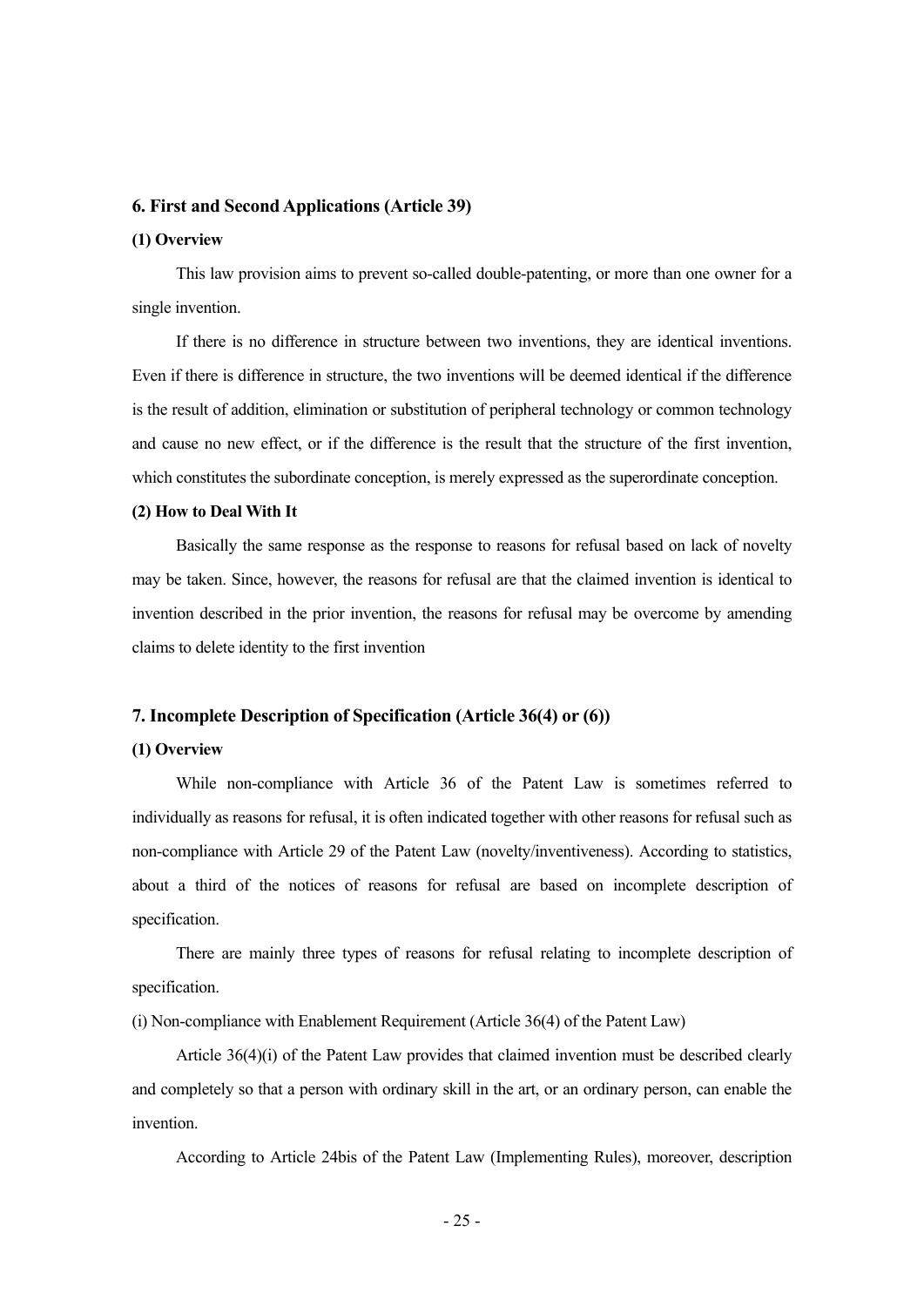required by the ordinance of the Ministry of Economy, Trade and Industry under Article 36(4)(i) of the Patent Law must state the problem the claimed invention intends to solve, the means of solving the problem, and other matters necessary for a person skilled in the art to understand the meaning of the claimed invention.

 This provision means that the claimed invention must be described in detail so that a person with ordinary skill in the art (a so-called skilled person) can enable the claimed invention based on the specification and drawings using his/her common knowledge in the art and his/her ordinary technical skill for R&D activities in the relevant technical field (including analysis of literature, experimentation, analysis, production, etc.).

 Hence if a skilled person cannot understand how to enable the claimed invention with the specification and drawings and his/her technical knowledge at the time of disclosure and filing date (for instance, the person needs to do an excessive amount of trial and error or conduct complicated and advanced experiments to find how to enable the claimed invention), the claimed invention will be deemed as not describing the invention well enough to allow a skilled person to enable the invention.

(ii) Non-compliance with Support Requirements (Article 36(6(i) of the Patent Law)

 Each of the claims must describe everything that is deemed necessary to identify the invention for which the patent is sought. (Article 36(5) of the Patent Law) However, seeking protection by describing a patent claim beyond the disclosure of the specification contradicts the purposes of the patent system. Article 36(6)(i) provides this prohibition.

 In other words, it provides so-called support requirements which require that the "claimed invention (claims) must be supported by a detailed description of the invention." European Patent Law also has this provision on support requirements, while it also corresponds to description requirements under the US Patent Law.

 During the examination practice, whether or not support requirements are met is decided based on consideration of whether the claimed invention is broader than the scope of description in the detailed explanation of the invention which is described to enable a skilled person to solve the problem identified in the specification. That is to say, if the claimed invention is found as broader than the scope of description which is described to enable a skilled person to solve the problem, the claimed invention will be deemed as not substantively corresponding to the description of detailed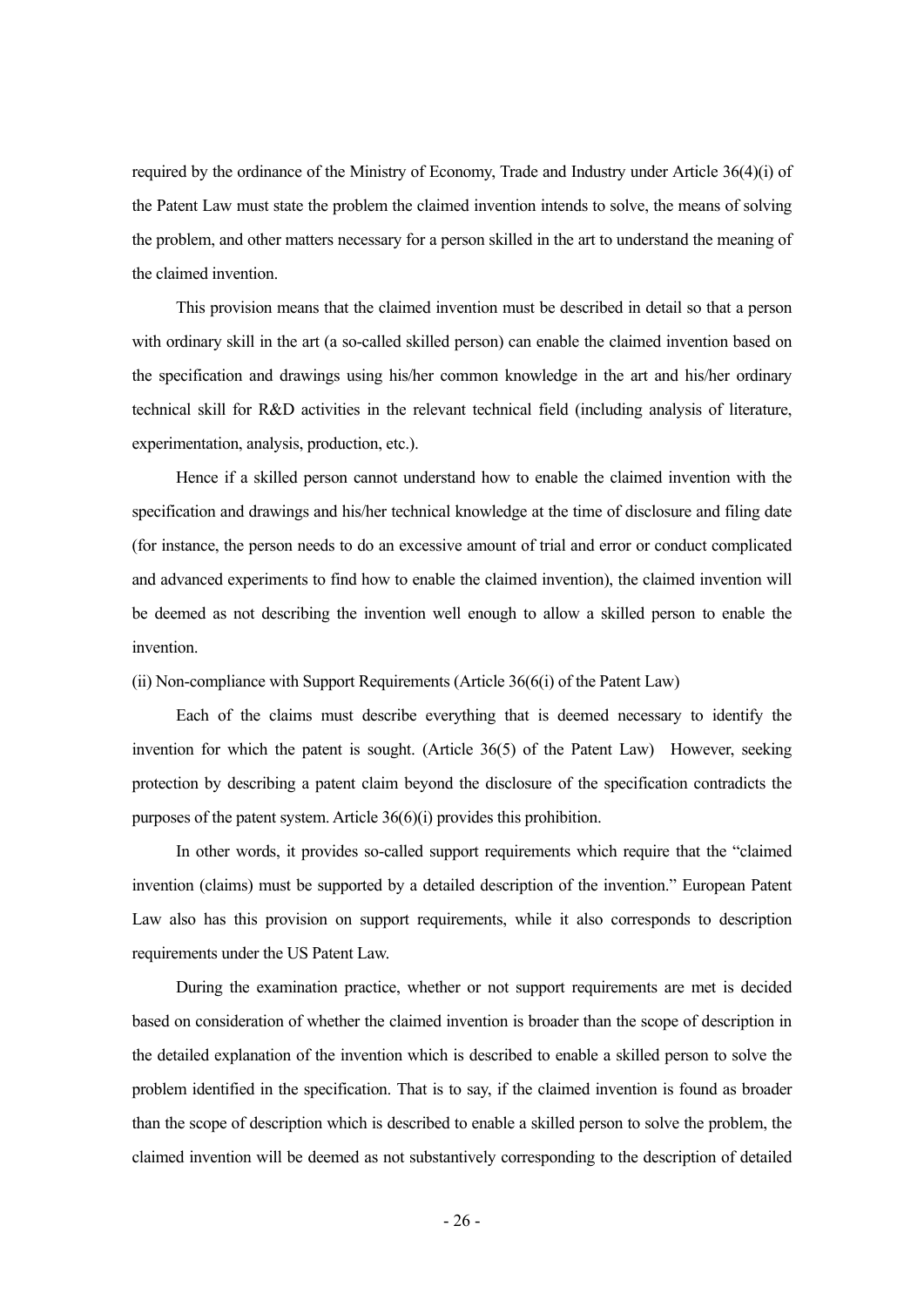explanation of the invention, and thus contravening Article 36(6)(i).

(iii) Non-Compliance with Clarity (Article  $36(6)(ii)$ )

With respect to claim description, Article 36(6)(ii) requires that "the invention for which a patent is sought to be clear."

 Based on this provision, a claim description will be subject to decision on the requirements of novelty/inventiveness, and based on that decision the technical scope of the claimed invention will be defined. Hence, the claimed invention must be clearly grasped from the claim description.

 This provision which requires an invention to be clearly described is important in securing the function of patent claims.

#### **(2) How to Deal With It**

(i) Enablement Requirement (Article 36(4) of the Patent Law)

 Unless it is based on the examiner's misunderstanding, the applicant should appropriately submit amendments in response to the examiner's remarks while taking care that the amendments will not add a new matter. If a skilled person should be able to enable, even without a direct description in the specification, the claimed invention with using common knowledge in the art, the applicant should argue as such in the opinion letter.

 Since, in the case of a foreign application, the specification is often deemed as incomplete due to incomplete translation, the applicant should appropriately amend and argue in opinion letter and amendment by, for instance, correctly understanding the original specification or requesting opinions and/or references from the inventor.

(ii) Non-Compliance to Support Requirements (Article 36(6)(i) of the Patent Law)

 This type of reason for refusal is often issued to claims stipulating superordinate concept or numerical scope, i.e., when the examiner finds that the claims go far beyond the scope of the subject of the invention disclosed by a limited number of embodiments in the detailed explanation of invention.

 For the reasons for refusal, if, in light of the common knowledge in the art, expansion or generalization to such extent is considered possible, the applicant should argue the reasons in the opinion letter. Otherwise, the applicant has no choice but to amend the claim to correspond to the scope of disclosure of the invention. The applicant may also submit an opinion letter with experiment data to argue the appropriateness of the original scope of claims, in which case care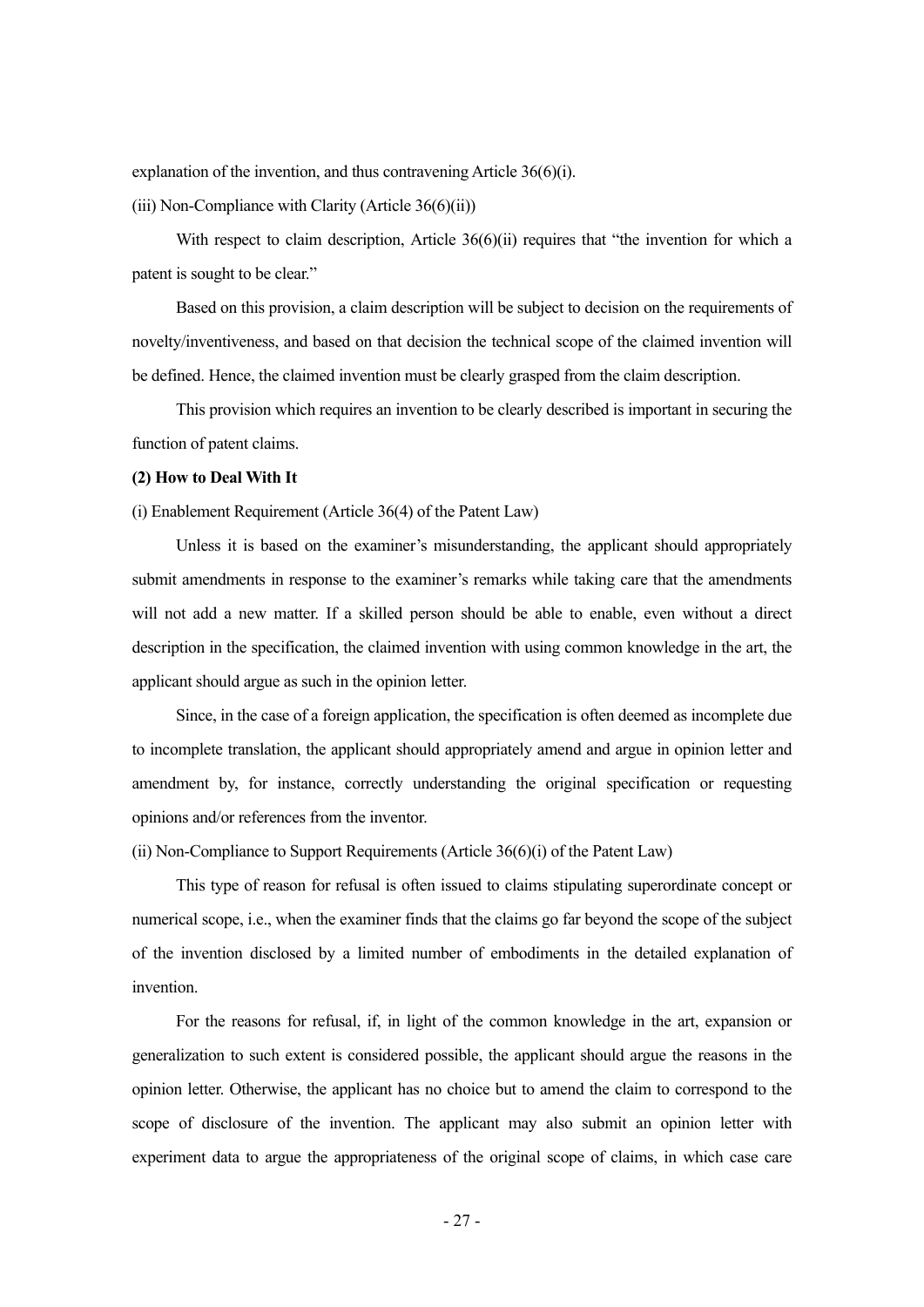should be taken so that the argument based on additional data will not be deemed as an addition of a new invention.

 While the applicant can sometimes overcome reasons for refusal based on lack of novelty and inventiveness by amendment of claims to contain numerical limitations, care should be taken that such numerical limitations may be deemed as an addition of a new matter or non-compliance with support requirements if the technical meaning of the numerical limitations are not described in the detailed explanation of invention.

(iii) Non-Compliance with Clarity (Article 36(6)(ii) of the Patent Law)

 This type of reason for refusal is issued based on various reasons from simple miswriting and use of inappropriate terms to incomplete description such as special parameters.

 With respect to simple miswriting and use of inappropriate terms, the applicant should submit an amendment while taking care not to constitute the addition of a new matter. In the case of special parameters, the applicant should overcome reasons for refusal by arguing in the opinion letter that the technical meaning of the parameter belongs to common knowledge in the art or it could be understood from known references.

## **8. Foreign-Language Application and Special Reasons for Foreign-Language Application (1) Overview**

[New Matter to Original Text]

 As the addition of a new matter is prohibited in the case of a normal Japanese application, foreign-language applications and PCT foreign-language applications are also subject to prohibition of submission of translation containing matters not described in the specification of a foreign-language application of the filing date, or specification as of international filing date, or submission of specification, claims or drawings adding new matters to the original text. In the foreign-language application and the PCT foreign-language application, the following cases will be rejected and could constitute reasons for invalidation due to the addition of a new matter as in the case with the normal Japanese-language application, and

 (i) if the description of specification, claims or drawings in a foreign-language application is not within the scope of description of the foreign-language document, the application will be rejected (Article 49 $(6)$ ) or invalidated. (Article 123 $(1)(v)$ )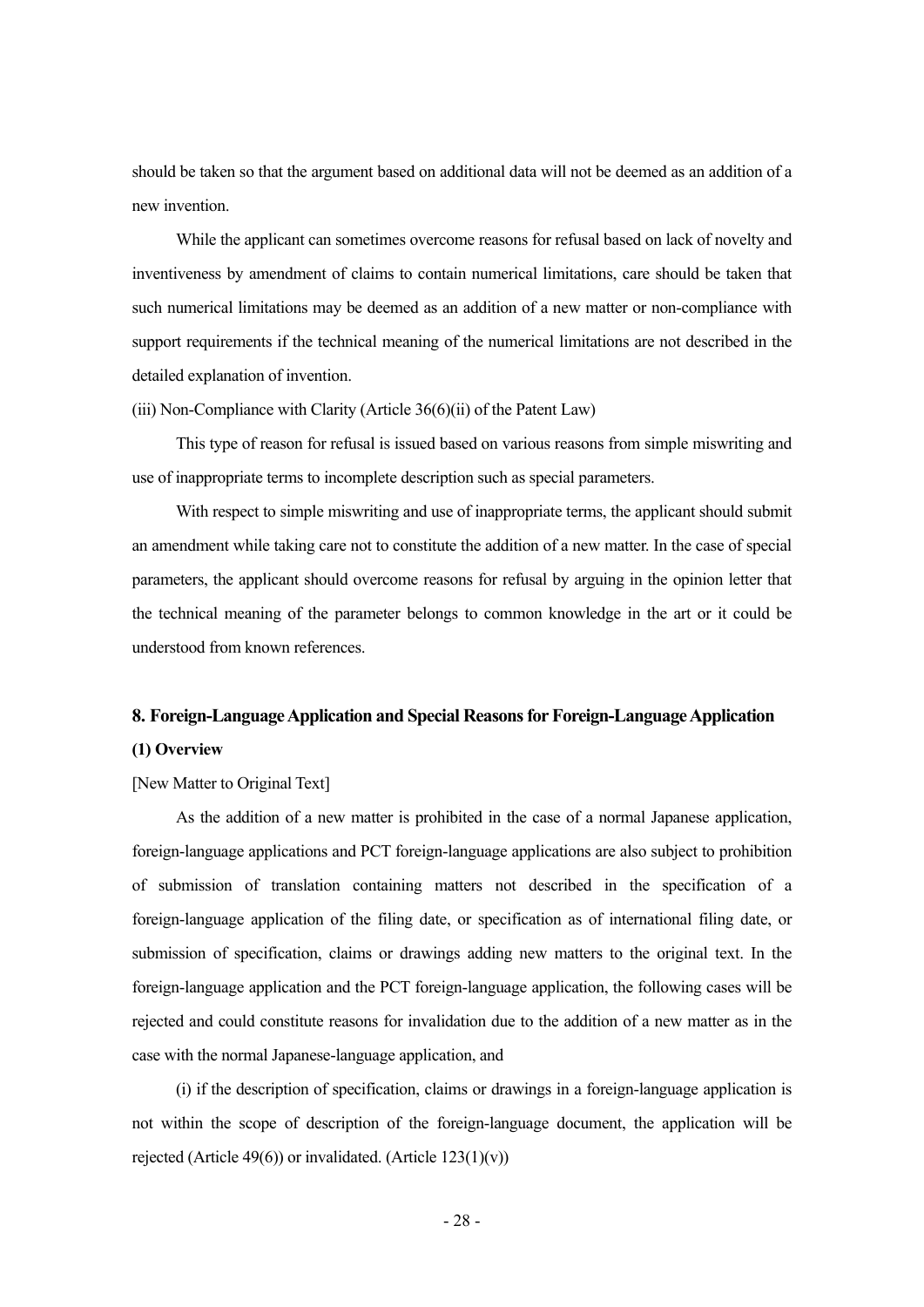(ii) if the description of specification, claims or drawings in a PCT foreign-language application is not within the scope of description of the specification, claims or drawings of the international application as of the international application date, the application will be rejected (Article 49(6)) or invalidated. (Article  $123(1)(v)$ ) (Article 184 octies decies).

When we say "new matter to original text," "original text" means the "foreign-language document" in the case of a foreign-language application, and "specification, claim and drawings of the international application as of international application date" in the case of a PCT foreign-language application.

#### [New Matter to Translation]

 In the event a general amendment does not meet requirements set forth in Article 17bis(3) as stated above, in other words, in case of either of the following cases, the amendment is deemed as adding a "New Matter to Translation":

 (i) When correction of mistranslation is yet to be filed, if general amendment adds to the specification, claims or drawings matters beyond the scope of translation set forth in Article 36bis(2) which is deemed as specification, claims and drawings.

 (ii) When correction of mistranslation has been filed, if a subsequent general amendment adds to the specification, claims or drawings matters beyond the scope of translation set forth in Article 36bis(2) which is deemed as specification, claims and drawings, or specification, claims and drawings amended as a result of the correction of mistranslation.

 Addition by general amendment of a new matter to translation as in (i) and (ii) above will constitute reasons for refusal (Article 17bis(3), Article49(1)) or reasons for rejecting amendments if the general amendment is filed during the prescribed time period after the Final Notice of Reasons for Refusal or simultaneously with appeal against decision of rejection. (Articles 53, 159(1) and 163(1))

 Provisions relating to a new matter to translation will not apply to an amendment by correction of mistranslation.

 A general amendment may be filed with respect to specification, claims and drawings of a foreign-language application. It is construed, however, this general amendment should be made within the scope of translation (including corrected specification if after correction of mistranslation has been filed) (Article 17bis (3) Prohibition of New Matter to Translation), and any contradictory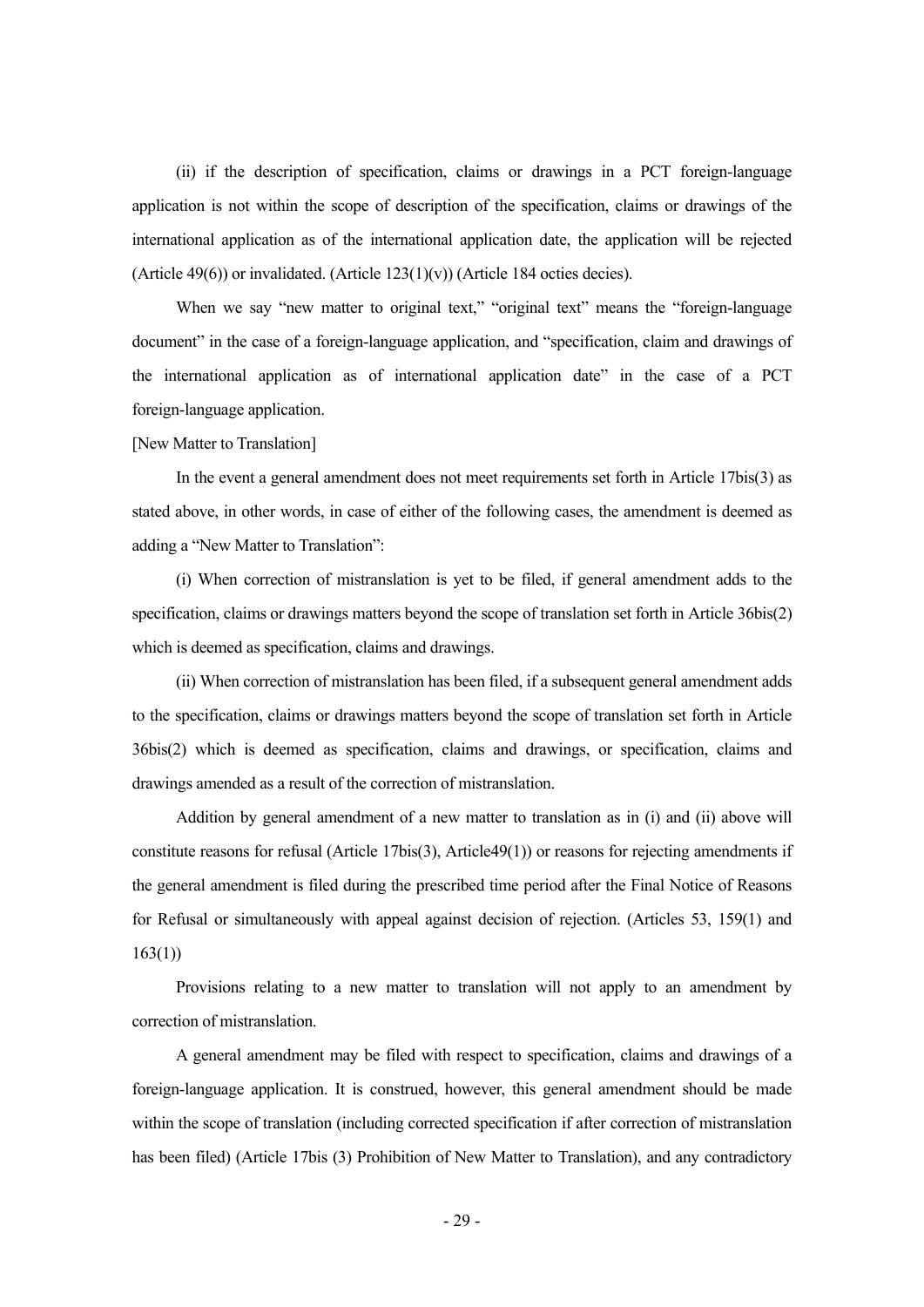general amendment may constitute reasons for refusal.

 In other words, since it is very likely that foreign-language documents correspond to translation, the examiner decides whether or not a new matter is added based on the translation, and if an amendment beyond the scope of description in the translation is filed (including corrected specification if after correction of mistranslation has been filed), it will be deemed as rejected as if new matters are added to the original text.

#### **(2) How to Deal With It**

#### [New matter to Original Text]

 If, for instance, a description in a foreign-language document such as "rubber treated to be heat-resistant" is simply translated into Japanese as "rubber," a new matter to the original text will be found.

 In the case of a foreign-language application, substantive examination is conducted with respect to specification on assumption that foreign-language the document corresponds to the specification, claims and drawings, and thus the foreign-language document and the specification are compared with each other only when there occurs certain doubt with respect to the identity of both documents. Hence, a new matter to the original text will constitute reasons for refusal.

 When notice of reasons for refusal is issued based on a new matter to the original text, the applicant needs to file an amendment or correction of the mistranslation to correct the specification and other documents to describe it within the scope of the relevant foreign-language document. When filing an amendment, it is desirable to state the purpose and meaning of the amendment. If the applicant submits both amendment and correction of mistranslation, a single correction of mistranslation may be referred to for both.

#### [New Matter to Translation]

 The applicant who received notice of reasons for refusal based on a new matter to translation can take the following measures:

(i) file an amendment deleting the description relating to the alleged new matter to the translation in the same way as a response to a new matter in an ordinary Japanese-language application;

(ii) file correction of mistranslation to clarify that the description relating to the alleged new matter to the translation is based on a correction of mistranslation (as a result of which the new matter to the translation will be deemed as legitimately added to the specification). In this case, the part of the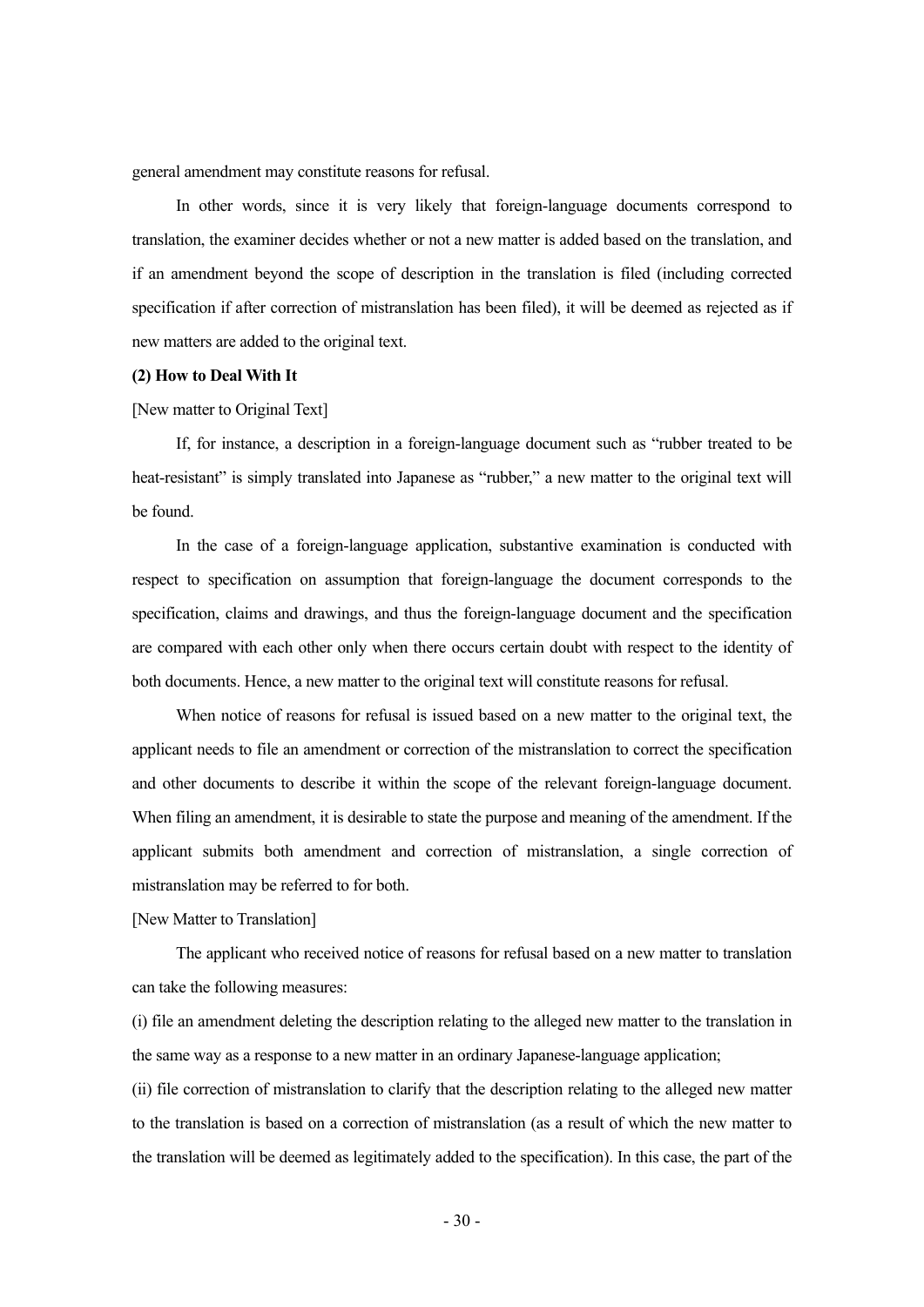specification including the new matter to the translation should be stipulated in the item "[Subject Part of Correction]" in the correction of mistranslation in which "[Means of Correction]" should be designated as "Alteration." In the item "[Reasons for Correction]," reasons for correction should be described based on the specification before the alleged new matter to translation was added.

#### **9. Unity of Invention (Article 37 of the Patent Law)**

#### **(1) Overview**

 Article 37 of the Patent Law which became effective in January 2004 provides that "more than one invention may be included in a single patent application if they have a certain technical relationship with each other as defined by ordinance of the Ministry of Economy, Trade and Industry and are deemed as a group of inventions meeting the requirements for unity of invention."

Moreover, Article 25octies of Patent Law Implementing Rules provides as follows:

 1. Technical relationship as defined by ordinance of the Ministry of Economy, Trade and Industry as set forth in Article 37 of the Patent Law shall mean such technical relationship that more than one invention is related to each other as if they form a single general inventive concept because of a single or a special technical feature shared by such inventions.

 2. A special technical feature as provided for in the preceding paragraph shall mean such technical feature that will contribute to the prior arts of the claimed inventions.

 3. Existence of technical relationship as provided for in Paragraph 1 of this Article shall be decided irrespective of whether more than one invention is described in separate claims or in a single claim in an alternative way.

 This law amendment was drafted based on PCT's requirements for unity of invention to ensure international harmonization of the patent system.

 During the examination practice, "special technical feature" of each invention is identified based on the description of specification, claims and drawings (hereinafter referred to as "Specification") and the common knowledge in the art as of the filing date and whether the identical or corresponding "special technical feature" is shared by relevant inventions will be decided. If a consistent or corresponding special technical feature does not exist, the inventions do not meet the requirements for unity of invention.

Even if the requirements for unity of invention are deemed met as a result of the process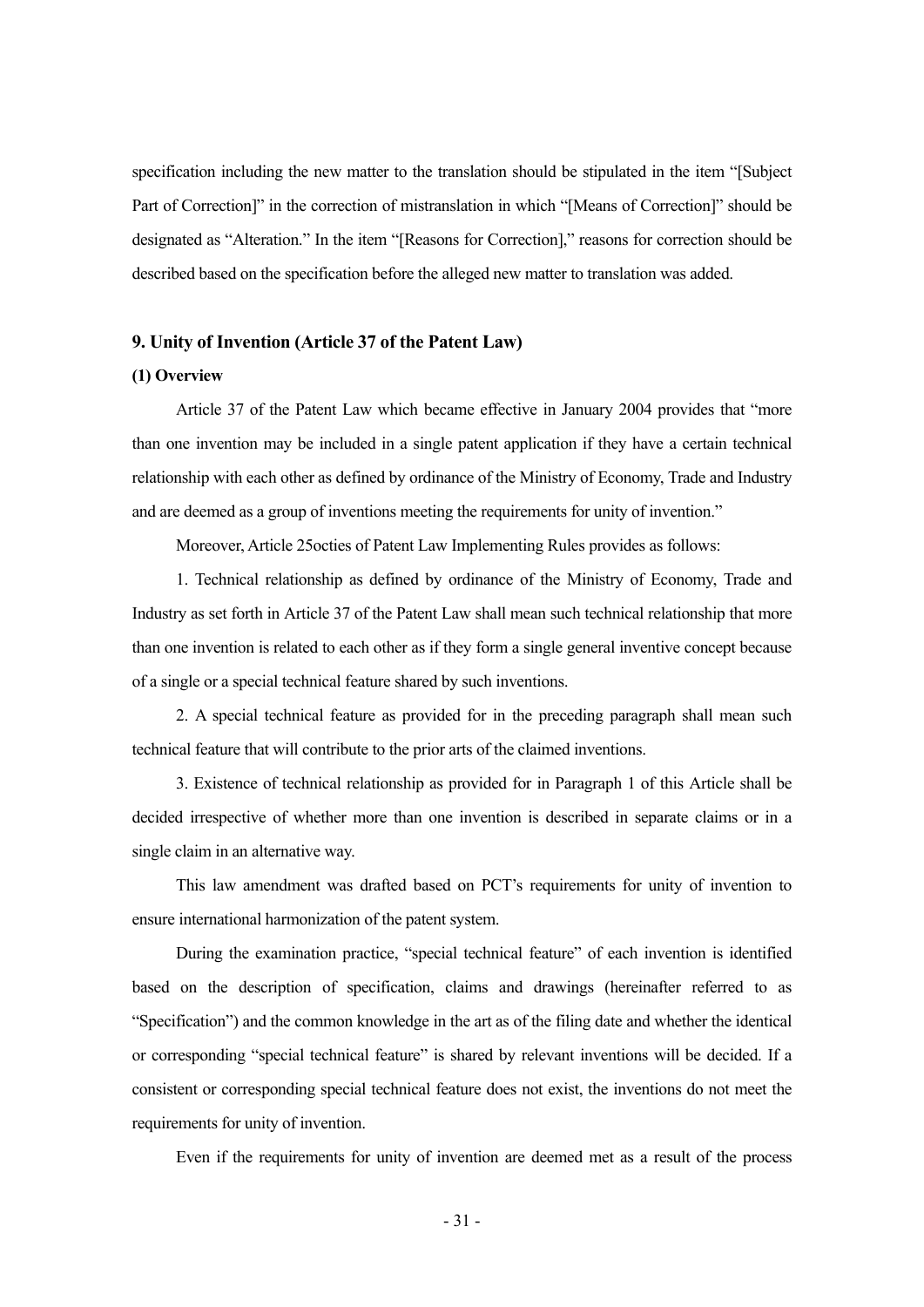described above, relevant inventions may subsequently not meet the requirements for unity of invention if it appears that the "special technical feature" does not contribute to the prior arts any more than when, for instance, a "special technical feature" is found in a prior art, unless another identical or corresponding special technical feature exists.

 During the examination practice, unity of invention is decided by the relationship to inventions described in the first part of the claims, and regular examination will be carried out with respect to claims meeting the requirements for unity of invention.

 Although failure to meet requirements for unity of invention (Article 37) constitutes reasons for refusal (Article 49), it will not be a ground for invalidation (Article 123).

 Article 37 of the Patent Law prior to January 2004 provided an exhaustive list of conditions meeting requirements for unity of invention. While its statutory structure is significantly different from the amended Article 37, there is virtually no difference in the aspect of enforcement.

#### **(2) How to Deal With It**

(i) Various responses a to notice of reasons for refusal may be considered based on lack of unity of invention as well as lack of novelty/inventiveness with respect to a part of claims, which includes:

<1> Deleting claims with respect to which no novelty/inventiveness examination has been conducted due to lack of unity of invention, and amend the rest of the claims to overcome the alleged lack of novelty/inventiveness.

Full consideration should be made to file a divisional application for deleted claims.

- <2> Deleting claims which were rejected based on lack of novelty/inventiveness and try to overcome reasons for refusal based on lack of unity of invention with the rest of the claims;
- <3> Refuting that there is unity of invention.

(ii) If reasons for refusal are based only on lack of unity of invention, i.e., if there is no reason for refusal with respect to claims which are found as having novelty/inventiveness, the claims are considered to meet the requirements for novelty/inventiveness. Thus the response should be:

<1> Deleting claims with respect to which no novelty/inventiveness examination has been conducted.

To file a divisional application for the deleted claims; or

<2> Refuting that there is unity of invention.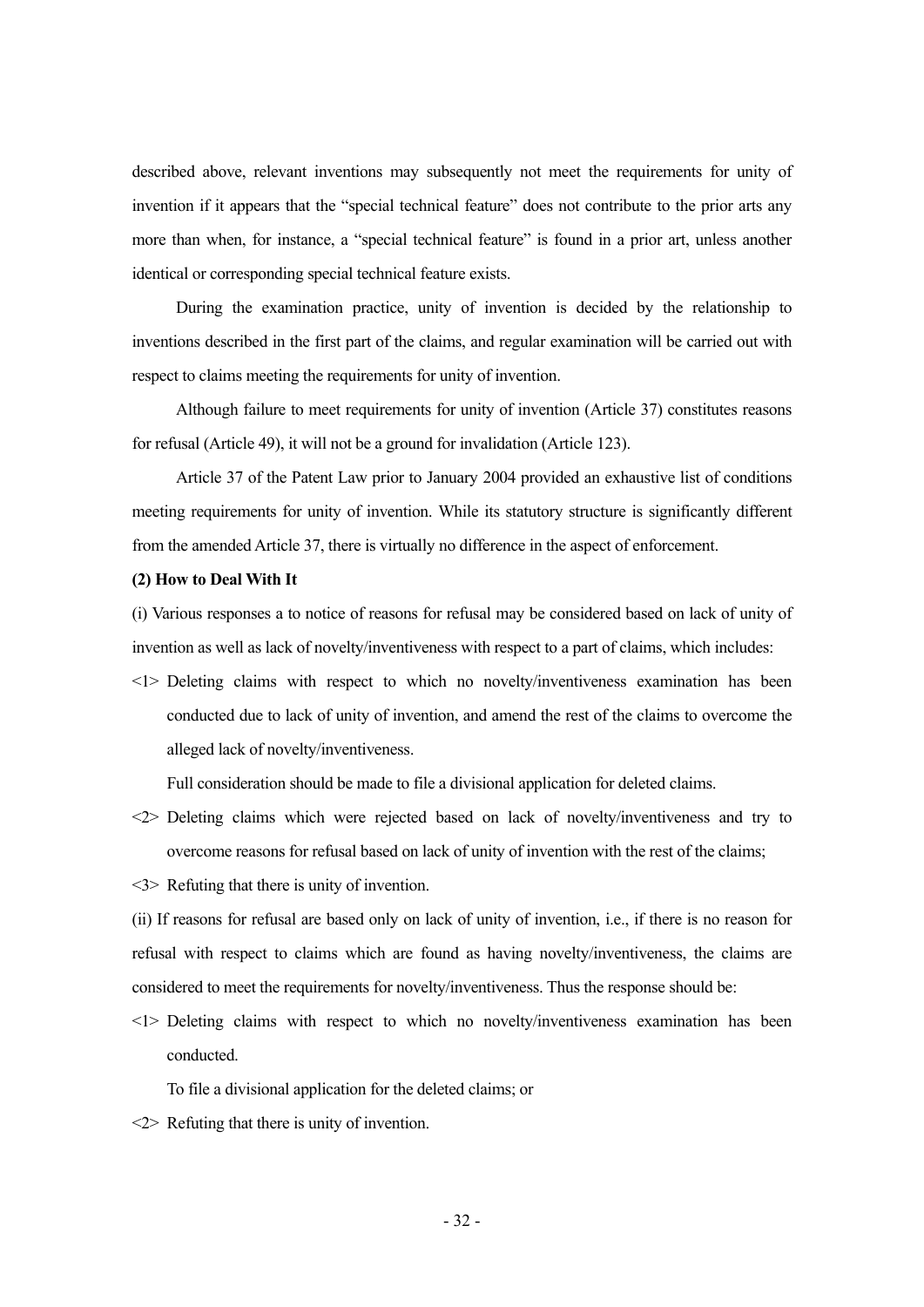#### **10. Non-Disclosure of Prior Art Information**

#### **(1) Overview**

 This provision was introduced in September in 2002. According to Article 36(4)(ii) of the Patent Law, the detailed explanation of invention needs to disclose the title of publication containing the published invention relating to the claimed invention (such invention as defined in Article  $29(1)(iii)$ ) and other location information relating to the published invention, hereinafter referred to as "Prior Art Information") if the person seeking the patent was aware of such published invention at the time of the filing date. The examiner who found failure to meet this requirements or who found it necessary may inform the applicant thereof and give an opportunity for the applicant to file an opinion letter within a reasonable time period. (Article 48(7) of the Patent Law)

 If, with amendment or opinion letter with respect to specification, the patent application still does not meet the requirements of Article  $36(4)(ii)$ , a notice of reasons for refusal will be issued (Article 49(5)). Failure to meet these requirements, however, do not constitute reasons for invalidation (Article 123(1)) because, since the provision was introduced mainly to facilitate prompt examination, failure to meet these requirements does not mean a significant flaw in the claimed invention and granting a patent to such an application does not directly or significantly affect interests of a third party.

 Since its first introduction in September 2002, this system actually had been implemented on a trial basis to publicize the system by merely adding to the non-final notice of reasons for refusal remarks that the requirements are not met, without issuing a notice based on Article 48 septies. Such trial implementation, however, was terminated in April 2006, when the system was duly implemented pursuant to the provisions.

 Since this provision may pose excessive burden on individual applicants, or applicants which are small- or medium-sized companies, it is considered that the system will not be implemented uniformly but rather flexibly to ensure prompt examination

#### **(2) How to Deal With It**

 In the first place, a specification should be drafted to clearly indicate the novelty and inventiveness of the claimed invention and the gravity of the resulting effect by explaining the problem solved by the claimed invention in comparison with the latest conventional technology. By doing so, the validity of the right may be properly argued in subsequent, if any, patent dispute.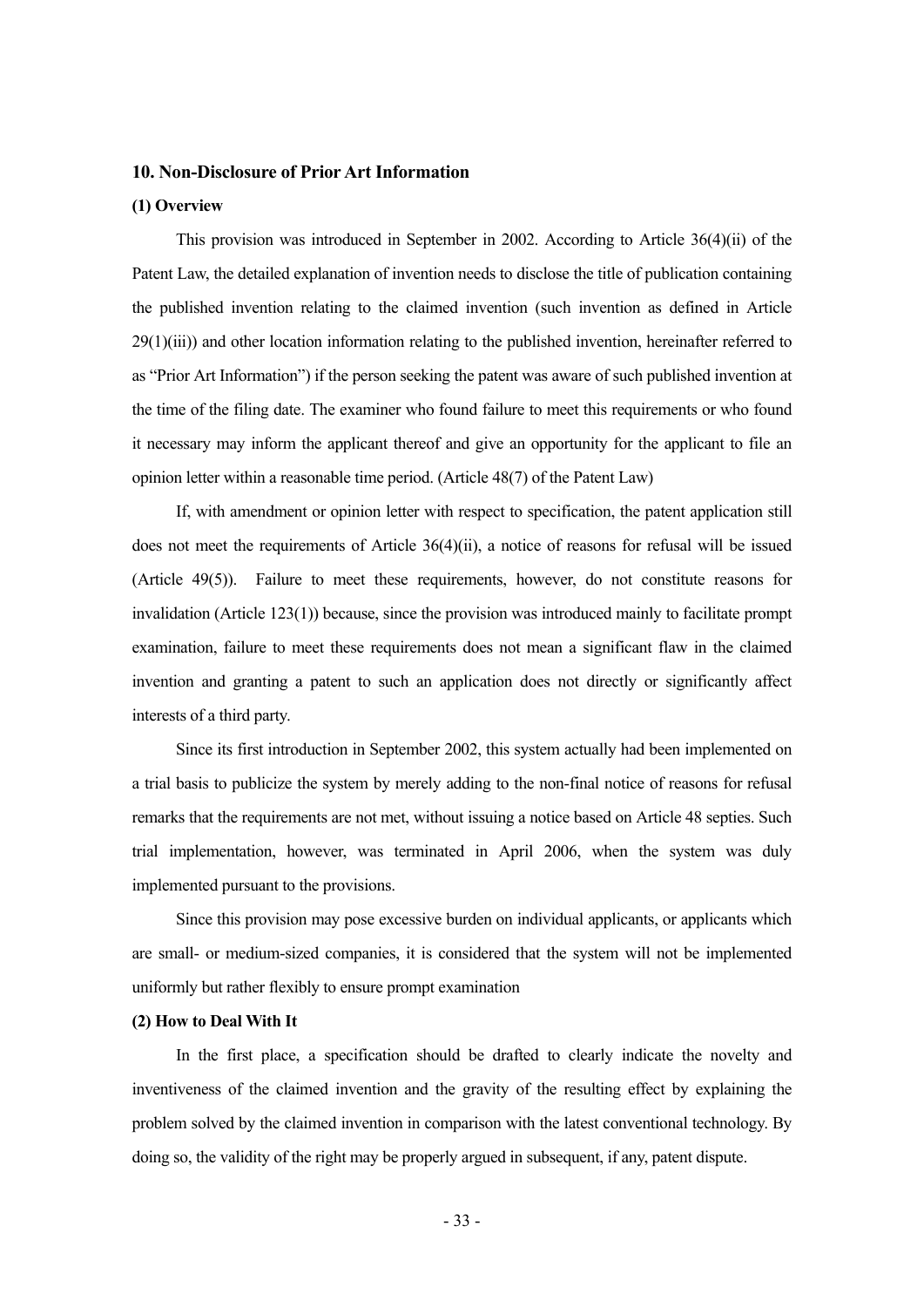Hence, it is a matter of course that the applicant should disclose as prior art information  $\leq l$ relevant inventions found by the applicant in the prior art search conducted during research and development and prior to filing an application for the claimed invention; <2> relevant inventions disclosed in the applicant's works such as technical papers published prior to the filing date; and <3> inventions disclosed in the specification claims or drawings of prior applications filed by the applicant.

 It is especially desirable that the latest patent references of the applicant's own be disclosed without fail because they are presumed to be known to the inventor and applicants and will clarify patentability of the claimed invention

(i) Response to Notice based on Article 48 septies

 In response to a notice based on Article 48 septies, the applicant may add prior art information by amendment or argue in an opinion letter that he/she does not know of any relevant published invention. It is desirable that an amendment adding prior art information accompany an opinion letter stipulating an outline of the relevant published invention and similarities and differences between the claimed invention and the relevant published invention.

(ii) Response to Notice of Reasons for Refusal

 In response to a notice of reasons for refusal, the applicant may add prior art information by amendment or argue in an opinion letter that he/she does not know of any relevant published invention. It is desirable that an amendment adding prior art information accompany an opinion letter stipulating an outline of relevant published invention and similarities and differences between the claimed invention and the relevant published invention. An amendment adding relevant published inventions to the specification, claims or drawings will be rejected in general as the addition of a new matter.

#### **11. Other Reasons for Refusal**

 Other reasons for refusal which include the following are rarely referred to and thus detailed explanations are omitted.

#### **(1) Non-patentable invention (Article 32 of the Patent Law)**

- invention offending public order and morals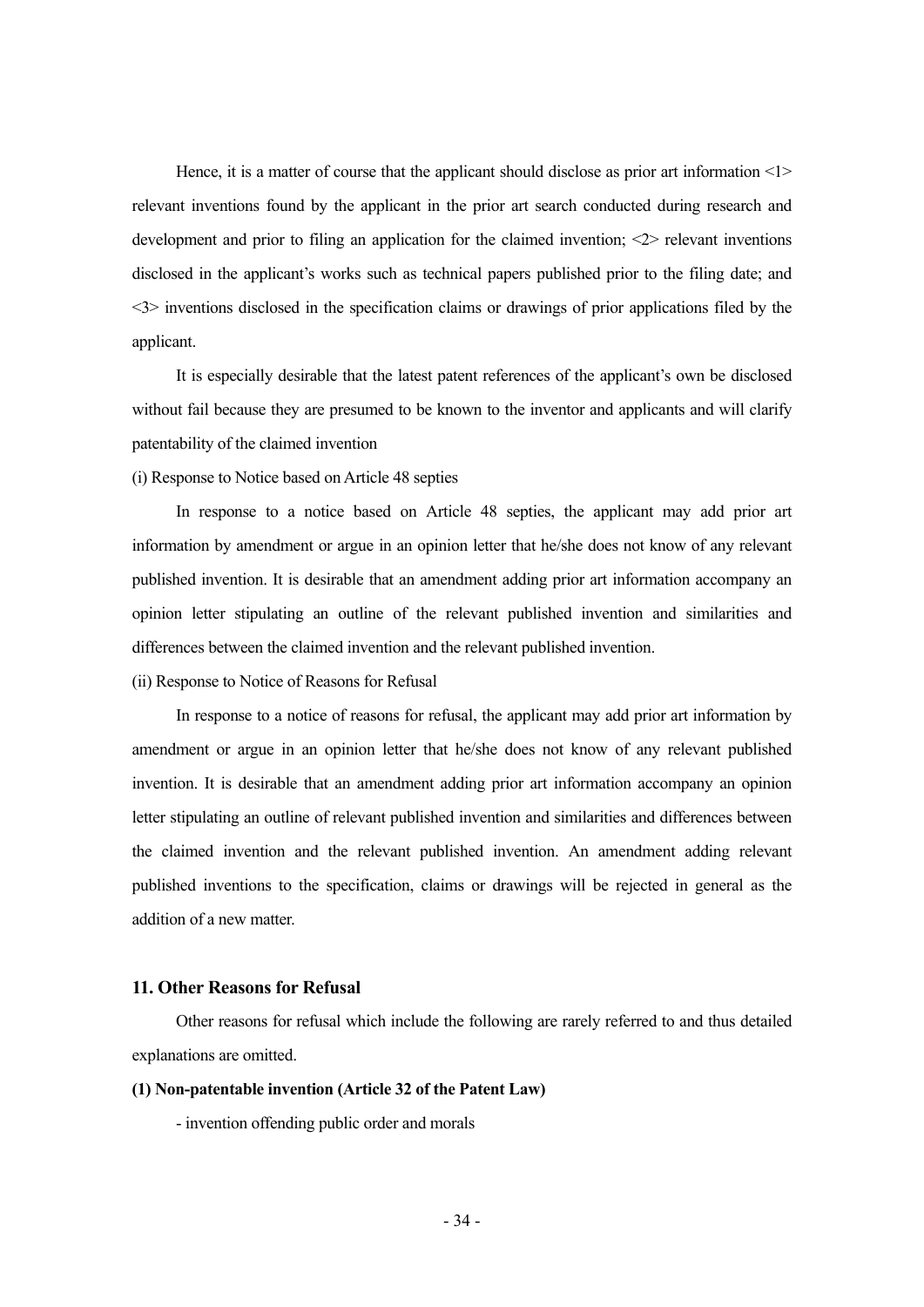#### **(2) Competency of a foreigner (Article 25 of the Patent Law)**

#### **(3) Joint application (Article 38 of the Patent Law)**

Request of examination must be filed jointly as well (Article 132 of the Patent Law)

#### **(4) Misappropriated application (Article 49(6))**

#### **(5) Invention violating international convention (Article 49(3) of the Patent Law)**

#### **VI. Other Procedures**

#### **1. Exception to Loss of Novelty of Invention (Article 30 of the Patent Law)**

#### **(i) Overview**

 Under the Japanese patent system, an invention which was published prior to the filing date cannot be patented. There is, however, statutory exception to loss of novelty (Article 30 of the Patent Law) under which novelty of an invention will not be lost by disclosure by the applicant him/herself if the applicant voluntarily disclosed the invention under special circumstances to contribute to the development of the industry, and then filed the patent application.

(ii) Procedures to be eligible for Statutory Exception to Loss of Novelty of Invention (Article 30)

(a) The person eligible to patent files a patent application within six (6) months after disclosure of the invention;

(b) Document requesting application of exception to loss of novelty is filed simultaneously with the application.

(c) Document to prove that the applicant meets the requirements for exception to loss of novelty is filed within thirty (30) days after the filing date.

 If there is inconsistency between what the inventor disclosed prior to the filing date and what is disclosed in the patent application, or if applicant's ownership of right is not clear, a certificate to clarify such matters should to be filed.

(iii) Priority Claim based on the Paris Convention

 Even if novelty is lost prior to the filing date in a country, the applicant will still be entitled to exception to loss of novelty by taking the prescribed procedures if a patent application is filed in Japan within six (6) months after the date of loss of novelty.

(iv) International Application based on the Patent Cooperation Treaty (PCT)

An international application under the Patent Cooperation Treaty must be filed within six (6)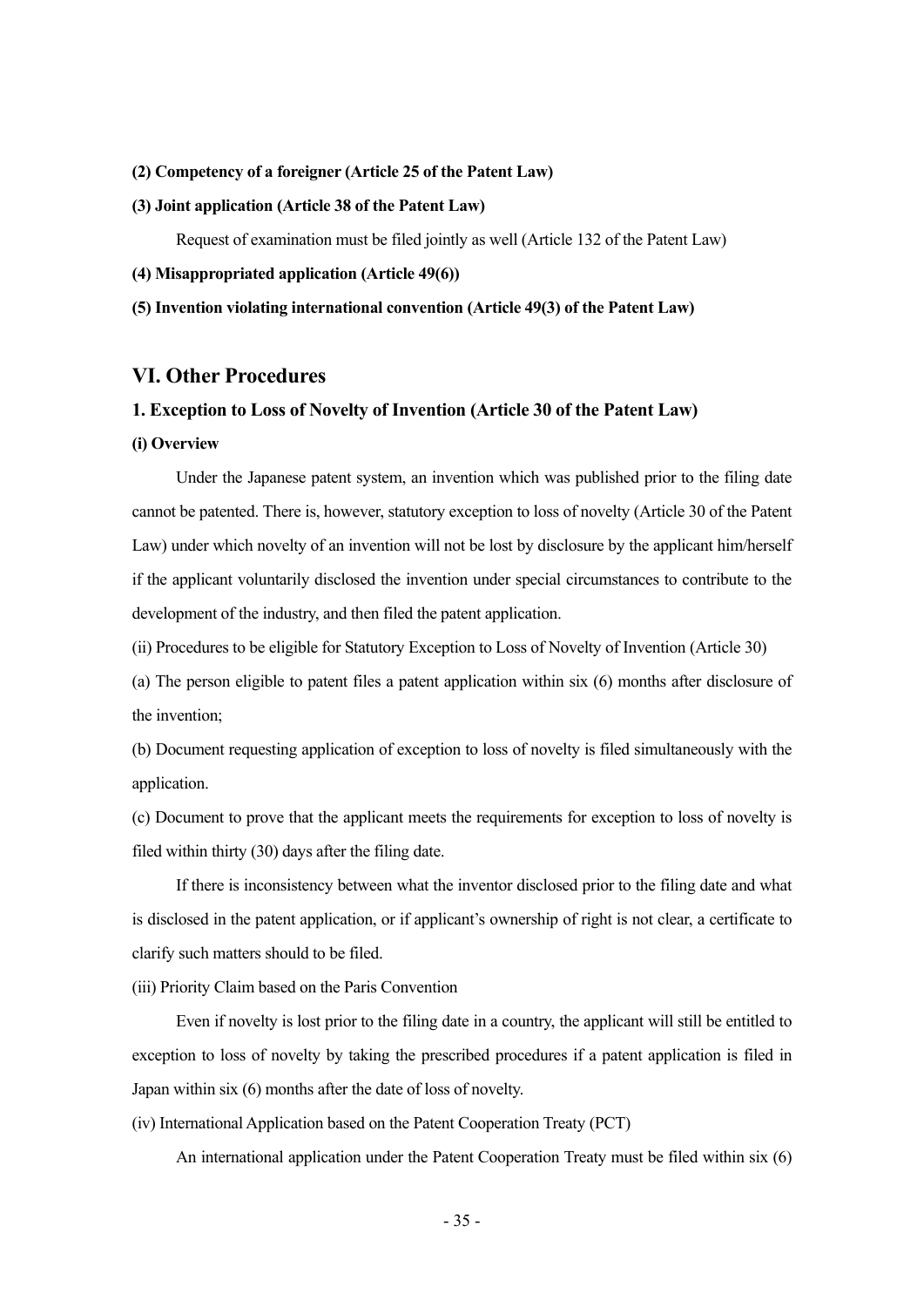months after the date of loss of novelty due to special disclosure.

#### **2. Priority Examination (Article 48sexies of the Patent Law, Article 31bis of the Patent**

**Law** Implementing Rules)

#### **(i) Overview**

 The purpose of priority examination (Article 48sexies of the Patent Law (Law in 1994) is to facilitate balancing of interests between patent applicant and third parties by examining eligible patent applications in preference to those of other parties and eliminating flaws accompanied by statutory publication of the application system. For instance:

- $\leq$  1> To protect the applicant by promptly granting a patent when the long-time examination of the application and a third party's use during that period have an unexpectedly significant cost which cannot be recovered by monetary compensation;
- $\langle 2 \rangle$  To protect a third party by promptly deciding refusal when the third party using the invention has received a warning pursuant to Article 65 of the Patent Law (Law in 1994) and when the claimed invention lacks patentability.

#### **(ii) Requirements for Prior Examination**

 A patent application needs to meet the following four (4) requirements to be eligible for prior examination:

1. Request for examination is filed with respect to the patent application;

2. Patent application was filed after disclosure of invention and prior to decision of grant;

3. A third party uses the claimed invention prior to the statutory publication and after grant of the application.

4. Priority examination is required.

 Such situations where priority examination is required and when urgent examination is needed is found based on comprehensive consideration of the following matters in view of the fact that harmful effects of the statutory publication system should be removed.

#### **3. Expedited Examination**

#### **(1) What is Expedited Examination?**

 The expedited examination system is the system under which an application meeting certain requirements is examined on an expedited basis in response to an applicant's request.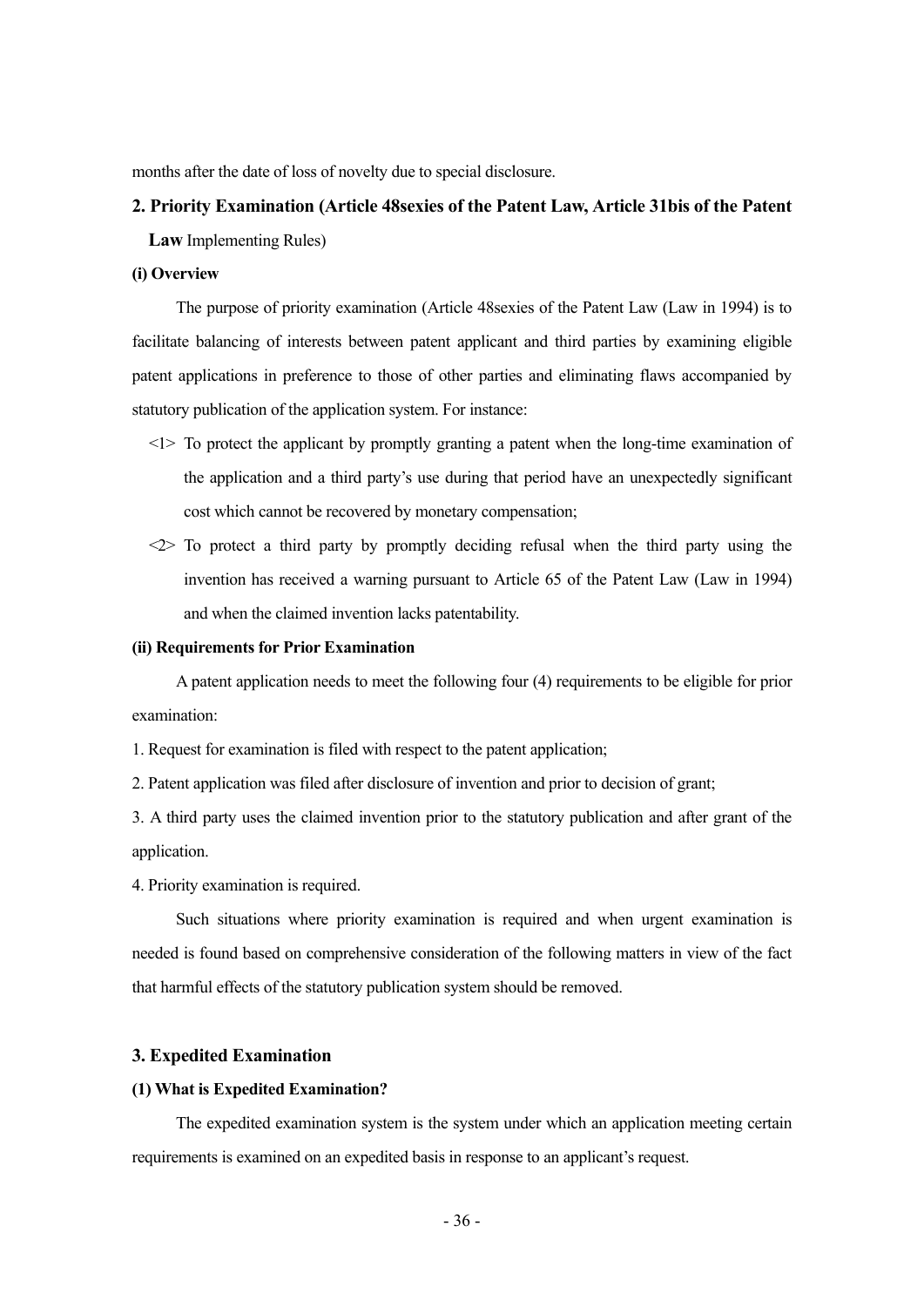#### **(2) Application Eligible for Expedited Examination (See chart below)**

- (i) Request for examination has been filed.
- (ii) The application meets any of the following requirements;
	- <1> application filed by small- or medium-sized company, individual, university or public research institution;
	- <2> Corresponding foreign application

 The applicant has filed a patent application (including international application) for the same invention with the patent office or other governmental agency in countries other than Japan (hereinafter referred to as "corresponding foreign application").

<3> Application relating to implemented invention

 The applicant or a person who has obtained a license for the claimed invention from the applicant uses the invention claimed in the subject patent application (hereinafter referred to as "application relating to implemented invention").

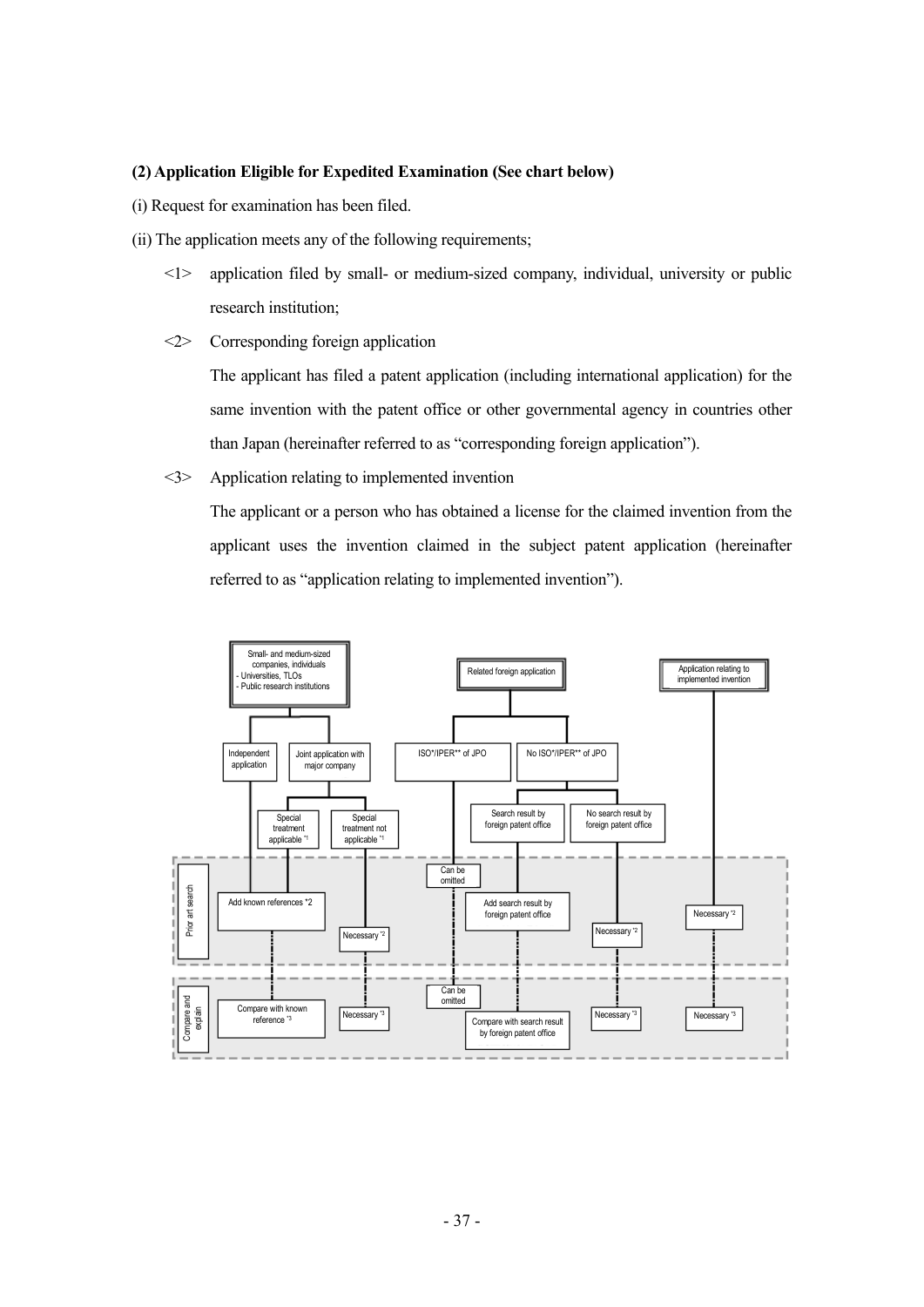## **4. Japan-US Patent Examination Highway Scheme (Operated on a Trial Basis) (1) What is the Patent Examination Highway?**

 The patent examination highway has been operated on a trial basis since July 2006 for the purpose of facilitating expedited patenting in foreign countries and reducing the burden of examination in each patent office while improving the quality of examination by enhancing usability of prior art search and examination results made by the first country.

 The patent examination highway aims to give the applicant the opportunity to have an expedited examination by simple procedures at the patent office of the second country (the second patent office) with respect to an application which has been found patentable by the patent office of the first country (the first office).

 To be eligible for expedited examination set forth in paragraph 3 above at the Japan Patent Office, the applicant needs to file a document stating implementation of prior art search, comparison of the result of such search with the claimed invention and patentability of the claimed invention. Under the patent examination highway system, however, the applicant may omit those procedures by submitting patent claims and office actions of the first patent office.

#### **(2) Timing of Implementation of the Japan-US Patent Examination Highway Scheme**

 The period of trial operation is one (1) year from July 2006, after which the patent office of both countries will evaluate the results of the trial operation and aim for the official launch.

#### **(3) Eligible Application**

 This scheme may be available to applications filed with the Japan Patent Office which meet the following requirements a. through d. by submitting a copy of the necessary documents relating to corresponding applications with the US Patent and Trademark Office.

 a. The application legitimately claims priority under the Paris Convention based on a corresponding US application or a corresponding application in the first country (except for PCT applications).

b. The corresponding US application already has claims found as patentable.

 c. All the claims as of the filing date of the application fully correspond to one of the claims of the corresponding US application which was found patentable.

d. Examination of the application has not been started at the Japan Patent Office.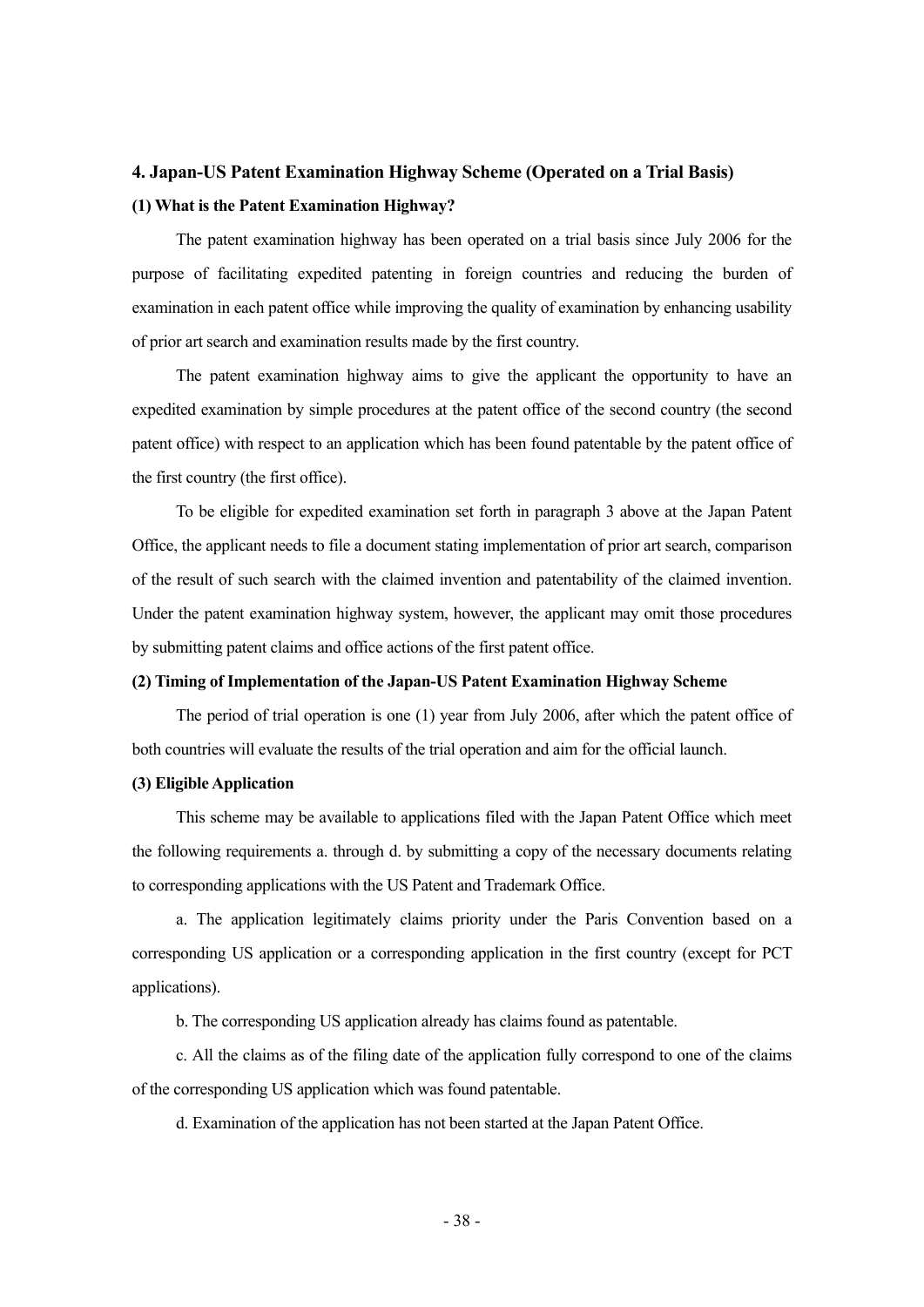#### **5. Interview with Examiner**

 At the end of each notice of reasons for refusal is the statement that "Any inquiry with respect to this Notice of Reasons for Refusal or request of interview relating to this case may be made to the following address" followed by the telephone number of the examiner. As the technical matter of patent applications become more and more complex and advanced, interviews have become an important supplementary procedure to ensure good communication between examiners and applicants or their agents and facilitate examination procedures. (See "Interview Guidelines")

 Hence, the applicant may actively request an interview if he/she believes the examiner made a decision in error or with respect to a complicated invention, invention of which inventiveness requires delicate decision, or other matters.

Typical interviews may be outlined as follows:

#### **(1) Purposes of Interview**

(i) Interview to Explain Claimed Invention in Comparison to Prior Art

 The person appearing at the interview may explain to the examiner the prior art he/she found or the examiner cited in the notice of reasons for refusal in comparison with the claimed invention, discuss the difference of claimed invention to prior arts and argue patentability of the claimed invention.

#### (ii) Interview to Explain Amendment of Specification

 The person appearing at the interview may explain and request the examiner's opinion in advance with respect to composition of planned amendment, correction of mistranslation, opinion letter or certificate of laboratory experiment.

 Care should be taken that the examiner's opinion on the amendment and other matters will not have any legal effect and that the way to compose a patent specification must ultimately the decision and responsibility of the applicant based on his/her intention.

 Typical interviews for explaining an amendment to a specification are described below in a. and b.

#### **(2) Requirements for Attendee**

It is desirable that the person appearing at the interview is:

(i) the applicant (or the person who has the right to represent a company in the case of a corporate application)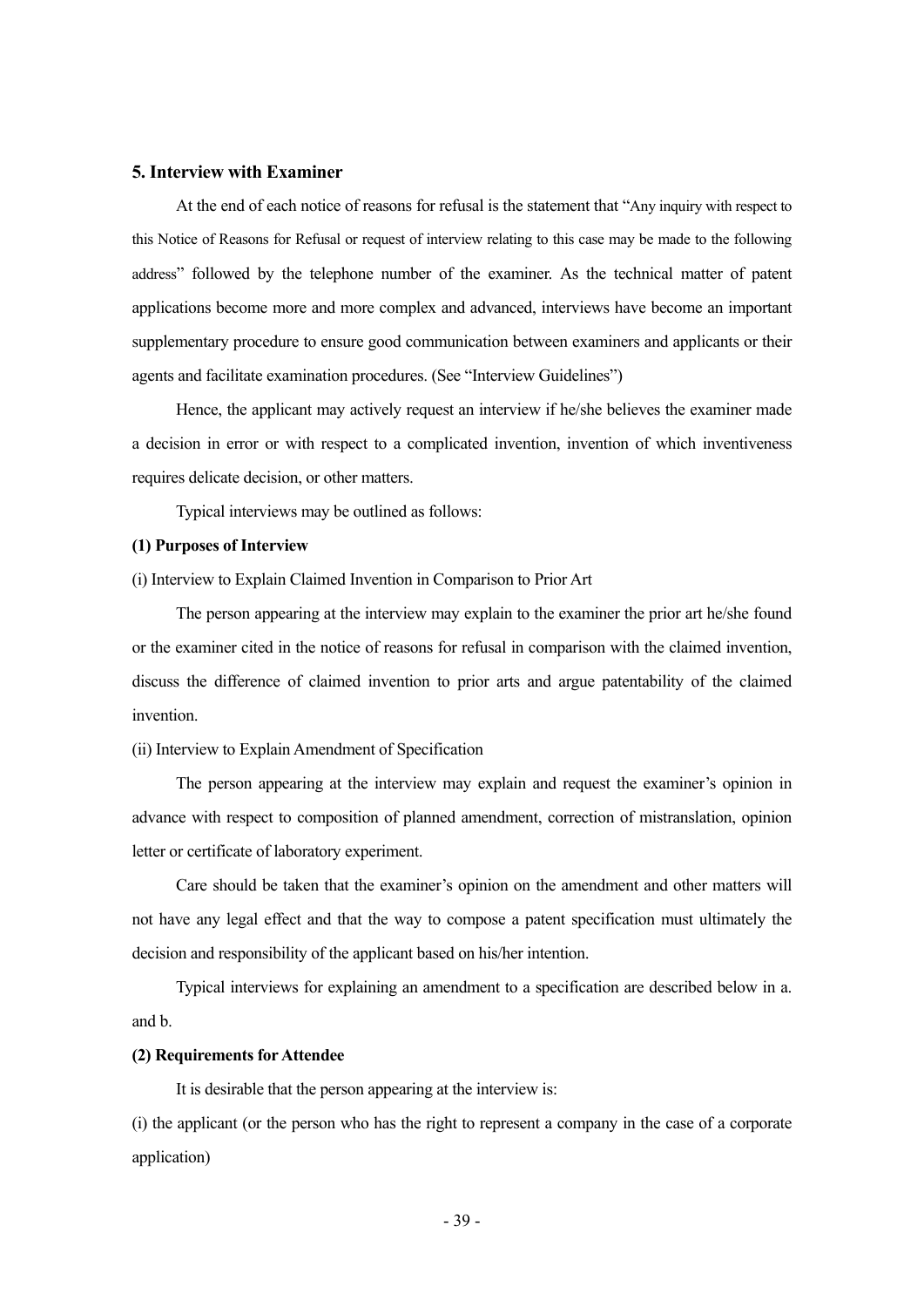(ii) the agent or designated agent who is already reported with respect to the application; or (iii) the patent attorney who has been asked to act on behalf of the applicant, or an agent who has the right to appoint a sub-agent with respect to the interview with the examiner, and who has a certificate of such appointment (power of attorney).

 The person appearing at the interview may bring, if necessary, the inventor and/or staff in charge (staff of the patent division of a company, staff of a patent attorney's office …).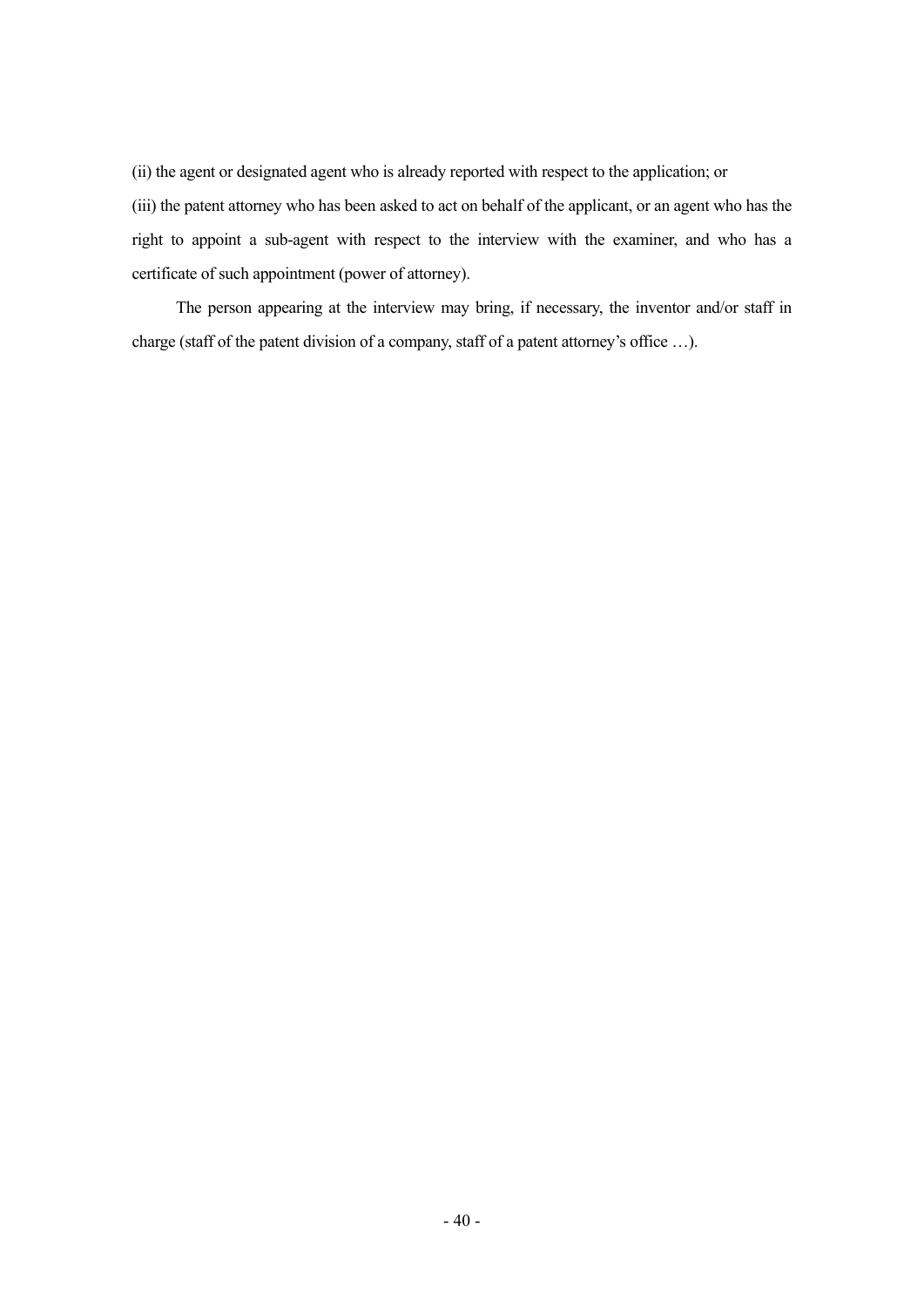#### Appendix 1



#### **Patenting Procedures**